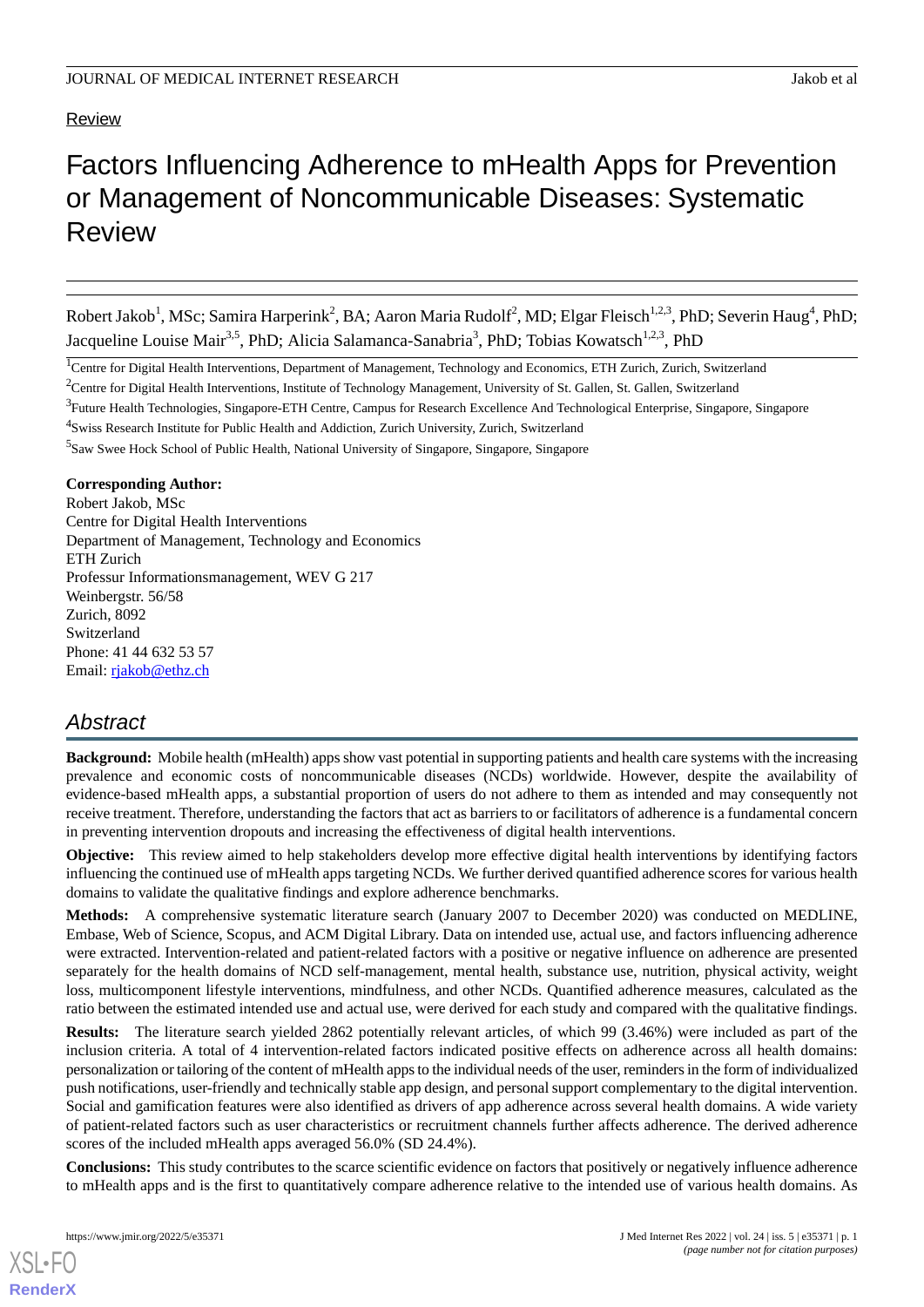underlying studies mostly have a pilot character with short study durations, research on factors influencing adherence to mHealth apps is still limited. To facilitate future research on mHealth app adherence, researchers should clearly outline and justify the app's intended use; report objective data on actual use relative to the intended use; and, ideally, provide long-term use and retention data.

*(J Med Internet Res 2022;24(5):e35371)* doi:  $10.2196/35371$ 

#### **KEYWORDS**

intended use; adherence; engagement; attrition; retention; mHealth; eHealth; digital health intervention; noncommunicable disease; NCD; mobile phone

# *Introduction*

# **Rationale**

Digital health interventions (DHIs) show vast potential in supporting patients and health care systems with the globally increasing prevalence and economic costs of noncommunicable diseases (NCDs), which is the leading causes of death and disability worldwide [\[1](#page-18-0),[2\]](#page-18-1). More specifically, mobile health (mHealth) apps are now considered accessible and scalable solutions to promoting behavior change among patients, improving health outcomes, and reducing health care costs [\[3](#page-18-2)[-5\]](#page-18-3). Correspondingly, the number of available mHealth apps has continuously grown to >300.000, with approximately 200 new mHealth apps released each day [[2,](#page-18-1)[6](#page-18-4)].

However, despite increasing evidence and availability, mHealth apps are subject to significant dropout rates, with a substantial proportion of users not adhering to them as intended [\[7](#page-18-5),[8\]](#page-18-6). Recent research has shown that up to 80% of all participants in mHealth interventions only engage at a minimum level, do not log into the mHealth app more than once, and do not consistently use the app in the long term [[9\]](#page-18-7). Another study examining mHealth app use in more extensive real-world settings reported low retention rates, with only 3.9% of participants using mHealth apps for >15 days [[10\]](#page-18-8). The reported low adherence and high attrition levels further highlight the necessity of developing more effective models, best practices, and interventions [\[8](#page-18-6),[11\]](#page-18-9).

As nonadherence relative to intended use jeopardizes treatment success and, thus, might lead to an increased number of hospitalizations, it is considered a fundamental concern in the development of mHealth apps [\[8](#page-18-6),[12-](#page-18-10)[15\]](#page-18-11). However, the scientific body of literature lacks concise conceptualizations and measures for the intended use of mHealth apps, whereas intervention components and factors influencing adherence remain to be explored [[13,](#page-18-12)[16](#page-18-13)]. Following previous studies, we define *adherence* as "the degree to which the user followed the program as it was designed," which can be paraphrased as "adherence relative to the intended use" [\[13](#page-18-12),[17,](#page-18-14)[18](#page-19-0)].

With smartphone apps being the primary intervention component, adherence relative to the intended use is principally informed by user acceptance and the use of information technology [[19\]](#page-19-1). Previous research underscores the necessity of mHealth apps that must be first accepted and used in an intended way to then achieve a desired health behavior change [[3,](#page-18-2)[19\]](#page-19-1). Correspondingly, previous research has identified factors affecting the uptake of and engagement with health and

 $XSI - F($ **[RenderX](http://www.renderx.com/)** well-being smartphone apps [\[11](#page-18-9),[20](#page-19-2)-[23](#page-19-3)]. Many of these strategies and factors, such as well-designed reminders, self-monitoring features, and embedded health professional support, have been applied across various health domains [\[11](#page-18-9)[,20](#page-19-2),[21](#page-19-4)]. Some of these factors, such as reminders, can be further applied as retention methods and strategies for cohort studies in general and may thus extend the scope of DHIs [\[24](#page-19-5),[25\]](#page-19-6).

Identifying the factors that influence adherence relative to intended use may support and extend these findings. Given previous research and their relation to technology use and acceptance, we can assume that these factors may be not only generalizable across various health behavior domains but also be applicable to DHIs using alternative information technologies. To our knowledge, no systematic review has been conducted on the factors influencing adherence to mHealth apps designed to prevent or manage NCDs. Furthermore, to the best of our knowledge, no review has previously explored the quantifying of adherence to assess qualitatively identified factors.

### **Objectives**

Preventing intervention dropouts and thus increasing the effectiveness of mHealth apps requires an understanding of the factors that act as barriers to or facilitators of intervention adherence. This review aimed to identify factors influencing adherence relative to the intended use of mHealth apps, which may help stakeholders better plan, develop, and evaluate mHealth apps. To help readers navigate through the identified factors, we further categorized them into intervention-related factors that app developers can potentially improve upon through product changes (eg, the inclusion of certain app features) and patient-related factors that are hardly adjustable (eg, user characteristics). These factors were separated into their potential positive or negative influences on adherence.

In the absence of a universally agreed-upon approach to measuring adherence to mHealth interventions, we exploratively derived an adherence score as the ratio between the intended and actual use of each study to describe adherence quantitatively and consistently. The primary aim of the resulting adherence score was to quantitatively assess the findings from the qualitative extraction of factors influencing adherence. As the intended use varies substantially across different mHealth apps, we extracted the intended use for each included mHealth app individually. We then compared the intended use with the actual use reported in the corresponding study. To the best of our knowledge, this exploratory approach of a quantified adherence score has not been applied previously.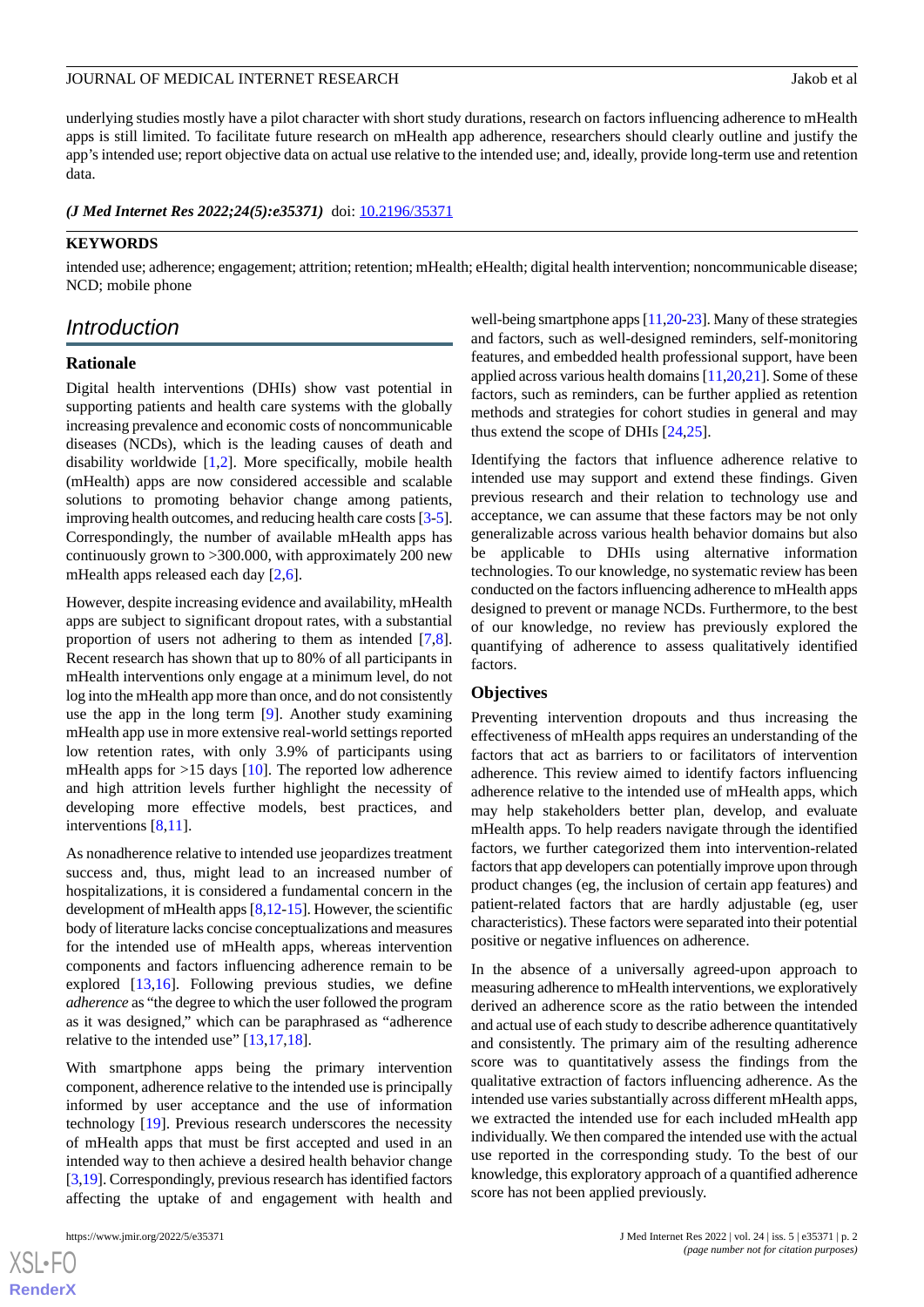In summary, this review aimed to answer the following research questions:

- 1. Which intervention-related factors influence adherence relative to the intended use of mHealth apps targeting NCDs in adults?
- 2. Which patient-related factors influence adherence relative to the intended use of mHealth apps targeting NCDs in adults?
- 3. How do the adherence rates of mHealth apps for NCDs compare across different health domains?

# *Methods*

# **Database Selection and Search Strategy**

<span id="page-2-0"></span>This review was conducted according to the PRISMA (Preferred Reporting Items for Systematic Reviews and Meta-Analyses;

[Multimedia Appendix 1](#page-17-0)). A review protocol was submitted to the Federal Office of Public Health of the Swiss Confederation on October 7, 2020, but was not publicly registered.

The electronic databases Embase (including MEDLINE and PubMed), Web of Science, Scopus, and ACM Digital Library were searched using a predefined search strategy that included search terms related to mHealth apps, app use, and study design ([Multimedia Appendix 2\)](#page-17-1). The search terms were customized for each electronic database, and if the respective database allowed it, the corresponding Medical Subject Heading terms or topics were also integrated. Articles published in English between June 2007 (release of the iPhone) and December 2020, which focused on adult populations, were included. Studies that focused on communicable diseases were excluded. The inclusion and exclusion criteria listed in [Textbox 1](#page-2-0) were used to identify relevant articles.

**Textbox 1.** List of eligibility criteria (Population, Intervention, Comparison, Outcomes, and Study component [PICOS] along with inclusion and exclusion criteria and applied filters).

#### **Inclusion criteria**

- Participants: adults aged  $\geq$ 18 years; studies that included individuals aged  $\geq$ 16 years were included if at least 70% of the participants were aged ≥18 years
- Intervention and context: studies investigating digital interventions that aimed to change ≥1 health behavior and the stated goal of the intervention was to prevent or treat a noncommunicable disease or condition
- Comparison: any kind of comparison
- **Outcomes** 
	- Qualitative: factors predicting adherence or nonadherence relative to the intended use
	- Quantitative: information on the actual and intended use of the intervention or information on adherence relative to the intended use
- Study design: primary and secondary studies, including randomized controlled trials, systematic reviews, meta-analyses, observational studies, single-center experiments, feasibility studies, pilot studies, and experimental studies

#### **Exclusion criteria**

- Participants: children and adolescents aged <18 years and animals
- Intervention and context:
	- Studies with the smartphone not being the primary intervention component
	- Interventions not targeting noncommunicable diseases; for example, communicable diseases (influenza, norovirus, Ebola, and COVID-19)
- Comparison: none
- Outcomes: the study does not contain information on the actual and intended use of the intervention
- Study design: animal and laboratory studies, case reports, case series, narrative reviews, expert opinions, editorials, conference abstracts, and study protocols

#### **Applied filters**

- Time: studies published from June 2007 onward
- Language: English
- Access: open access or via institutional log-in

# **Screening Process and Eligibility Criteria**

The selection of publications was conducted in several steps ([Figure 1](#page-3-0)). First, potentially relevant publications were identified by searching the literature databases. After excluding duplicates, titles and abstracts were independently reviewed by 3

[XSL](http://www.w3.org/Style/XSL)•FO **[RenderX](http://www.renderx.com/)**

researchers (SH, RJ, and AMR) according to the inclusion and exclusion criteria listed in [Textbox 1.](#page-2-0) Disagreements were resolved through discussion. In a second screening step, the full texts of relevant articles were independently reviewed by 4 researchers (SH, RJ, AMR, and JLM) concerning the fulfillment of the inclusion and exclusion criteria. Discrepancies were again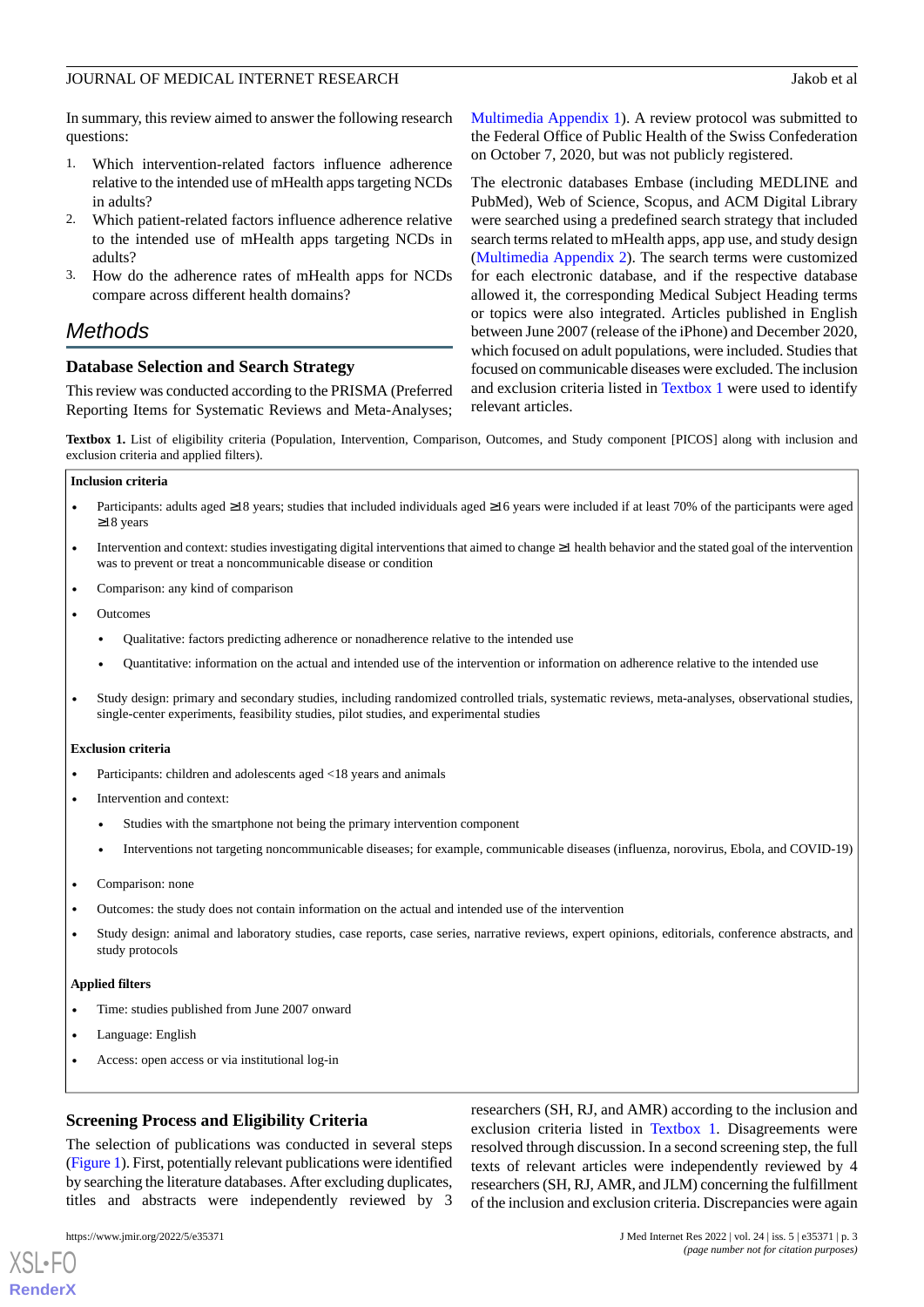resolved through discussions. The web-based program Covidence (Veritas Health Innovation) was used for the entire process. After applying the search strategies outlined in [Multimedia Appendix 2,](#page-17-1) the resulting database reference lists

were imported into the Covidence database. The following Covidence features were used in the process: duplicate removal, title and abstract screening, full-text review, and export of PRISMA flowchart.

<span id="page-3-0"></span>**Figure 1.** PRISMA (Preferred Reporting Items for Systematic Reviews and Meta-Analyses) flowchart illustrating the inclusion and exclusion of studies. mHealth: mobile health; NCD: noncommunicable disease.



# **Data Extraction**

The following information was extracted for each included study: general study characteristics, study population characteristics, intervention characteristics, factors influencing adherence relative to intended use, and information on app use ([Multimedia Appendix 3](#page-18-15) [[20](#page-19-2)[,26](#page-19-7)-[123\]](#page-24-0)).

General study characteristics included the title, first author, year of publication, journal name, country, study design, and health domain.

Study population characteristics comprised age, gender, type of population (clinical or general population), type of disease, and number of study participants.

Intervention characteristics were app name, smartphone operating system (universal, Android only, or iOS only), type of mHealth app offered (publicly available or research apps), app developer (private company or nonprofit organization), level of personal support (no personal support during the intervention or continuous personal support), external monetary incentives and their value in US dollars, intervention duration in days, and effectiveness of the intervention in terms of health outcomes.

Factors influencing adherence relative to intended use were extracted and characterized as intervention-related factors (factors that developers can potentially improve through product changes) or patient-related factors (factors that can hardly be influenced by app developers, such as user characteristics).

These factors were further categorized based on their positive or negative influence on adherence.

Information on app use comprised intended app use, actual app use, the number of intended intervention interactions, and interaction frequency (eg, daily or weekly intended use). The adherence score was defined as *adherence relative to the intended use* and was derived as the quantified ratio of intended use to actual use.

# **Synthesis and Statistical Analyses**

As a first step, the identified studies were categorized based on the mHealth app they investigated as follows: apps targeting NCD self-management (including the four main NCDs: asthma, diabetes, cardiovascular disease [CVD], and cancer), mental health disorders (anxiety and depression), substance use disorders (alcohol and tobacco), and behavioral risk factors (nutrition, physical activity, and weight loss). The categories were then further refined into the following health domains: NCD self-management (asthma management, diabetes management, CVD management, cancer management, and medication adherence), mental health (anxiety, depression, and multidisciplinary and others), substance use (alcohol, tobacco, and multidisciplinary and others), nutrition, physical activity, weight loss, multicomponent lifestyle interventions, and other NCDs.

In the second step, intervention-related and patient-related factors that were outlined in the studies as barriers to or facilitators of adherence were qualitatively evaluated,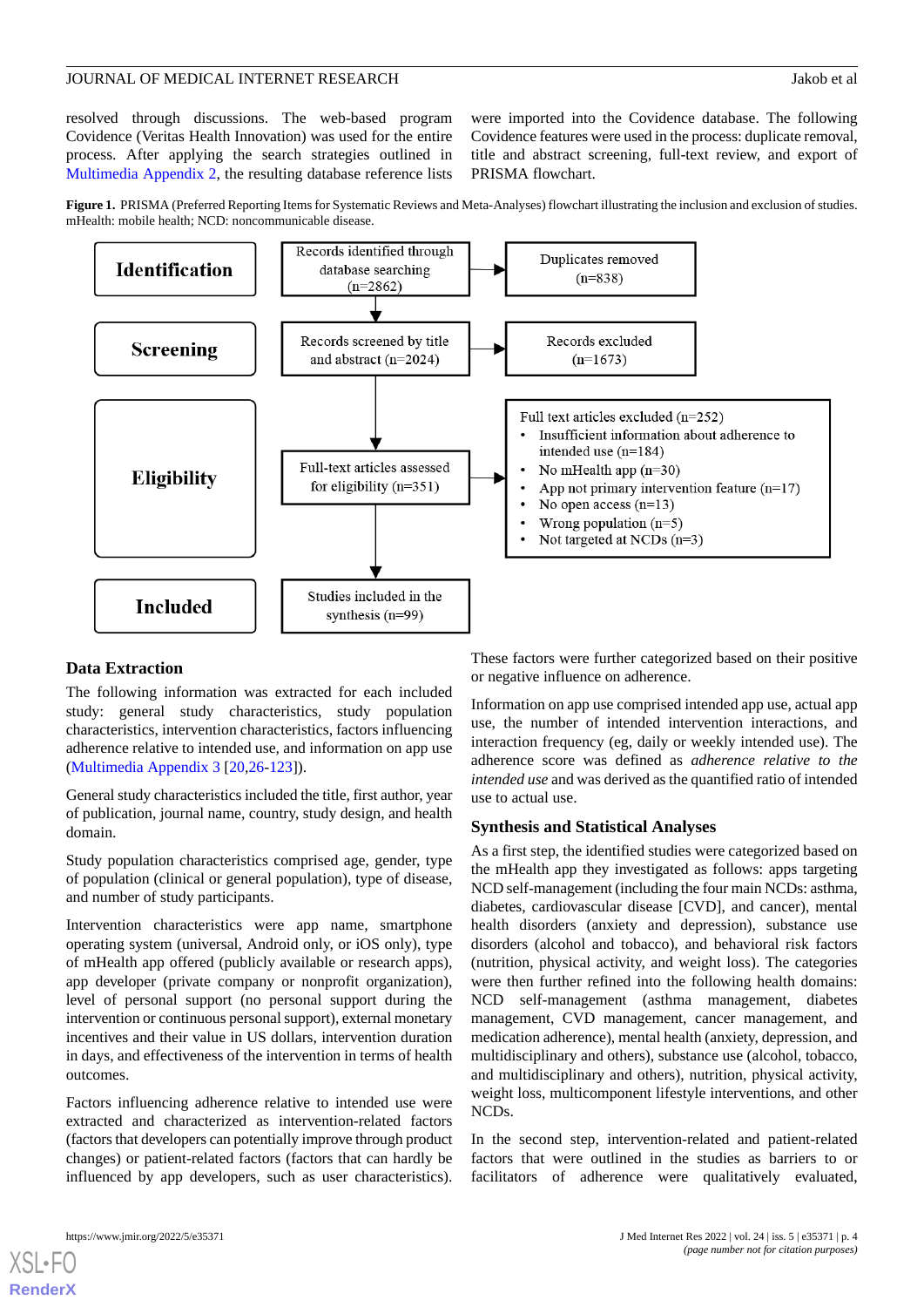summarized within the health domain, and categorized based on their positive or negative influence.

In the third step, the adherence score was derived for each study focusing directly on a specific mHealth app (97/99, 98%) and was calculated as the ratio of intended use to actual use. The mean adherence scores were calculated for each health domain.

In the fourth step, correlations of adherence scores with other extracted variables were examined, and where possible, the qualitative results from step 2 were quantitatively compared for each health domain. Quantitative analyses were performed using SPSS Statistics (version 27; IBM Corp). Correlations of adherence scores with continuous variables (eg, the average age of study participants) were calculated using the Pearson correlation. Correlations with ordinal variables (eg, level of personal support) were calculated using the Spearman correlation.

Finally, a list of universally relevant factors with recommendations for the development and evaluation of mHealth apps was developed.

# *Results*

# **Selection and Inclusion of Studies**

The search of electronic databases was performed on January 3, 2021, and yielded 2862 articles. After excluding duplicates, 70.72% (2024/2862) of publications remained for the title and abstract screening. Subsequently, the full texts of 17.34% (351/2024) of articles were examined. Of the 351 studies, 99 (28.2%) were finally included in the data synthesis. [Figure 1](#page-3-0) visualizes the selection process and reasons for exclusion.

# **Characteristics of Included Studies**

In total, 99 studies were included in this review. Of these 99 studies, 2 (2%) were systematic reviews, and 97 (98%) evaluated specific mHealth apps. Randomized controlled trials were the most frequent study type (35/97, 36%), followed by pilot trials (31/97, 32%), pilot randomized controlled trials (12/97, 12%), cohort studies, mixed methods studies, and observational studies (each 5/97, 5%). Most of the studies were conducted in North America (37/97, 38%), followed by Europe (34/97, 35%), Australia (15/97, 15%), and Asia (10/97, 10%). Of the 97 studies, 90 (93%) were published within the past 5 years: 46 (47%) in 2020, 12 (12%) in 2019, 12 (12%) in 2018, 9 (9%) in 2017, 8 (8%) in 2016, 2 (2%) in 2015, 4 (4%) in 2014, and 4 (4%) in 2013. The mean intervention duration was 111.4 (SD 132; range 7-730) days, with 27% (26/97) of studies lasting 1 to 4 weeks, 46% (46/97) of studies lasting between 1 and 3 months, 18% (17/97) of studies lasting between 3 and 12 months, and 9% (7/97) of studies lasting longer than a year. In 32% (31/97) of studies, monetary incentives were provided to the participants as compensation. The mean derived incentive value was US \$105.42 (SD US \$18.65; range US \$7 to US \$430).

# **Characteristics of Study Populations**

The total number of participants in the included studies evaluating specific mHealth apps was 72,046. The mean number of study participants was 750.5 (SD 2800.7; range 9-19,233).

Of the 96 studies reporting exact participants numbers, 65 (68%) had <100 participants, 21 (22%) had 100 to 1000 participants, and only 10 (10%) studies had >1000 study participants. In several studies, most study participants had a pre-existing condition (82/97, 85%), with mental health conditions being the most prevalent (21/97, 22%), followed by obesity and being overweight (15/97, 15%), substance abuse (9/97, 9%), cancer (7/97, 7%), diabetes (5/97, 5%), CVD (5/97, 5%), and sleep disorder (4/97, 4%). In 15% (15/97) of studies, most participants were healthy. The overall mean age was 44.6 (SD 12.9; range 19.9-86) years, and the mean percentage of women was 62% (SD 22.8%; range 0%-100%).

# **Characteristics of mHealth Apps**

Of the 97 reviewed apps, 50 (51%) were available for both iOS and Android. The remaining apps were exclusively available on either iOS or Android platforms (both 17/97, 18%). The authors of 13% (13/98) of studies did not clearly outline on which platforms the apps were distributed. Of the 97 reviewed apps, 47 (48%) were publicly available, whereas 52 (54%) were exclusively available to study participants. Approximately 38% (37/97) of apps were developed by private commercial companies (eg, software companies), and 64% (62/97) of apps were developed by nonprofit organizations (eg, academic institutes). Of the studies that clearly outlined their study procedure, 34% (32/93) included personal contact with health personnel during the study as an intervention component. In comparison, 66% (61/93) of the apps provided only personal support in the app onboarding phase. Of the 54 studies evaluating the app's effectiveness on a primary outcome, the authors of 34 (63%) studies highlighted their app as effective, and the authors of 20 (37%) studies highlighted their app as ineffective. The most common explanation of intended use, according to the authors, or derived from information on intervention design, was daily tracking (eg, daily diary entries; 36/97, 36%), followed by activity completion (eg, completion of a certain amount of coaching modules; 19/97, 20%), daily use (eg, daily log-in; 17/97, 18%), daily activity completion (6/97, 6%), weekly tracking (5/97, 5%), weekly use (4/97, 4%), activity completion+daily tracking (3/97, 3%), weekly use time (eg, using the app 1 hour per day; 2/97, 2%), prolonged use (eg, no inactivity for >2 weeks; 2/97, 2%), and biweekly tracking (1/97, 1%). Approximately 95% (92/96) of studies reported data on actual use based on objective app use data, and 4% (4/96) of studies reported data based on qualitative feedback from users. The mean adherence score across all interventions was 56.0% (SD 24.4%; range 2.6%-96.0%). The mean number of interactions within the study period amounted to 90.1 (SD 145.9; range 1-730) interactions. Of the 97 apps, 14 (14%) apps were intended for  $\geq$ 2 daily interactions with the app, 53 (55%) apps were intended for 1 daily interaction, and 17 (18%) were intended for weekly interactions; in 13 (13%) apps, users only had to use the app once a month to be considered adherent.

#### **Characteristics of Health Domains**

As displayed in [Table 1](#page-6-0), the included studies evaluating specific mHealth apps were categorized into the following health domains based on the individual app intervention focus: NCD self-management (17/97, 18%); mental health (20/97, 21%);

```
XSL•FO
RenderX
```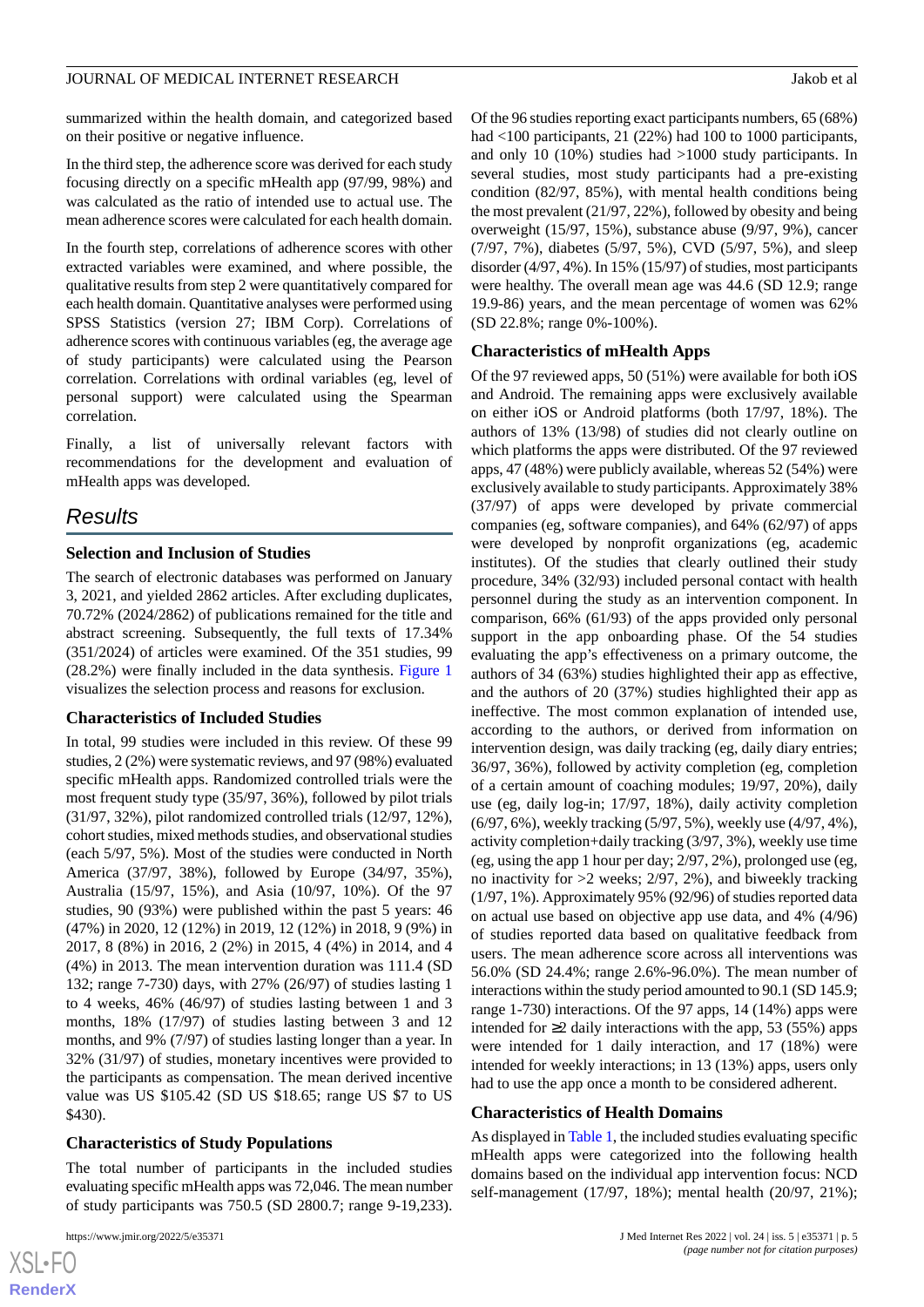substance use (9/97, 9%); nutrition (7/97, 7%); physical activity (6/97, 6%); weight loss (9/97, 9%); multicomponent lifestyle interventions (8/97, 8%); and mindfulness, including breathing and meditation interventions (9/97, 9%). Studies categorized in the domains of NCD self-management, mental health, and substance use were further subcategorized to report intervention and patient-related factors influencing intervention adherence at a more granular level. The studies (17/97, 18%) targeting NCD self-management were subcategorized into diabetes management (6/17, 35%), cancer management (5/17, 29%), respiratory disease management (3/17, 18%), CVD management  $(2/17, 12%)$ , and medication adherence  $(1/17, 6%)$ . Studies categorized in the mental health domain (20/97, 21%) were further divided into apps focusing on anxiety (2/20, 10%), depression (9/20, 45%), and multidisciplinary and other (9/20, 45%). The latter subdomain included other mental health problems such as bipolar disorders or combinations of various mental health problems. Studies in the substance use domain were further separated into apps addressing alcohol (2/9, 22%), tobacco (6/9, 67%), or a mix of various substances  $(1/9, 11\%)$ . Another 12% (12/97) of studies, which was a heterogeneous group targeting NCDs other than diabetes, cancer, CVD, respiratory disease, or medication adherence, were clustered into other NCDs (eg, intestinal and renal disease, insomnia, pain, venous leg ulcers, and dyslipidemia).

As outlined in [Table 2](#page-6-1), the mean number of participants was highest for studies that focused on substance use (2337.6, SD 6344.8; range 9-19,233) and lowest for other NCDs (54.8, SD 48.6; range 15-189), followed by weight loss interventions (73.2, SD 54.4; range 17-176).

As displayed in [Table 3,](#page-7-0) the mean participant age was highest in apps targeting NCD self-management (57.7, SD 7.3; range

45-70.9 years) and lowest for mental health apps (35.9, SD 5.9; range 19.9-46.5 years).

Female populations were generally overrepresented [\(Table 4\)](#page-7-1), especially in studies conducted on mindfulness interventions (76.7%, SD 20.2%; range 44.8%-100%). Only studies conducted on apps targeting substance use featured more men than women (percentage of women: mean 49.3%, SD 14.1%; range 27.7%-78%).

As outlined in [Table 5](#page-8-0), studies conducted on apps for weight loss had the most prolonged mean intervention duration (214, SD 216.3; range 65-730 days), and studies on nutrition had the shortest mean intervention duration (52.5, SD 55.7; range 7-172 days).

[Table 6](#page-8-1) shows distributions of total intended interactions with the apps over the course of the individual studies. The mean number of total intended interactions was highest for apps targeting weight loss (210.5, SD 213.3; range 52-730) and lowest for nutrition apps (31.8, SD 27.8; range 4-82.5).

The distribution of adherence scores by health domain is summarized in [Table 7](#page-9-0). The mean adherence scores were highest in the domain of other NCDs (69.9%, SD 18.5%; range 33.3%-90.5%), followed by multicomponent lifestyle interventions aimed at changing multiple behaviors simultaneously (61.3%, SD 22.5%; range 32.4%-96%). Apps from the substance use domain had the lowest adherence scores (46.1%, SD 33%; range 9.1%-84%).

[Multimedia Appendix 4](#page-18-16) [\[20](#page-19-2),[26-](#page-19-7)[123\]](#page-24-0) lists the identified intervention-related and patient-related factors with a positive or negative influence on adherence for each health domain in detail. The results per health domain are summarized in the following sections.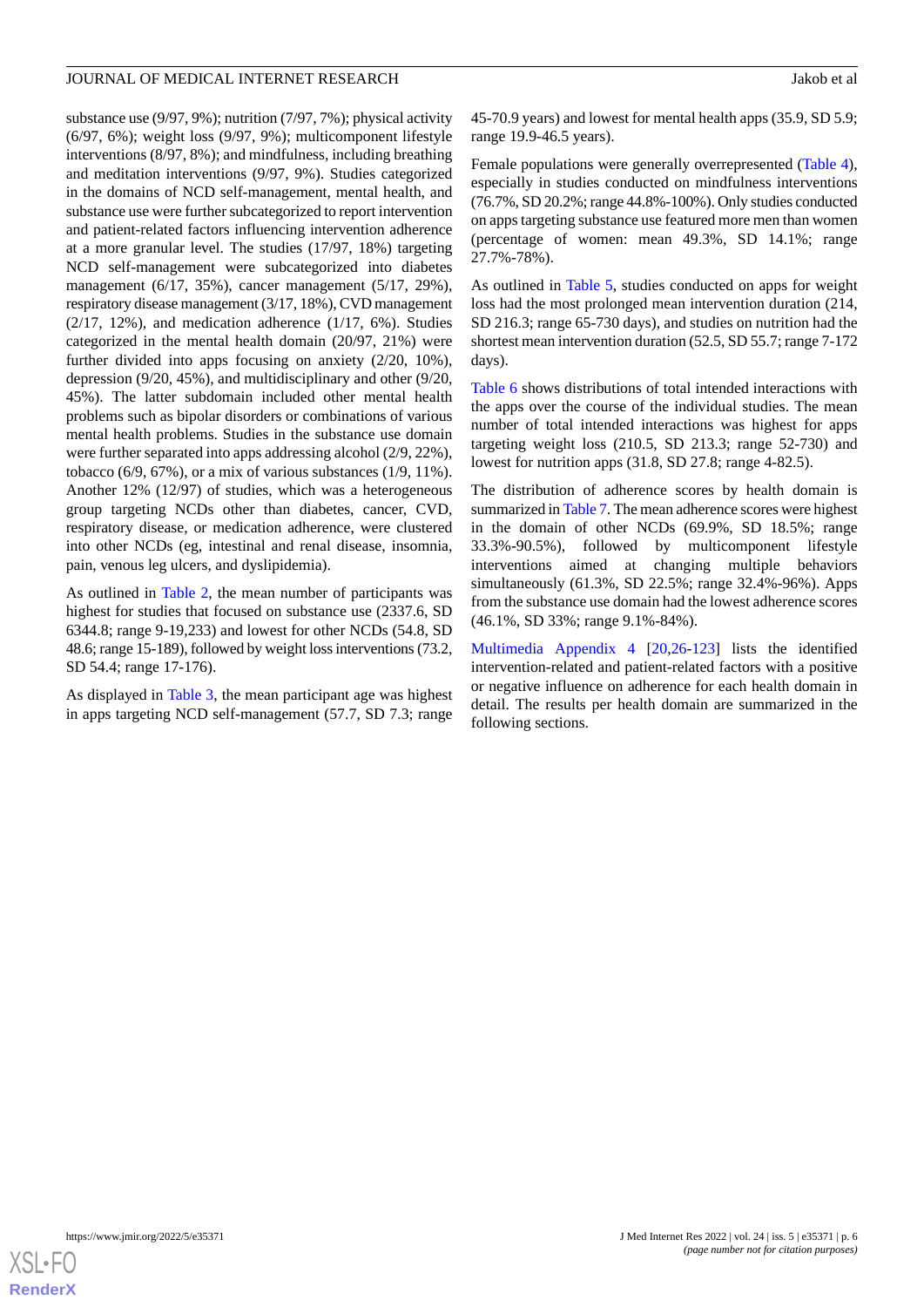# **JOURNAL OF MEDICAL INTERNET RESEARCH** Jakob et al

<span id="page-6-0"></span>Table 1. Included studies evaluating specific mobile health apps categorized by health domain (N=97).

| Health domains                                   | Studies, $n$ $%$ ) | References       |
|--------------------------------------------------|--------------------|------------------|
| NCD <sup>a</sup> self-management                 | 17(18)             | $[26-42]$        |
| Diabetes management                              | 6(6)               | $[29-34]$        |
| Cancer management                                | 5(5)               | $[37-41]$        |
| Respiratory disease management                   | 3(3)               | $[26-28]$        |
| Cardiovascular disease management                | 2(2)               | [35, 36]         |
| Medication adherence                             | 1(1)               | $[42]$           |
| <b>Mental health</b>                             | 20(21)             | $[43-62]$        |
| Anxiety                                          | 2(2)               | [43, 44]         |
| Depression                                       | 9(9)               | $[45 - 53]$      |
| Multidisciplinary and others                     | 9(9)               | $[54-62]$        |
| <b>Substance use</b>                             | 9(9)               | $[63 - 71]$      |
| Alcohol                                          | 2(2)               | [63, 64]         |
| Tobacco                                          | 6(6)               | $[65-70]$        |
| Multidisciplinary and others                     | 1(1)               | $[71]$           |
| Nutrition                                        | 7(7)               | $[72 - 77, 123]$ |
| Physical activity                                | 6(6)               | $[78-83]$        |
| Weight loss                                      | 9(9)               | $[84-92]$        |
| Multicomponent lifestyle interventions           | 8(8)               | $[93 - 100]$     |
| Mindfulness (including breathing and meditation) | 9(9)               | $[101 - 109]$    |
| Other NCDs                                       | 12(12)             | $[110-121]$      |
| All domains                                      | 97 (100)           | $[26-121, 123]$  |

<span id="page-6-1"></span><sup>a</sup>NCD: noncommunicable disease.

|  |  |  | Table 2. Number of participants by health domain in the included studies evaluating specific mobile health apps (N=97). |  |
|--|--|--|-------------------------------------------------------------------------------------------------------------------------|--|
|--|--|--|-------------------------------------------------------------------------------------------------------------------------|--|

| Health domains         | Participants, N | Values, mean (SD) | Values, median (IOR) | Values, range |
|------------------------|-----------------|-------------------|----------------------|---------------|
| $NCDa$ self-management | 15,111          | 888.9 (2433.3)    | 56 (113.5-31)        | 10-9051       |
| Mental health          | 5710            | 285.5 (470.1)     | 81 (231.8-31)        | 14-1709       |
| Substance use          | 21,038          | 2337.6 (6344.8)   | 99 (683.0-24)        | 9-19,233      |
| Nutrition              | 13,042          | 2173.7 (5195.1)   | 22 (3342-12)         | 12-12,777     |
| Physical activity      | 946             | 157.7 (147.5)     | 151 (301-22)         | 19-301        |
| Weight loss            | 659             | 73.2 (54.4)       | 50 (120.5-28.5)      | 17-176        |
| $MLI^b$                | 2274            | 284.3 (531.9)     | 64.5 (331.3-29.3)    | 20-1561       |
| Mindfulness            | 12,608          | 1400.9 (4031.5)   | $46(128-21.5)$       | 15-12,151     |
| Other NCDs             | 658             | 54.8 (48.6)       | 44 (59.8-20.3)       | 15-189        |
| All domains            | 72,046          | 750.5 (2800.7)    | 56 (129.5-26)        | 9-19,233      |

<sup>a</sup>NCD: noncommunicable disease.

b<sub>MLI</sub>: multicomponent lifestyle intervention.

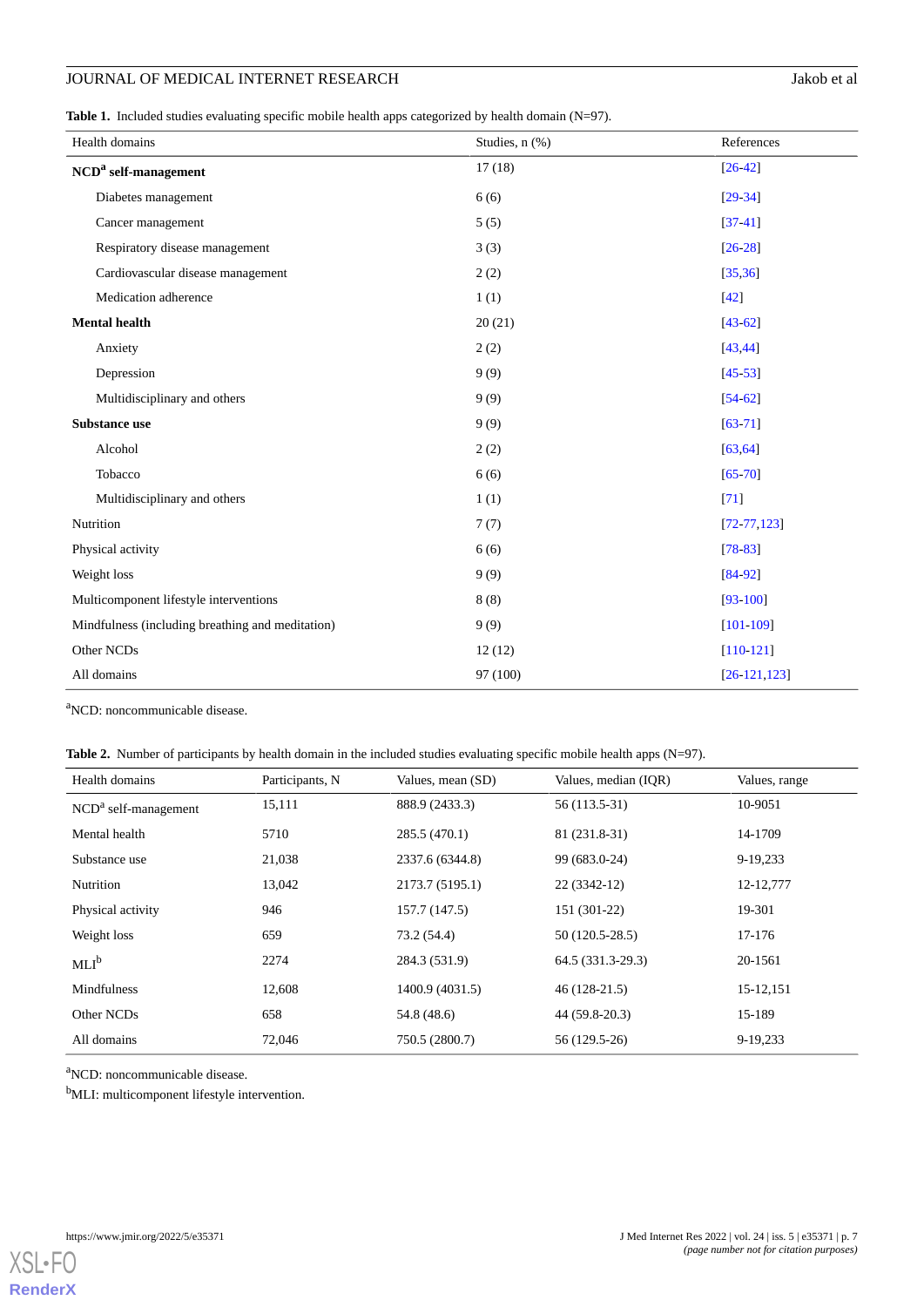# **JOURNAL OF MEDICAL INTERNET RESEARCH** Jakob et al

<span id="page-7-0"></span>

|  |  |  |  |  |  | Table 3. Age (years) of participants by health domain in the included studies evaluating specific mobile health apps $(N=97)$ . |
|--|--|--|--|--|--|---------------------------------------------------------------------------------------------------------------------------------|
|--|--|--|--|--|--|---------------------------------------------------------------------------------------------------------------------------------|

| Health domains         | Values, mean (SD) | Values, median (IQR) | Values, range |
|------------------------|-------------------|----------------------|---------------|
| $NCDa$ self-management | 57.7 (7.3)        | 56.5 (64.2-52.6)     | 45.0-70.9     |
| Mental health          | 35.9(5.9)         | $36.6(40.2-33.9)$    | 19.9-46.5     |
| Substance use          | 40.8(9.6)         | $44.0(48.8-35.3)$    | 20.5-49.9     |
| Nutrition              | 44.0(16.6)        | $45.0(60.0-27.2)$    | 22.0-64.7     |
| Physical activity      | 47.1 (15.2)       | $42.0(63.6-38.0)$    | 26.8-68.0     |
| Weight loss            | 42.5(11.0)        | 45.8 (49.6-35.2)     | 20.0-54.4     |
| $MLI^b$                | 43.7(18.7)        | 39.0 (48.8-34.9)     | 23.6-86.0     |
| Mindfulness            | 43.7 (14.7)       | $42.8(52.8-33.5)$    | 20.2-70.9     |
| Other NCDs             | 45.6(10.3)        | $43.6(55.2-36.0)$    | 34.0-64.9     |
| All domains            | 44.6 (12.9)       | 42.9 (52.7-35.8)     | 19.9-86.0     |

<sup>a</sup>NCD: noncommunicable disease.

<span id="page-7-1"></span><sup>b</sup>MLI: multicomponent lifestyle intervention.

|  | Table 4. Percentage of women by health domain in the included studies evaluating specific mobile health apps $(N=97)$ . |  |  |  |  |  |  |  |  |  |  |
|--|-------------------------------------------------------------------------------------------------------------------------|--|--|--|--|--|--|--|--|--|--|
|--|-------------------------------------------------------------------------------------------------------------------------|--|--|--|--|--|--|--|--|--|--|

| Health domains         | Values $(\%)$ , mean $(SD)$ | Values (%), median (IOR) | Values (%), range |
|------------------------|-----------------------------|--------------------------|-------------------|
| $NCDa$ self-management | 53.6 (30.9)                 | $50.3(82.8-31.5)$        | $0 - 100$         |
| Mental health          | 64.0(16.5)                  | $65.9(72.6-58.4)$        | 27.0-95.2         |
| Substance use          | 49.3(14.1)                  | 50.5 (55.3-39.6)         | 27.7-78.0         |
| Nutrition              | 67.7(25.5)                  | 71.5 (90.5-44.4)         | 31.0-94.0         |
| Physical activity      | 60.6(16.5)                  | 64.0 (73.8-50.9)         | 30.4-73.9         |
| Weight loss            | 60.7(27.5)                  | 68.9 (81.0-42.5)         | $1.3 - 85.0$      |
| $MLI^b$                | 66.8 (12.5)                 | $62.9(78.6-60.0)$        | 51.0-88.3         |
| Mindfulness            | 76.7(20.2)                  | 80.2 (94.6-55.7)         | $44.8 - 100$      |
| Other NCDs             | 64.0(26.4)                  | 68.1 (87.5-45.8)         | 19.0-100          |
| All domains            | 62.0(22.8)                  | $63.2(78.9-48.0)$        | $0 - 100$         |

<sup>a</sup>NCD: noncommunicable disease.

b<sub>MLI</sub>: multicomponent lifestyle intervention.

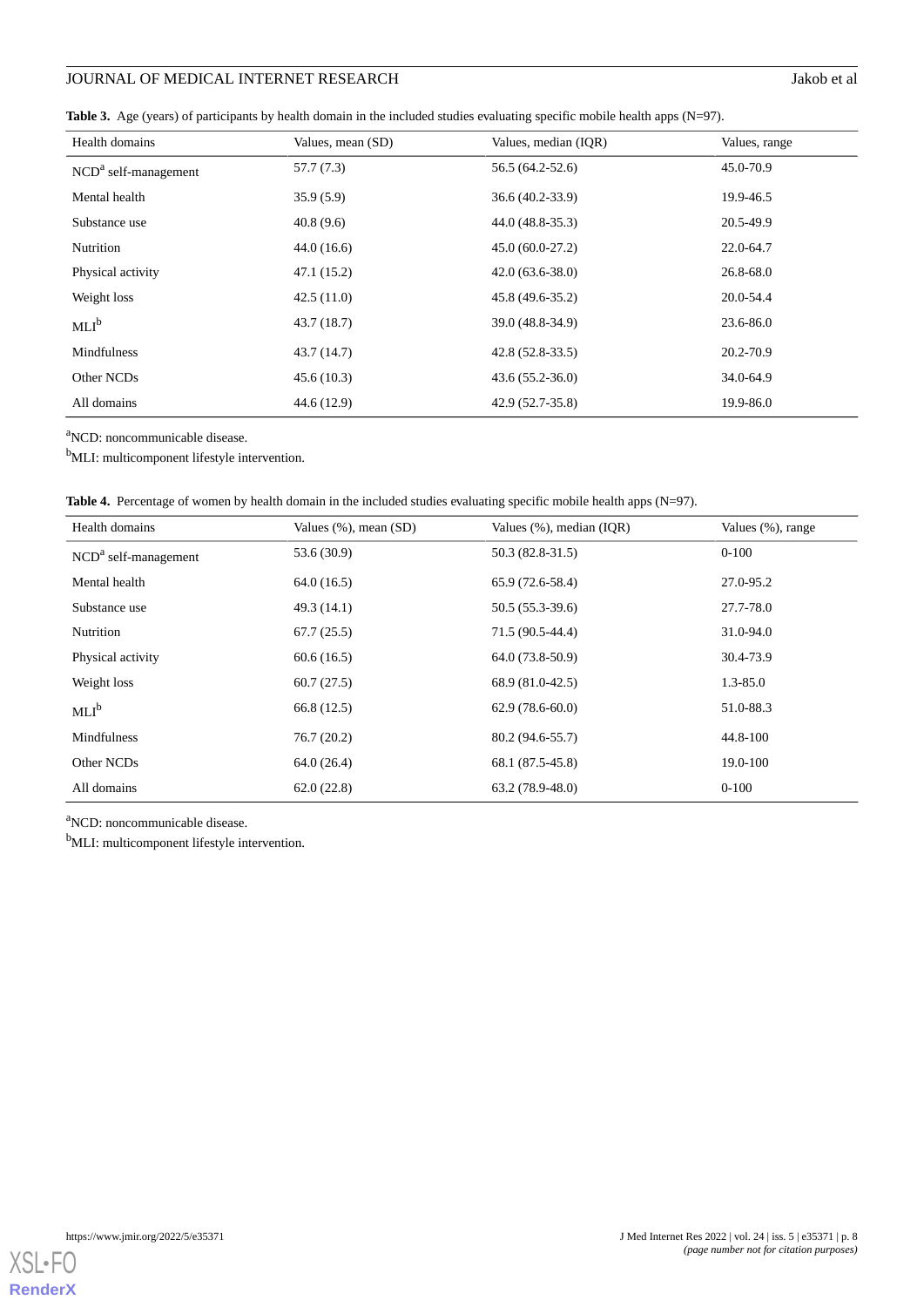# **JOURNAL OF MEDICAL INTERNET RESEARCH** Jakob et al

<span id="page-8-0"></span>

| Table 5. Intervention duration (days) by health domain in the included studies evaluating specific mobile health apps $(N=97)$ . |  |  |
|----------------------------------------------------------------------------------------------------------------------------------|--|--|
|----------------------------------------------------------------------------------------------------------------------------------|--|--|

| Health domains         | Values, mean (SD) | Values, median (IOR) | Values, range |
|------------------------|-------------------|----------------------|---------------|
| $NCDa$ self-management | 129.1(87.9)       | 91.3 (180-73.5)      | 30-365        |
| Mental health          | 97.6 (137)        | 56 (78.8-30)         | 28-577.9      |
| Substance use          | 109.2(192.1)      | 56 (90.5-17.6)       | 14-615        |
| Nutrition              | 52.5(55.7)        | $28(56-21)$          | $7-172$       |
| Physical activity      | 74.3 (28)         | 81 (100-49)          | 28-100        |
| Weight loss            | 214 (216.3)       | 180 (273.8-70)       | 56-730        |
| $MLI^b$                | 79.6 (50.7)       | 87 (91.3-33.3)       | 21-182.5      |
| Mindfulness            | 107.1(142.3)      | 42 (202.7-29)        | 21-365        |
| Other NCDs             | 111(126.6)        | 56 (159.4-31.5)      | 14-365        |
| All domains            | 111.4 (132)       | $60.8(100-30)$       | 7-730         |

<sup>a</sup>NCD: noncommunicable disease.

<span id="page-8-1"></span><sup>b</sup>MLI: multicomponent lifestyle intervention.

|  |  |  |  | Table 6. Number of intended app interactions by health domain in the included studies evaluating specific mobile health apps $(N=97)$ . |  |  |  |
|--|--|--|--|-----------------------------------------------------------------------------------------------------------------------------------------|--|--|--|
|--|--|--|--|-----------------------------------------------------------------------------------------------------------------------------------------|--|--|--|

| Health domains         | Values, mean (SD) | Values, median (IOR) | Values, range |
|------------------------|-------------------|----------------------|---------------|
| $NCDa$ self-management | 141.6 (184.3)     | 90 (178.5-35)        | 6-615.4       |
| Mental health          | 64.5 (124.6)      | $39.5(57.5-6)$       | 4-577.9       |
| Substance use          | 51.3(56.2)        | $19.1(88.9-9)$       | $4 - 170.7$   |
| Nutrition              | 31.8(27.8)        | $21(56-10)$          | $4 - 82.5$    |
| Physical activity      | 60.8(35.3)        | $67(93.3-24)$        | 12-100        |
| Weight loss            | 210.5(213.3)      | 168 (259.3-78)       | 52-730        |
| $MLI^b$                | 40.2(36.3)        | $25.7(81-6.8)$       | $1-90$        |
| Mindfulness            | 144.1 (243.8)     | 30 (197.2-24.5)      | 21-730        |
| Other NCDs             | 39.8(35.3)        | $35(65.5-5.8)$       | $2-107.1$     |
| All domains            | 90.1 (145.9)      | $51(90-20.1)$        | 1-730         |

<sup>a</sup>NCD: noncommunicable disease.

b<sub>MLI</sub>: multicomponent lifestyle intervention.

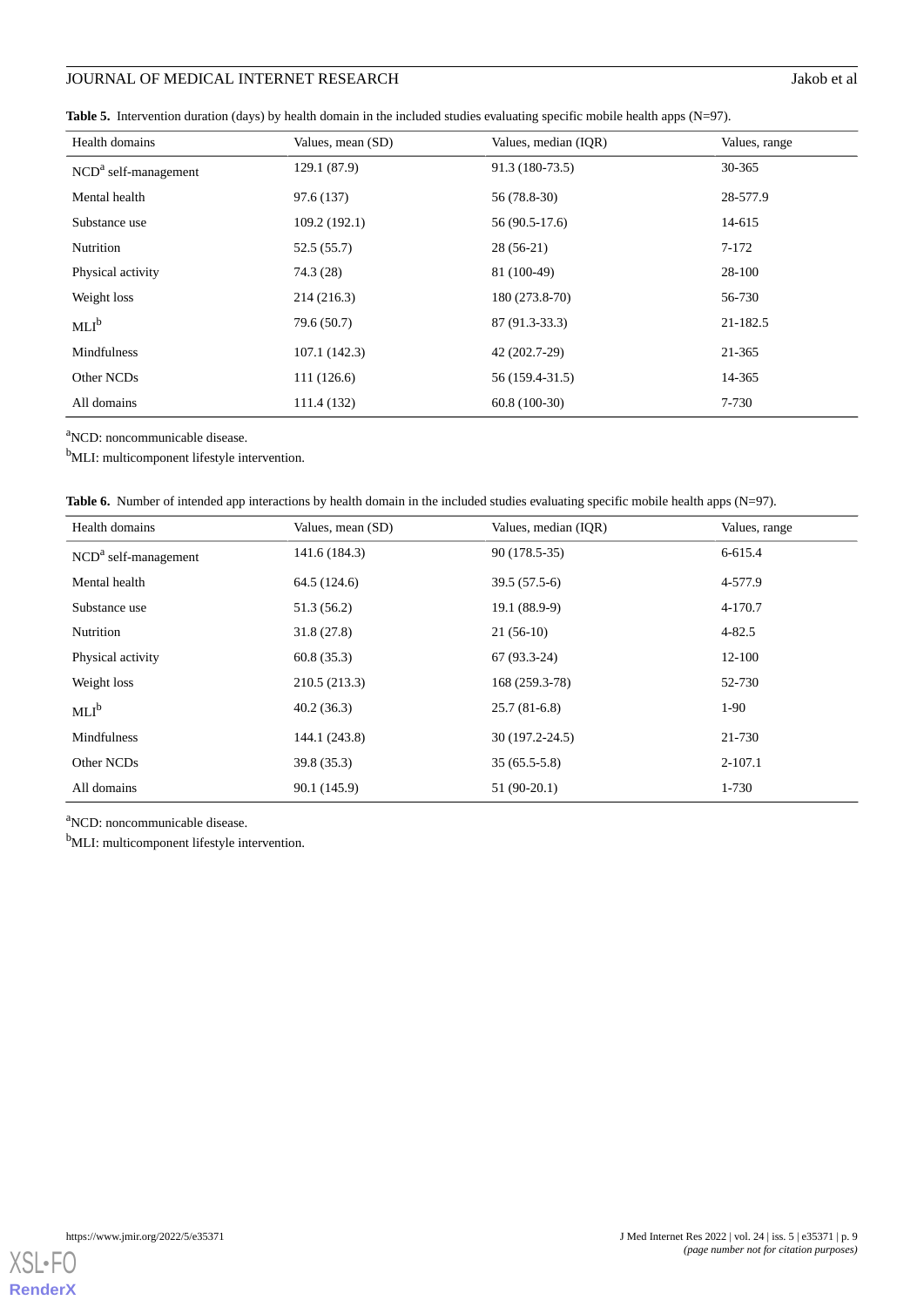<span id="page-9-0"></span>**Table 7.** Adherence scores by health domain in the included studies evaluating specific mobile health apps (N=97).

| Health domains         | Values $(\%)$ , mean $(SD)$ | Values $(\%)$ , median $(IQR)$ | Values (%), range |
|------------------------|-----------------------------|--------------------------------|-------------------|
| $NCDa$ self-management | 53.4 (24.7)                 | $63.4(72.5-25.5)$              | 14.0-89.5         |
| Mental health          | 56.6(26.2)                  | $61.0(83.4-32.2)$              | 15.0-91.5         |
| Substance use          | 46.1(33.0)                  | $24.2(81.1-18.0)$              | $9.1 - 84.0$      |
| Nutrition              | 49.1(32.1)                  | 48.9 (84.3-26.8)               | $2.6 - 91.4$      |
| Physical activity      | 54.7 (16.6)                 | 55.5 (71.3-39.9)               | 31.2-72.0         |
| Weight loss            | 49.1(21.5)                  | $43.1(61.6-38.2)$              | 16.0-93.2         |
| $MLI^b$                | 61.3(22.5)                  | 56.1 (81.6-42.4)               | 32.4-96.0         |
| Mindfulness            | 59.0 (18.5)                 | 66.7 (73.7-37.2)               | 33.3-81.9         |
| Other NCDs             | 69.9(18.5)                  | 72.4 (87.6-53.4)               | 33.3-90.5         |
| All domains            | 56.0 (24.4)                 | $60.4(76.0-34.5)$              | $2.6 - 96.0$      |

<sup>a</sup>NCD: noncommunicable disease.

b<sub>MLI</sub>: multicomponent lifestyle intervention.

#### **NCD Self-management**

# *Factors Influencing Adherence to NCD Self-management Apps*

### **Diabetes Management**

Intervention-related factors that positively influenced adherence to diabetes apps included automated and passive data collection within the app [[31,](#page-19-14)[34](#page-19-9)], customized reminders [\[31](#page-19-14)], game-based elements [\[32](#page-19-15)], and human-like app characteristics [\[32](#page-19-15)]. Manual data collection by users [[31](#page-19-14)[,34](#page-19-9)], lack of adjustment to users' personal needs [[34\]](#page-19-9), and fast uptake of app activities after initiation [\[34\]](#page-19-9) were associated with higher intervention dropouts and lower adherence.

Patient-related factors positively affecting adherence to diabetes apps were the following user characteristics: low extraversion [[33\]](#page-19-16), high educational level [33], openness to new experiences [[33\]](#page-19-16), exacerbated history of diabetes [\[33](#page-19-16),[34\]](#page-19-9), and recent diagnosis of the disease [[33,](#page-19-16)[34](#page-19-9)]. Regarding the influence of user age on adherence, the results were contradictory. In one of the studies, users of older age were more adherent [[34\]](#page-19-9); in contrast, another study found that older age was associated with weaker technology acceptance [\[33](#page-19-16)].

#### **Cancer Management**

Intervention-related factors that positively affected adherence to apps targeting patients with cancer included ongoing contact or telecoaching with health care professionals [[37\]](#page-19-10), personalization of users' needs and cultural tailoring [\[38](#page-20-7),[39\]](#page-20-8), and customizable reminders and notifications [\[39](#page-20-8),[40\]](#page-20-9). Furthermore, one of the studies showed that a continuous, nondelayed study course positively affected adherence [\[40](#page-20-9)].

The following user characteristics were positively associated with adherence: increased age, higher level of education, being married or in a relationship, and higher self-efficacy [\[37](#page-19-10),[40\]](#page-20-9). Furthermore, the active employment status of the users, leading to less available time for the intervention, was associated with lower adherence, especially among female users [\[38](#page-20-7),[40\]](#page-20-9).

 $XS$  $\cdot$ FC **[RenderX](http://www.renderx.com/)**

#### **Respiratory Disease Management**

In the context of intervention-related factors, personalization [[27\]](#page-19-17), app design, and ease of use  $[27,28]$  $[27,28]$  $[27,28]$ , as well as personal contact or communication with a health care professional, were all positively associated with adherence [[27](#page-19-17)[,28](#page-19-11)].

Patient-related factors included the recruitment strategy and recruitment location. It was shown that users recruited personally and on site were more adherent than users recruited on the web or via social media [\[26](#page-19-7)]. Furthermore, the perceived health benefits and the sense of contributing to the science of the users were associated with better adherence [[26\]](#page-19-7). The following user characteristics were negatively related to adherence: higher BMI [[27\]](#page-19-17), depression diagnosis [[27\]](#page-19-17), low educational level [\[27](#page-19-17)], and low smartphone literacy [[28\]](#page-19-11).

#### **CVD Management**

User interactions with the app through gamification, primarily through a personalized feedback and reward system, were associated with better adherence to apps targeting CVD self-management [[36\]](#page-19-13). In addition, easy communication and data exchange between users and their health coaches positively affected adherence [\[35](#page-19-12)].

Patient-related factors that positively affected adherence were the user characteristics of hypertension diagnosis [[122](#page-24-2)] and the high clinical demand of the patient [[36\]](#page-19-13). Lack of technical experience with mobile devices and advanced age of patients were associated with lower adherence [[35\]](#page-19-12).

#### **Medication Adherence**

One of the studies using an app targeting medication adherence related to various NCDs did not include information about dedicated factors influencing adherence [\[42](#page-20-0)].

#### *Quantitative Analysis of NCD Self-management Apps*

Across the 5 considered subdomains, the mean adherence score was highest for one app targeting medication adherence (89.5%), followed by the subdomains cancer management (61.4%, SD 19.6%), respiratory disease management (52.7%, SD 21.5%), diabetes management (44.9%, SD 28.6%), and CVD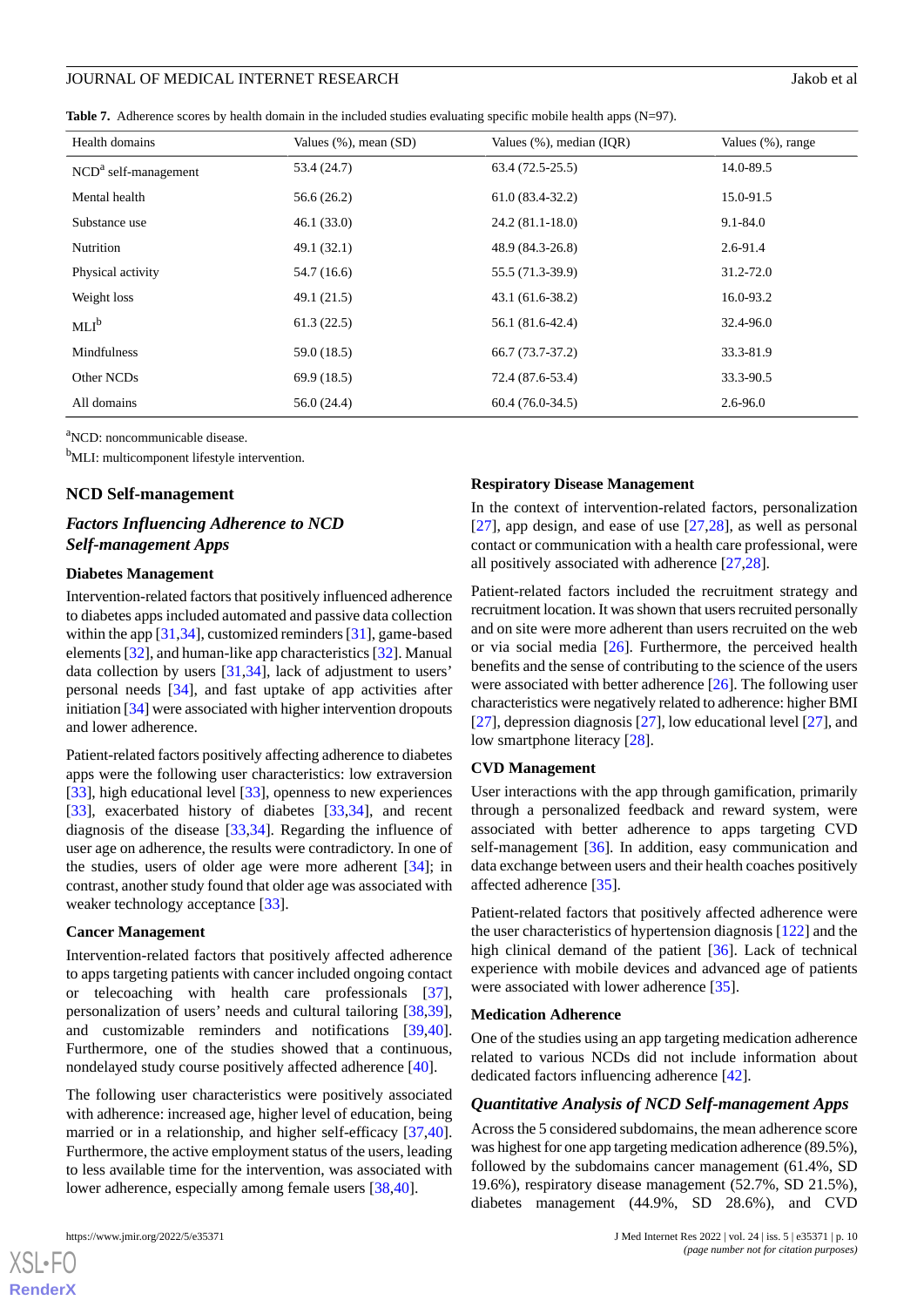management (41.5%, SD 28.9%). On average, adherence to mHealth apps targeting NCD self-management was 53.4% (SD 24.7%) across all the 5 health domains.

There was a strong positive, significant correlation between adherence score and the average age of study participants (*r*=0.624; 16/97, 16%; *P*=.01), which is consistent with the results of the 2 included publications [\[34](#page-19-9),[37\]](#page-19-10). There was no significant correlation between the level of personal support (*r<sup>s</sup>*14=0.150; *P*=.58) or gender (*r*=0.037; 16/97, 16%; *P*=.89) and adherence scores across studies targeting NCD self-management.

### **Mental Health**

# *Factors Influencing Adherence to Mental Health Apps*

#### **Anxiety**

Compared with manual data collection by users, passive data collection was identified as an effective intervention-related factor in improving adherence in one of the studies [[43\]](#page-20-2). It was also reported that technical problems negatively affected adherence and that iOS users had lower adherence than Android users [[43\]](#page-20-2).

#### **Depression**

The following intervention-related factors were positively linked with adherence to mHealth apps targeting depression: alternating intervention components and immediate feedback to maintain participant attention [[49,](#page-20-10)[52](#page-20-11)]; individualized features such as personalized representation of intervention progress, encouragement, and daily health tips [[47\]](#page-20-12); offline app functionality and data plan independence [\[50](#page-20-13)]; a user-friendly and visually appealing app layout (eg, using a large font or highlighting essential app elements on the home screen) [[53\]](#page-20-5); and evidence-based problem-solving therapies and content [\[47\]](#page-20-12). In contrast, a long study duration [\[49](#page-20-10)], competitive effects from other apps [[50\]](#page-20-13), and declining interest because of waiting times [[47\]](#page-20-12) were negatively linked to adherence.

The following user characteristics had a positive impact on adherence: local recruitment [\[45](#page-20-4)], ethnic minority background [[48\]](#page-20-14), and female gender [[49\]](#page-20-10). In contrast, other characteristics negatively influenced adherence, including Latin America as a geographical origin [[47\]](#page-20-12), privacy concerns [\[47](#page-20-12)], low income [[47\]](#page-20-12), poor baseline depression [[48,](#page-20-14)[50](#page-20-13)] or anxiety, married relationship status [[48\]](#page-20-14), and lack of time [\[53](#page-20-5)]. In addition, remote recruitment (eg, via a web-based form [[45](#page-20-4)[,51](#page-20-15)]) was identified as a patient-related factor that negatively influences adherence.

#### **Multidisciplinary and Others**

The included studies identified individual functions that had a positive impact on adherence, such as crisis plans [[58\]](#page-21-7); self-monitoring and visualization features [[56\]](#page-20-16); tracking of stressful events [\[58\]](#page-21-7); tracking mood states with interactive mood charts [[58\]](#page-21-7); visual feedback with personalized graphics interchange format images [[62\]](#page-21-0); and dashboards with information on activity, sleep quality, mood development, and heart rate [[61\]](#page-21-8). In addition, reminders through customizable push notifications were associated with better adherence [[62\]](#page-21-0).

 $XS$  $\cdot$ FC **[RenderX](http://www.renderx.com/)**

Furthermore, the integration of health care professionals was positively linked to adherence [\[57](#page-21-9)]. Another study showed that integrating multiple intervention components and avoiding repetition and monotony had a positive impact on adherence [[58\]](#page-21-7). Finally, lack of time for implementation and technical problems were negatively linked to adherence [[58\]](#page-21-7).

Patient-related factors positively influencing adherence included the following user characteristics: high IQ [[56\]](#page-20-16), increased age [[58\]](#page-21-7), increased risk of suicide [[60\]](#page-21-10), general interest in the app [[54\]](#page-20-6), and a trusting relationship between the person being treated and the organization providing the intervention [[55](#page-20-17)]. In contrast, the following user characteristics negatively affected adherence: long treatment history [\[54](#page-20-6)], critical pre-existing conditions (eg, chronic psychotic illness [[54\]](#page-20-6)), increased overall mental health burden [[56\]](#page-20-16), increased mania-like symptoms [\[56](#page-20-16)], privacy concerns [\[57](#page-21-9)], or a perceived lack of usefulness of the app [[58\]](#page-21-7). In addition, it was found that the app may lead to an unwanted reminder of one's condition, which negatively affects adherence [[58\]](#page-21-7).

#### *Quantitative Analysis of Mental Health Apps*

The mean adherence score for the mental health apps was 56.6% (SD 26.2%). The mean adherence scores for apps offering support for anxiety, depression, and other mental health conditions were 67.4% (SD 33.8%), 45.3% (SD 28.1%), and 65.6% (SD 20.93%), respectively.

Regarding the positive effect of incorporating personal support from health care professionals into the intervention reported by Steare et al [[57\]](#page-21-9), the correlation between adherence score and the level of personal support for mental health apps, in general, was nonsignificant  $(r<sub>s17</sub>=0.230; P=.33)$ . Compared with the qualitative data synthesis regarding the relationship between adherence score and average age [\[58](#page-21-7)], as well as the gender of student participants [[49](#page-20-10)], no significant relationships were found quantitatively (*r*=0.096; 19/97, 20%; *P*=.70, and *r*=−0.149; 20/97, 21%; *P*=.53, respectively). Regarding the negative effect of long study durations [[49\]](#page-20-10), the correlation between adherence score and intervention duration in days was nonsignificant (*r*=−0.127; 20/97, 21%; *P*=.60). Compared with the difference between the iOS and Android operating systems mentioned in the qualitative analysis  $[43]$  $[43]$ , the differences between the adherence score and smartphone operating system  $(r_{s17}=0.450;$ *P*=.05) were likewise positive in the quantitative analysis.

# **Substance Use**

# *Factors Influencing Adherence to Substance Use Apps*

#### **Alcohol**

Reminders in the form of daily push notifications were associated with better adherence [\[63](#page-21-1)]. Furthermore, personalization and customized content and features were positively linked to adherence [\[64](#page-21-3)]. A study also showed that gamification and gamified elements such as levels or rewards positively affected adherence [[64\]](#page-21-3). Finally, variations and options in app design and offer within the app positively affected adherence [[64\]](#page-21-3).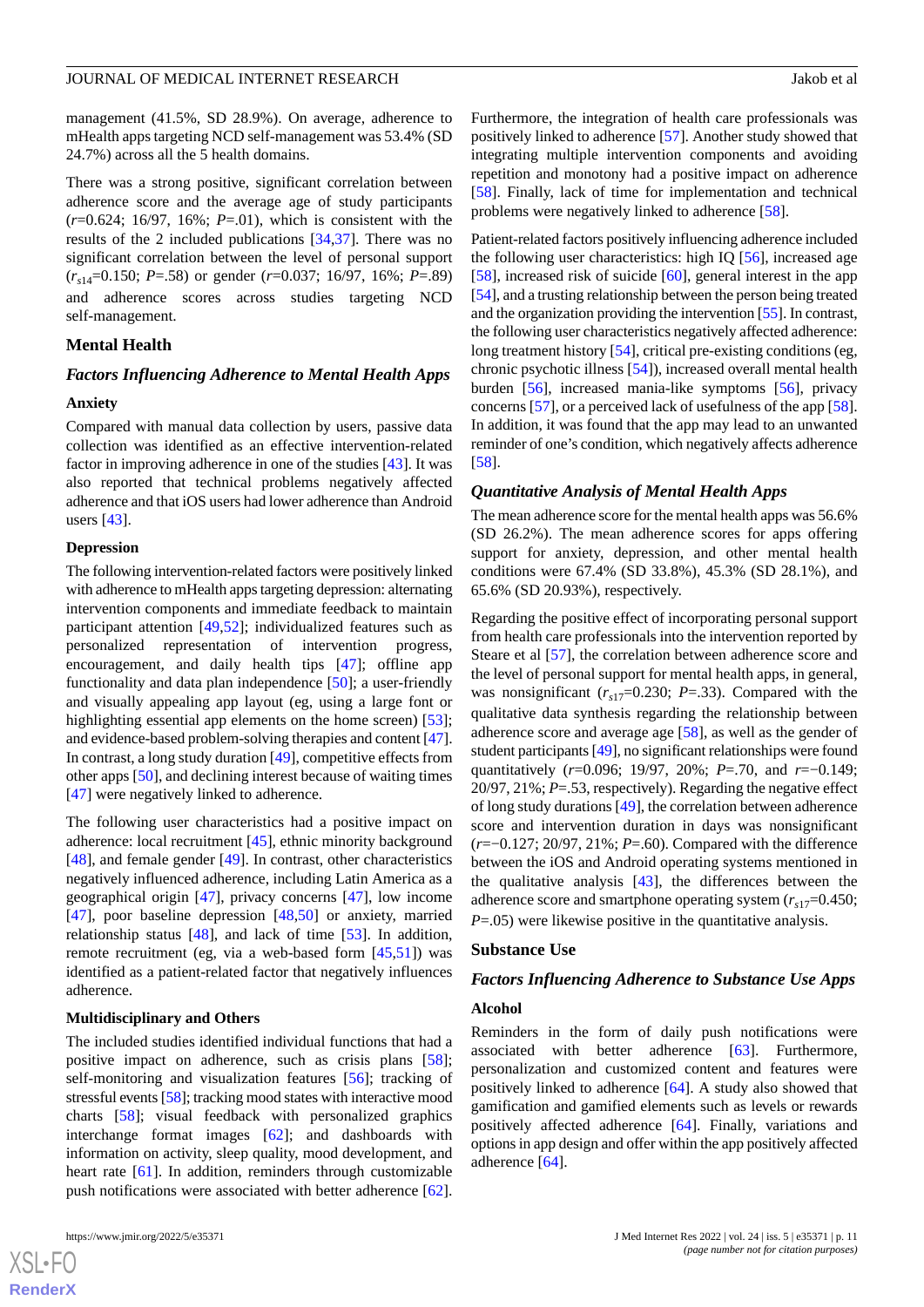The following user characteristics positively affected adherence as patient-related factors: female gender, low-risk alcohol consumption, high education level, reduced substance use, and increased age [\[64](#page-21-3)]. Doubts about efficacy and forgetfulness had a negative influence [\[64](#page-21-3)].

#### **Tobacco**

It was found that reminders in the form of daily push notifications positively affected adherence [[69\]](#page-21-11). In addition, personalization and customized content in the app had the same impact [\[70](#page-21-5)]. The integration of and interaction with human coaches were positively associated with adherence [[69\]](#page-21-11). Furthermore, the included studies found some specific features that increased adherence: tracking functions for self-monitoring (eg, as a diary [[68,](#page-21-12)[69](#page-21-11)]), a craving toolbox [[69\]](#page-21-11), all-general advice on quitting, and functions for stress and mood management [\[70](#page-21-5)].

Regarding patient-related factors, adherence was positively influenced by the following user characteristics: lower initial acceptance of cravings [\[67](#page-21-13)], younger age [\[66](#page-21-14)], and minimum level of digital skills among users [[66\]](#page-21-14).

#### **Multidisciplinary and Others**

One of the studies showed that the inclusion of several feedback modules is an effective technique for increasing adherence [[71\]](#page-21-2). Otherwise, the included studies did not provide further information on factors influencing adherence [[71\]](#page-21-2).

#### *Quantitative Analysis of Substance Use Apps*

On average, the mHealth apps for substance use had an adherence score of 46.1% (SD 33.0%). Apps targeting alcohol use had a higher adherence score (51.5%, SD 38.6%) than those targeting tobacco use (38.0%, SD 32.7%). An app that combined both health behaviors had an adherence score of 83.4%.

Regarding the positive effect of incorporating human coaching into the intervention reported by Webb et al [\[69\]](#page-21-11), the correlation between adherence score and the level of personal support for substance use apps, in general, was not significant  $(r_{\rm sf} = 0.126)$ ; *P*=.77). Compared with the qualitative data synthesis in terms of the relationship between adherence score and average age [[64](#page-21-3)[,66](#page-21-14)] and gender of study participants [\[64](#page-21-3)], no significant relationships were found quantitatively (*r*=−0.094, 9/97, 9%, *P*=.81 and *r*=0.394, 9/97, 9%, *P*=.30, respectively).

#### **Nutrition**

### *Factors Influencing Adherence to Nutrition Apps*

Personalization of the intervention and certain app functions (personalized overview features of daily goals, recipe suggestions, lookup sections, camera or photograph-taking functions, and barcode scanners) were associated with better adherence to apps targeting nutrition [\[73](#page-21-15),[74,](#page-21-16)[76](#page-22-6)]. Moreover, customized reminders and notifications and the integration of gamification elements combined with incentives enhanced engagement [[73\]](#page-21-15). App handling and user-friendliness further positively influenced adherence [[73,](#page-21-15)[76](#page-22-6)]. The included studies pointed out the importance of the onboarding process, whereas enrollment methods with personal contact [[123\]](#page-24-0) had a positive impact, as well as appropriate guidance and tutorials at the

[XSL](http://www.w3.org/Style/XSL)•FO **[RenderX](http://www.renderx.com/)** beginning [\[73](#page-21-15)]. In addition, a relationship between uptake of the intervention activities and adherence was found, whereas starting the intervention on mornings and weekdays, in contrast to weekends, had a positive effect on the use of the mHealth app [[75\]](#page-21-17). Finally, technical difficulties negatively affected adherence [[72](#page-21-6)[,73](#page-21-15)].

Several user characteristics had a positive influence. These were employment at a university [\[77\]](#page-22-0), female gender [\[74](#page-21-16)], high degree of dietary preferences [[75\]](#page-21-17), and time and cognitive capacity devoted to the app [\[75](#page-21-17)]. The results were inconsistent concerning the age of the user. One of the studies associated older age with more adherence [\[74](#page-21-16)], whereas another showed the opposite [[73\]](#page-21-15).

# *Quantitative Analysis of Nutrition Apps*

On average, the mHealth apps for nutrition had a mean adherence score of 49.1% (SD 32.1%). The positive effect of the inclusion of personal communication with health care professionals [\[73](#page-21-15),[75,](#page-21-17)[123](#page-24-0)] was confirmed quantitatively, and the correlation between the adherence score and the level of personal support during the study period was strongly positive and significant  $(r_{\text{sd}}=0.878; P=.02)$ . Regarding the relationship between adherence score and age [\[73](#page-21-15),[74\]](#page-21-16) and gender of study participants [[74\]](#page-21-16), no significant relationships were found quantitatively (*r*=−0.143; 7/97, 7%; *P*=.79, and *r*=0.234; 6/97, 6%; *P*=.66, respectively).

# **Physical Activity**

#### *Factors Influencing Adherence to Physical Activity Apps*

Of the 6 included studies targeting physical activity, 2 (33%) showed that customizable push notifications positively affected adherence [\[79](#page-22-7),[83\]](#page-22-2). In addition, the intervention-related factor, gamification, was associated with higher engagement [[79\]](#page-22-7). Furthermore, social features, such as competitions, social comparison, and challenges, positively affected adherence [[80,](#page-22-8)[83\]](#page-22-2). In addition, personalization and customization were positively linked to adherence, especially customizable app functions regarding exercise plans, nutrition suggestions, and calorie lists [\[79](#page-22-7),[80,](#page-22-8)[83](#page-22-2)]. Personal communication with and integration of health care professionals positively affected adherence [[82\]](#page-22-9). Finally, technical difficulties negatively affected adherence [[78\]](#page-22-1).

The following user characteristics positively affected adherence: age [\[79](#page-22-7)], healthy BMI [\[79](#page-22-7)], and a positive attitude toward technology [[78\]](#page-22-1). In contrast, users with increased disease severity, depressive symptoms, low quality of life, and poor access to transportation showed worse adherence [\[78](#page-22-1)]. In addition, privacy concerns and a lack of perceived benefits negatively influenced adherence [\[82](#page-22-9)].

#### *Quantitative Analysis of Physical Activity Apps*

On average, mHealth apps for improving physical activity had an adherence score of 54.7% (SD 16.6%). Regarding the positive effect of personal communication with health care professionals in the intervention  $[82]$  $[82]$ , the correlation between the adherence score and level of personal support during the study period was not significant  $(r_{s3}=0.289; P=.64)$ . Compared with the qualitative data synthesis regarding the relationship between adherence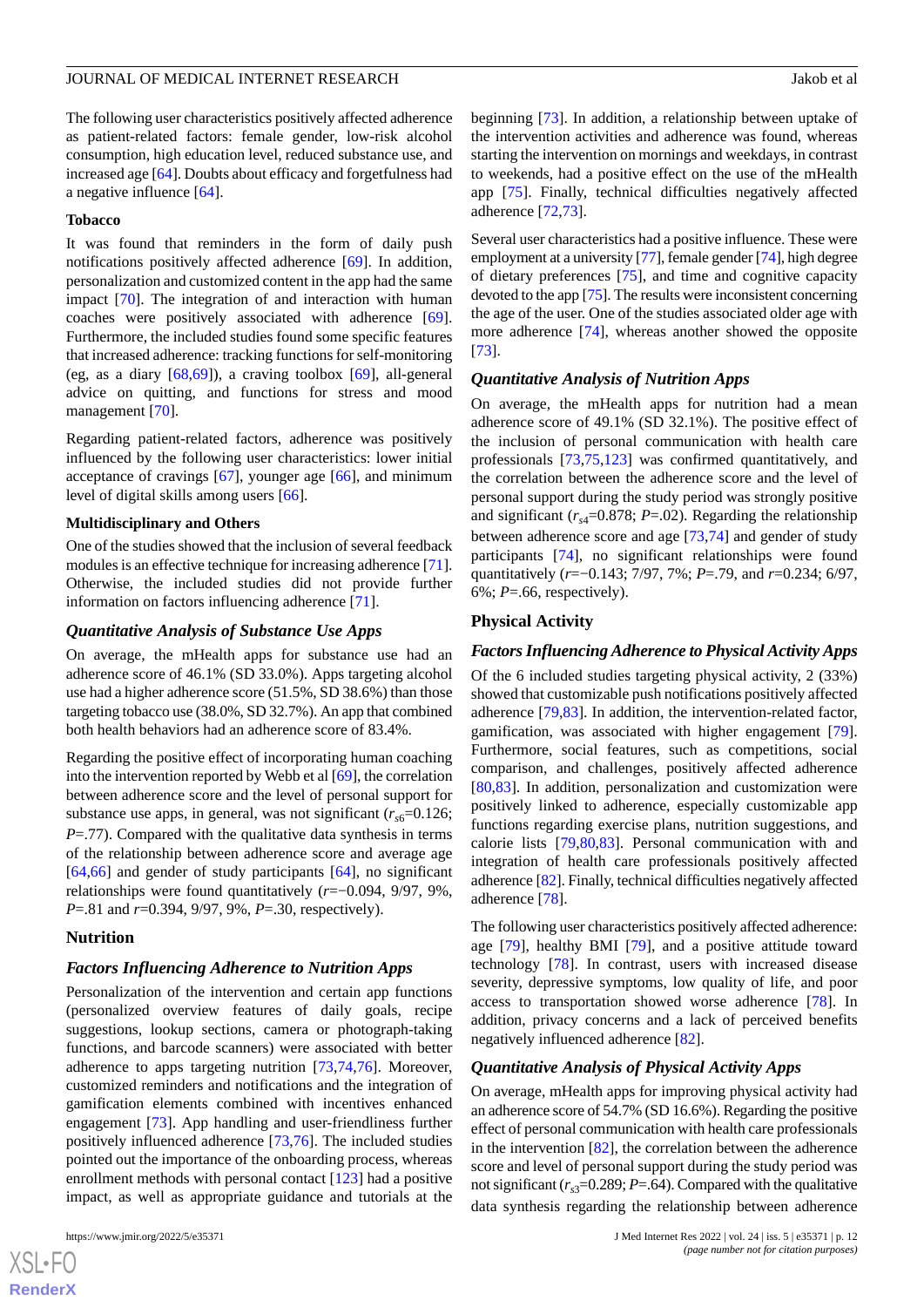score and average age [[79\]](#page-22-7), no significant correlations were found quantitatively (*r*=0.047; 6/97, 6%; *P*=.93).

# **Weight Loss**

### *Factors Influencing Adherence to Weight Loss Apps*

The included studies focusing on weight loss apps identified a positive influence of reminders in the form of push notifications on adherence [\[88](#page-22-10),[92\]](#page-22-4). Just-in-time intervention components were associated with better adherence [[87](#page-22-11)]. The same was found for newsfeeds with social components [[88\]](#page-22-10). The studies highlighted that personal contact and integration of health care professionals positively influenced adherence [[84](#page-22-3)[,85](#page-22-12),[91\]](#page-22-13). Moreover, a correlation was found between high adherence and unlimited digital access via the app, as well as providing a data plan with no supplementary costs [\[89](#page-22-14)].

Several studies further identified the following user characteristics as patient-related factors to be positively linked to adherence: rural population [[85\]](#page-22-12), positive expectations regarding the intervention [[88\]](#page-22-10), prior experience with mHealth apps [[88](#page-22-10)], a high sense of responsibility [[86\]](#page-22-15), and reinforcements through personal environment [\[85](#page-22-12)]. In contrast, dislike of the study equipment [\[86](#page-22-15)] and depression symptoms [[89\]](#page-22-14) adversely affected adherence.

### *Quantitative Analysis of Weight Loss Apps*

On average, the mHealth apps for weight loss had an adherence score of 49.1% (SD 21.5%).

Regarding the positive effect of incorporating personal communication with health care professionals into the intervention [\[84](#page-22-3),[85](#page-22-12)[,91](#page-22-13)], the quantitative analysis did not reveal a significant correlation  $(r<sub>s7</sub>=0.174; P=.65)$ .

#### **Mindfulness**

#### *Factors Influencing Adherence to Mindfulness Apps*

As most mindfulness apps that met the inclusion criteria of this review did not distinctively aim to treat a chronic mental condition but rather to increase well-being and reduce work-related stress, we categorized them as a separate category. Factors identified in the mindfulness domain may still be relevant for the mental health domain, as mindfulness-based therapy has been cited as a promising intervention for treating anxiety and depression in previous research [[124\]](#page-24-3).

The included studies reported that automated and interactive data collection and processing positively affected adherence [[101](#page-23-1)[,106](#page-23-4)]. The studies also showed that customizable features such as tracking stress and mood [[109\]](#page-23-2), visualizing personal progress, and immediate feedback positively affected adherence [[103\]](#page-23-5). In addition, using in-app tutorials or video content was associated with better adherence [\[103](#page-23-5)]. Furthermore, time and place influenced adherence: users who used the app in the evening and at home were more adherent in the long term [[106](#page-23-4)[,107](#page-23-6)]. In contrast, extensive app interactions and lack of variety in the app content harmed adherence [\[107](#page-23-6)].

Regarding patient-related factors, the studies identified the following user characteristics to be positively related to adherence: increased age [[102](#page-23-7)[,108](#page-23-8)], positive expectations toward

the app [\[106](#page-23-4),[108\]](#page-23-8), intrinsic motivation [\[108](#page-23-8)], and a current physical diagnosis [\[106](#page-23-4)] in contrast to a mental health diagnosis.

# *Quantitative Analysis of Mindfulness Apps*

On average, mHealth apps related to mindfulness had an adherence score of 59.0% (SD 18.5%). Regarding the positive relationship between adherence score and average age [\[102](#page-23-7)[,108](#page-23-8)], the quantitative analysis also yielded a moderately positive but nonsignificant correlation (*r*=0.404; 9/97, 9%; *P*=.28).

#### **Multicomponent Lifestyle Interventions**

# *Factors Influencing Adherence to Multicomponent Lifestyle Intervention Apps*

Approximately 8% (8/97) of studies targeted mHealth apps focusing on multiple lifestyle behaviors (mostly a combination of physical activity, diet, weight loss, and sometimes sleep, stress, or headaches).

The included studies reported that the integration of health care professionals during the intervention, app usability, and language positively influenced adherence [[95,](#page-23-9)[98](#page-23-10)]. However, it was also shown that social networking and competition through social comparison in terms of physical activity level had a positive impact only if individuals had a healthy BMI [\[97](#page-23-11)]. In addition, app features such as audiovisual presentation of health-related information or reminders in the form of push notifications positively affected adherence [\[93](#page-22-5),[98\]](#page-23-10). Finally, personalization and tailoring of the app to customized needs (eg, through gamification) had a positive impact on adherence [[97](#page-23-11)[,98](#page-23-10)].

In addition to these factors, the following characteristics also positively affected adherence: increased age [[95](#page-23-9)[,100](#page-23-0)] and trust in the health care professionals of the intervention [\[95](#page-23-9),[100\]](#page-23-0). Finally, other characteristics negatively affected adherence. These included the lack of engagement of other participants in social comparison features [[97\]](#page-23-11), negative emotions related to self-monitoring during periods of weight [[97\]](#page-23-11), shift work schedules [\[98](#page-23-10)], and technical difficulties in using the app [[93\]](#page-22-5).

# *Quantitative Analysis of Multicomponent Lifestyle Intervention Apps*

On average, mHealth apps targeting multicomponent lifestyle interventions had an adherence score of 61.3% (SD 22.5%).

The positive effect of integrating health care professionals as personal support into the intervention [\[95](#page-23-9),[98\]](#page-23-10) could not be analyzed quantitatively as none of the included multicomponent lifestyle interventions offered consistent, continuous support by health care professionals (only during the onboarding phase). Regarding the mentioned positive relationship between adherence score and average age [\[95](#page-23-9),[100](#page-23-0)], the quantitative analysis also yielded a moderately positive but nonsignificant correlation (*r*=0.416; 8/97, 8%; *P*=.31).

### **Other NCDs**

#### *Factors Influencing Adherence to Other NCD Apps*

In a study on an mHealth app treating insomnia, better adherence was linked to ease of use and the easiness of therapy directives [[110\]](#page-23-3). Another study on insomnia treatment found that easy access and reminder options or notifications had a positive

 $XS$  $\cdot$ FC **[RenderX](http://www.renderx.com/)**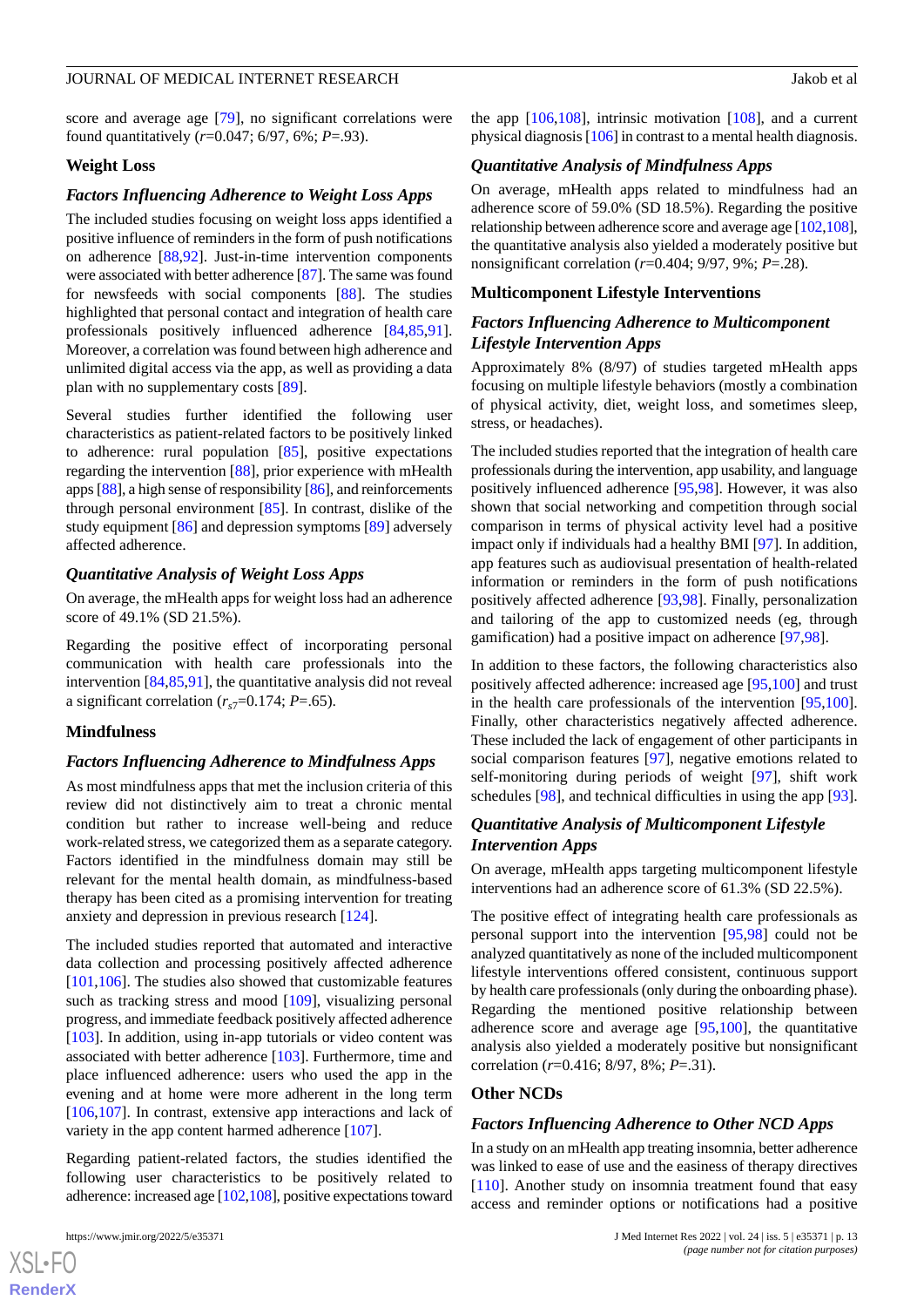impact [\[113](#page-23-12)]. In the field of chronic pain management and interventions, a study found a positive impact on adherence to microinteractions [[111](#page-23-13)]. It was also shown in the same field that personalization had a positive impact [[112](#page-23-14)]. In a study on the care of advanced chronic kidney disease, the integration of complementary visits to health care professionals or to a clinic showed a positive impact on adherence [\[117](#page-24-4)]. Furthermore, blood pressure and test result features and an automatic integrated transfer of blood pressure readings had a positive impact [[117\]](#page-24-4).

Regarding patient-related factors, a study on the treatment of irritable bowel syndrome showed that the simultaneous use of other technical devices positively affected adherence. Another study showed that high anxiety scores negatively affected adherence [\[119\]](#page-24-5). A study on the effects of a long-term smartphone-based self-monitoring intervention in patients with lipid metabolism disorders found that older age had a positive impact on adherence. In contrast, low acceptability, lack of time, health problems, and lack of motivation had a negative impact [[118\]](#page-24-6). The user characteristic of the female gender positively influenced adherence in a study about an app for a lower leg physical activity intervention for individuals with chronic venous leg ulcers [[114\]](#page-23-15). Furthermore, in a study on an mHealth app targeting inflammatory bowel disease, it was found that old age, low level of education, and lack of perceived usefulness negatively affected adherence [[115\]](#page-24-7).

### *Quantitative Analysis of Other NCD Apps*

On average, mHealth apps categorized in the domain of *other NCDs* had an adherence score of 69.9% (SD 18.5%). Regarding the positive effect of complementary visits to health care professionals for the care of chronic kidney disease [[117\]](#page-24-4), the correlation between the adherence score and the level of personal support during the study period was nonsignificant  $(r<sub>s10</sub>=0.290;$ *P*=.36). The quantitative analysis supports the finding that female participants are more adherent [\[118](#page-24-6)] to some degree, as the correlation between the adherence score and mean percentage of female participants was moderately positive but nonsignificant (*r*=0.385; 12/97, 12%; *P*=.22). Regarding the relationship between adherence score and average age [[118\]](#page-24-6), the quantitative analysis yielded conflicting results (*r*=−0.619; 12/97, 12%; *P*=.03).

# **Multi-Domain Review**

One of the two included systematic reviews featured a multi-domain review focusing on uptake and engagement with mHealth apps in various health domains [[20\]](#page-19-2). First, it showed a positive impact of goal setting, reward offerings, complementary web access, coping games, and self-monitoring. In addition, the low cost of the app helped increase acceptance [[20\]](#page-19-2).

The external influence of using an app through health care professionals, friends, and family or by reading user reviews was outlined as having a positive influence. Furthermore, community networking and the connection between the app and health professional support had a positive influence [\[20](#page-19-2)]. The study also found the following user characteristics to be positively linked to adherence: female gender, aged <44 years,

 $XS$  $\cdot$ FC **[RenderX](http://www.renderx.com/)** living in urban areas, good educational level, high income, curiosity, higher health literacy, and app awareness [\[20](#page-19-2)]. In addition, interactivity, an established routine to use the app, and customization of the app had a positive impact [[20\]](#page-19-2). In contrast, cognitive overload and unmet expectations negatively influenced adherence [[20\]](#page-19-2).

### **Explorative Analysis of Adherence Scores**

To gain further insights into the universal applicability of the results identified in individual health domains, a quantitative analysis was conducted on the total number of primary studies included. The analysis revealed a positive correlation between adherence score and level of personal support during the study period  $(r<sub>s91</sub>=0.199; P=.06)$ . With respect to various user characteristics, the quantitative analysis did not find significant differences in either average age (*r*=0.105; 94/97, 97%; *P*=.32) or gender distribution (*r*=−0.031; 95/97, 97%; *P*=.77). Furthermore, no significant quantitative differences were found between healthy participants and participants with chronic diseases ( $r_{s95}$ =−0.049; *P*=.63). A quantitative comparison of studies with monetary incentives and those without such incentives also revealed no significant effect on adherence scores  $(r<sub>s92</sub>=0.000; P=.99)$ . However, the monetary value of the incentive, measured in US dollars, had a significant effect on the adherence score (*r*=0.465; 30/97, 31%; *P*=.01). Apps that were only offered in the context of scientific studies had a significantly higher adherence score than those that were publicly available via app stores  $(r<sub>s95</sub>=0.324; P=.001)$ . The quantitative analysis did not find any significant differences between Android and iOS with regard to the adherence score  $(r<sub>s83</sub>=0.019; P=.87)$ . Furthermore, the quantitative analysis showed a higher adherence score for apps developed by private app development companies than for those developed by public institutions or research groups  $(r<sub>s95</sub>=0.164; P=.11)$ . The correlation between adherence score and intervention duration (*r*=−0.138; 97/97, 100%; *P*=.18) was negative but positive in relation to the number of intended app interactions per day (*r*=0.176; 97/97, 100%; *P*=.09). The comparison of adherence scores and the total number of intended app interactions (*r*=0.040, 97/97, 100%; *P*=.70) yielded no significant results. Studies with a higher number of app users had significantly lower adherence scores (*r*=−0.228; 96/97, 99%; *P*=.03).

# *Discussion*

# **Intervention-Related Factors Influencing Adherence**

Regarding the first research question, the intervention-related factors described in the following sections were identified most frequently across all health domains, suggesting universal applicability to increase mHealth app adherence relative to the intended use.

# *User-friendliness and Technical Stability*

Approximately 18% (17/97) of studies from 6 health domains cited a user-friendly app design or technical stability as criteria for increased app use [[27](#page-19-17)[,28](#page-19-11),[43](#page-20-2)[,50](#page-20-13),[53](#page-20-5)[,58](#page-21-7),[72](#page-21-6)[-74](#page-21-16),[76](#page-22-6)[,78](#page-22-1), [93-](#page-22-5)[95,](#page-23-9)[110](#page-23-3),[113](#page-23-12)[,115,](#page-24-7)[116\]](#page-24-8). The term *user-friendliness* describes a software interface that enables a simple, clean, intuitive, and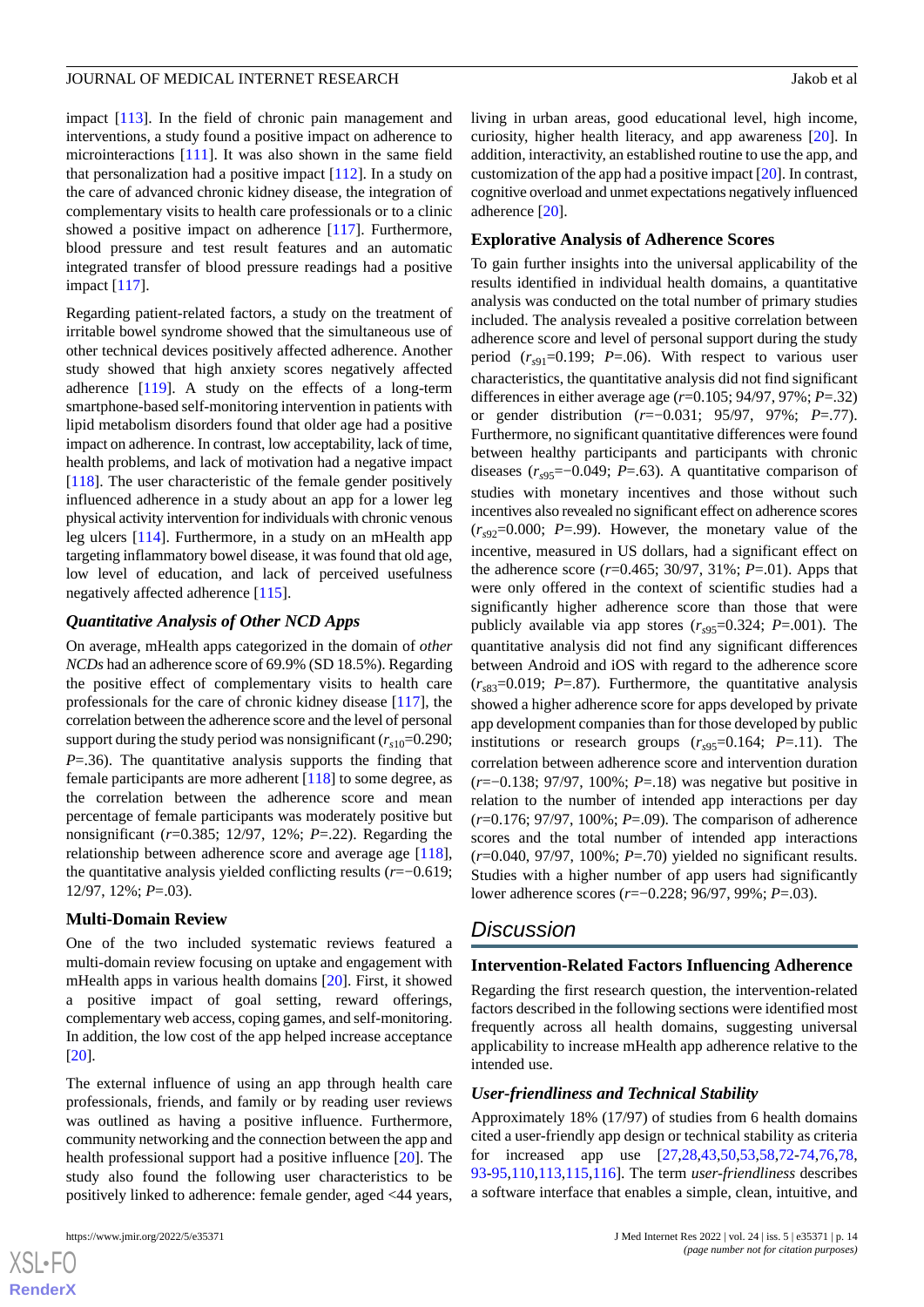reliable user experience (UX). App developers can thus promote adherence by making the app easy to use and providing a compelling and visually appealing app design (eg, by using sufficiently large fonts or highlighting essential app elements) [[53\]](#page-20-5). Technical problems can be reduced through closed beta tests while optimizing the UX through user interface or UX design changes before app release. Accordingly, the quantitative analysis revealed higher adherence scores for apps created by private app development companies, which may have more technical expertise in developing and publishing apps than public institutions or research groups. Quantitative analysis also revealed higher adherence scores for apps developed by private companies, which may have more expertise across the value chain than public institutions or research groups. As most of the included mHealth apps had a pilot character (ie, developed by small academic teams with no or only short testing periods), it can be assumed that the current body of mHealth apps does not yet realize its full potential in terms of usability and technical stability, thus indicating the potential to improve adherence.

### *Personalization, Customization, and Tailoring*

Approximately 16% (16/97) of studies from 8 different health domains reported a positive impact of personalized content on adherence [\[27](#page-19-17),[38,](#page-20-7)[39](#page-20-8)[,58](#page-21-7)[,62](#page-21-0),[64](#page-21-3)[,66](#page-21-14)[,73](#page-21-15)[,74](#page-21-16),[76,](#page-22-6)[83,](#page-22-2)[85](#page-22-12)[,91](#page-22-13),[97](#page-23-11),[98,](#page-23-10)[113\]](#page-23-12). This included individualized app features (such as a crisis plan), metrics, visualizations based on individual user data (eg, displaying intervention progress), personalized feedback and health suggestions, and individualized app content tailored to the needs and characteristics of users. These findings align with previous reviews that have summarized that an individualized app positively influences user engagement [\[20](#page-19-2),[125\]](#page-24-9). Accordingly, developers of mHealth apps should consider the target group's characteristics and needs in the app design process and ideally make the app tailored to a specific user group, personalized to the individual, and customizable.

# *Individualized Reminders*

In 13% (13/97) of studies across 8 different health domains, reminders, primarily realized through push notifications, were highlighted as an effective method of improving adherence to mHealth app interventions [[31,](#page-19-14)[39](#page-20-8),[40,](#page-20-9)[62](#page-21-0),[63,](#page-21-1)[69](#page-21-11),[73,](#page-21-15)[79](#page-22-7), [83](#page-22-2)[,88](#page-22-10),[92-](#page-22-4)[94](#page-22-16)[,113](#page-23-12)]. Essential to the success of this technique is the consideration of users' individual needs in terms of their schedule, as a user's lack of time undermines adherence [[38](#page-20-7)[-40](#page-20-9),[53,](#page-20-5)[58](#page-21-7),[118\]](#page-24-6). Ideally, users receive reminders when they are in a state of receptivity, which has also been suggested by previous research on just-in-time-adaptive interventions [[126](#page-24-10)[,127](#page-24-11)]. In this regard, working and leisure time schedules should be considered, and the timing of reminders should be adapted accordingly, particularly when patients are in the privacy and comfort of their homes. A recent review reported that reminders are helpful for people with busy schedules and when they are forgetful but also mentioned the risk that push notifications can threaten users' social identity if they are received at an inappropriate time or place [[20\]](#page-19-2). Therefore, users should be able to customize the reminders and adapt them to their circumstances.

### *Personal Support From Health Care Professionals*

In 12% (12/97) of studies from 8 different health domains, personal support from a health care professional during the intervention was cited as a reason for improved adherence [[28,](#page-19-11)[35,](#page-19-12)[37](#page-19-10)[,57](#page-21-9),[69,](#page-21-11)[82,](#page-22-9)[84](#page-22-3)[,91](#page-22-13),[95,](#page-23-9)[98,](#page-23-10)[117,](#page-24-4)[123](#page-24-0)]. In this context, the integration of health care professionals past the initial app onboarding can be realized in various ways, including regular clinic visits, complementary telephone support, and communication options with health care professionals integrated into the app. In addition, apps can facilitate communication between patients and health care professionals through automated data exchanges. Quantitative analysis revealed a positive correlation between adherence and level of personal support during the study period for all health domains, which was also confirmed by previous studies [[20](#page-19-2),[128\]](#page-24-12). Consequently, it can be assumed that hybrid systems that combine automated app content with elements of human support achieve higher adherence rates than those achieved by interventions without human support. Although the ideal ratio between human-computer interactions and sole human interactions in mHealth app interventions remains to be explored, new technologies such as conversational agents show promising results in simulating personal support without the need for human support and may enable increased levels of automation [[129](#page-24-13)[-132](#page-24-14)].

### *Elements of Gamification and Social Features*

Elements of gamification were described as effective in increasing adherence in 12% (12/97) of studies across 6 different health domains [[32,](#page-19-15)[36](#page-19-13),[47,](#page-20-12)[49](#page-20-10),[52,](#page-20-11)[64](#page-21-3),[73,](#page-21-15)[78](#page-22-1)[-80](#page-22-8),[83](#page-22-2)[,97](#page-23-11),[98\]](#page-23-10). These elements included levels, reward systems, social characters, contests, and leaderboards. This aligns with other reviews that list rewards and games as factors that positively affect adherence [[20,](#page-19-2)[125](#page-24-9)]. However, although game elements such as social competitions may increase engagement by encouraging others, the idea of defeating peers may also have a negative influence [[20\]](#page-19-2). In 6% (6/97) of studies from 5 health domains, social features were found to positively affect adherence; for example, in the form of social networks, contests, leaderboards, or newsfeeds with social components [\[52](#page-20-11),[73](#page-21-15)[,75](#page-21-17),[83](#page-22-2)[,88](#page-22-10),[97\]](#page-23-11). However, social components should be included with caution and ideally tested, as social comparison with less-motivated participants can also harm adherence [\[97\]](#page-23-11). Accordingly, a recent review concluded that social contests increase engagement but may also have a negative effect [[20\]](#page-19-2). In general, this study supports previous research outlining the positive effects of gamification and social features on DHIs [\[133](#page-24-15)-[141\]](#page-25-0).

# *Passive and Automated Data Collection, Processing, and Transmission*

The positive influence of passive and automated data collection, processing, and transmission was reported in 5% (5/97) of studies from the health domains NCD self-management [[31,](#page-19-14)[34](#page-19-9)], other NCDs [[117\]](#page-24-4), mindfulness [[101\]](#page-23-1), and meditation [[106\]](#page-23-4). Thus, developers can increase adherence by automating repetitive tasks to reduce user burden. In this regard, developers are advised to use smartphone sensor technology (eg, a camera to capture food data or accelerometer data to capture physical activity) and complementary devices (eg, a smartwatch to

 $XS$  $\cdot$ FC **[RenderX](http://www.renderx.com/)**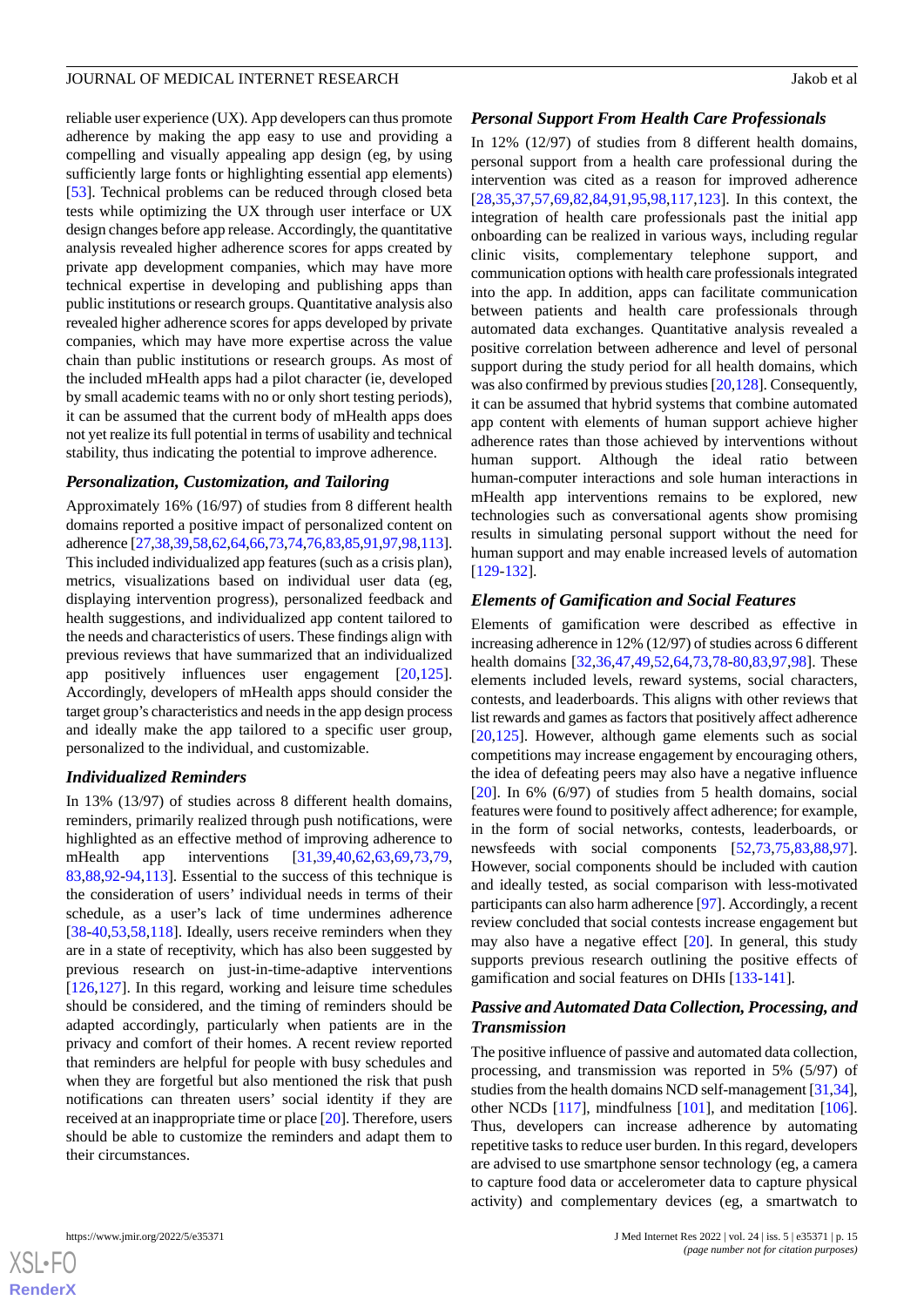measure heart rate) to remove the repetition and monotony of intervention tasks, which are listed as reasons for nonadherence [[58](#page-21-7)[,60](#page-21-10),[70\]](#page-21-5).

#### *Monetary Incentives*

Monetary incentives such as vouchers, lottery tickets, or direct cash contributions were given to participants in 31 of the 97 included primary studies [[30,](#page-19-18)[33](#page-19-16),[44,](#page-20-3)[45](#page-20-4),[47,](#page-20-12)[48](#page-20-14),[51,](#page-20-15)[53](#page-20-5),[56,](#page-20-16)[61](#page-21-8), [62](#page-21-0),[64,](#page-21-3)[65](#page-21-4),[68](#page-21-12)-[72](#page-21-6)[,77](#page-22-0)[,81](#page-22-17),[88,](#page-22-10)[90](#page-22-18)[,98](#page-23-10),[101](#page-23-1),[104-](#page-23-16)[106](#page-23-4)[,108](#page-23-8)[,109](#page-23-2),[114,](#page-23-15)[116\]](#page-24-8). However, the qualitative synthesis did not yield results regarding the effect of such monetary incentives as an additional intervention component on adherence. The quantitative comparison between studies with monetary incentives and those without such incentives also found no effect on adherence. However, the monetary value of the incentive, measured in US dollars, had a significantly positive effect on adherence scores. In the context of these findings, app developers may consider whether monetary incentives are helpful and the level of compensation that is sufficient to achieve a relevant effect.

#### *Other Intervention-Related Factors*

Other notable intervention-related factors included integrating an app tutorial [[73](#page-21-15)[,103](#page-23-5)], presenting information in audiovisual formats [\[98](#page-23-10)], and offering a large variety of app content [[64\]](#page-21-3). Approximately 3% (3/97) of studies also noted financial costs (eg, data plan use) as a barrier to adherence [[20](#page-19-2)[,89](#page-22-14),[92\]](#page-22-4). Therefore, developers may want to consider offering their mHealth app free of charge and only transferring large amounts of data when the device is connected to a wireless network. Other studies in this review also reported that time delays within the intervention, long intervention durations, low engagement of other participants, and competitive effects of other mHealth apps were associated with low adherence. The included studies also outlined data protection and user privacy as positively affecting adherence [\[20](#page-19-2),[47,](#page-20-12)[57](#page-21-9),[82\]](#page-22-9), which aligns with previous research calling developers to create robust and transparent mHealth apps that satisfy security and privacy demands to foster user acceptance and trust [[142-](#page-25-1)[145\]](#page-25-2).

#### **Patient-Related Factors Influencing Adherence**

Regarding the second research question, the patient-related factors described in the following section were identified.

#### *Characteristics of Study Participants*

Approximately 43% (42/97) of studies from 9 different health domains reported a wide variety of user characteristics that affect adherence, including age, gender, place of residence, marital status, health status, treatment history, education, employment status, income, and work hours [[26-](#page-19-7)[28](#page-19-11),[33](#page-19-16)-[38,](#page-20-7)[40](#page-20-9),[47-](#page-20-12)[50,](#page-20-13)[54](#page-20-6),[56,](#page-20-16)[58](#page-21-7),[60,](#page-21-10)[64,](#page-21-3)[66](#page-21-14),[67,](#page-21-13)[73](#page-21-15)-[75,](#page-21-17)[77](#page-22-0)[-79](#page-22-7), [85](#page-22-12),[86,](#page-22-15)[88](#page-22-10)[,89](#page-22-14),[95,](#page-23-9)[98](#page-23-10)[,100](#page-23-0)[,102](#page-23-7),[106](#page-23-4),[108,](#page-23-8)[114](#page-23-15)[,115](#page-24-7),[118](#page-24-6),[119,](#page-24-5)[122\]](#page-24-2). The quantitative analysis did not reveal significant effects of average age, gender distribution, or pre-existing conditions on adherence across all included apps. Consequently, the results from previous reviews, which indicate higher engagement among female or younger users, could not be replicated [\[20](#page-19-2),[125\]](#page-24-9). The specific health domains of NCD self-management and other NCDs showed a significant correlation between adherence scores and the average age of study participants, with the first one being positive and the latter being negative. Further research is

required to understand the effects of sociodemographic characteristics and health status on adherence to mHealth apps. The findings of this study suggest that these effects may vary depending on the targeted health domain.

User characteristics associated with a low adherence were lack of technical competence, lack of health literacy, and lack of experience with mHealth apps, which could potentially be improved through preintervention training. Other negative factors, such as privacy concerns, low expectations of the app, and low trust in the health care professionals conducting the intervention, could potentially be challenged through personal communication in the onboarding phase (eg, by discussing the privacy policy or outlining intervention benefits). As lack of time on the users' side was referenced to negatively affect adherence [\[53](#page-20-5)[,58](#page-21-7),[107](#page-23-6)[,118](#page-24-6)], helping patients with time management might also have a positive effect.

# *Type of Participant Recruitment*

In 4% (4/97) of studies from the fields of NCD self-management [[26\]](#page-19-7), mental health  $[45,51]$  $[45,51]$  $[45,51]$  $[45,51]$ , and nutrition  $[123]$  $[123]$ , the user recruitment channel was mentioned as a relevant factor affecting adherence. Users who were made aware of the intervention on the web (eg, via social media) had lower adherence than users recruited locally and in person. This could explain why apps that were only offered in the context of studies on personal onboarding processes had significantly higher adherence scores than those publicly accessible via app stores. As the mHealth sector further matures and more mHealth apps are made available to the public via app stores, this factor might have an increasingly negative effect on overall adherence. Developers may overcome this issue by optimizing the UX of their mHealth app in the onboarding phase. As highlighted previously, offering personal support from health care professionals before and during the onboarding process is likely to increase adherence.

#### **Adherence Scores Across Health Domains**

Regarding the third research question, this review outlined the differences between health domains in terms of adherence scores. The adherence score of all 97 included mHealth apps averaged 56.0% (SD 24.4%), representing a generally higher adherence level to mHealth apps than previous research suggests  $[9,10,146]$  $[9,10,146]$  $[9,10,146]$  $[9,10,146]$  $[9,10,146]$ . This could be attributed to the fact that some studies excluded participants who did not perform a certain level of activity (eg, downloading the app). Regarding the short intervention periods with a median of 60.8 days, it is questionable whether the included health apps could reach similar adherence scores in more prolonged studies. Adherence scores by health domain *were highest for the other NCDs (69.9%, SD 18.5%)*, a heterogeneous group of mHealth apps targeting less common NCDs such as intestinal and renal disease, insomnia, pain, venous leg ulcers, and dyslipidemia. Multicomponent lifestyle interventions aimed at changing multiple behaviors simultaneously (61.3%, SD 22.5%) had the second-highest adherence scores, whereas apps targeting substance use had the lowest (46.1%, SD 46.1%). The relatively low adherence levels of mHealth apps treating substance use could be explained by the nature of their intervention design, making it difficult to differentiate between nonadherent users and users who stopped using the app after a successful behavior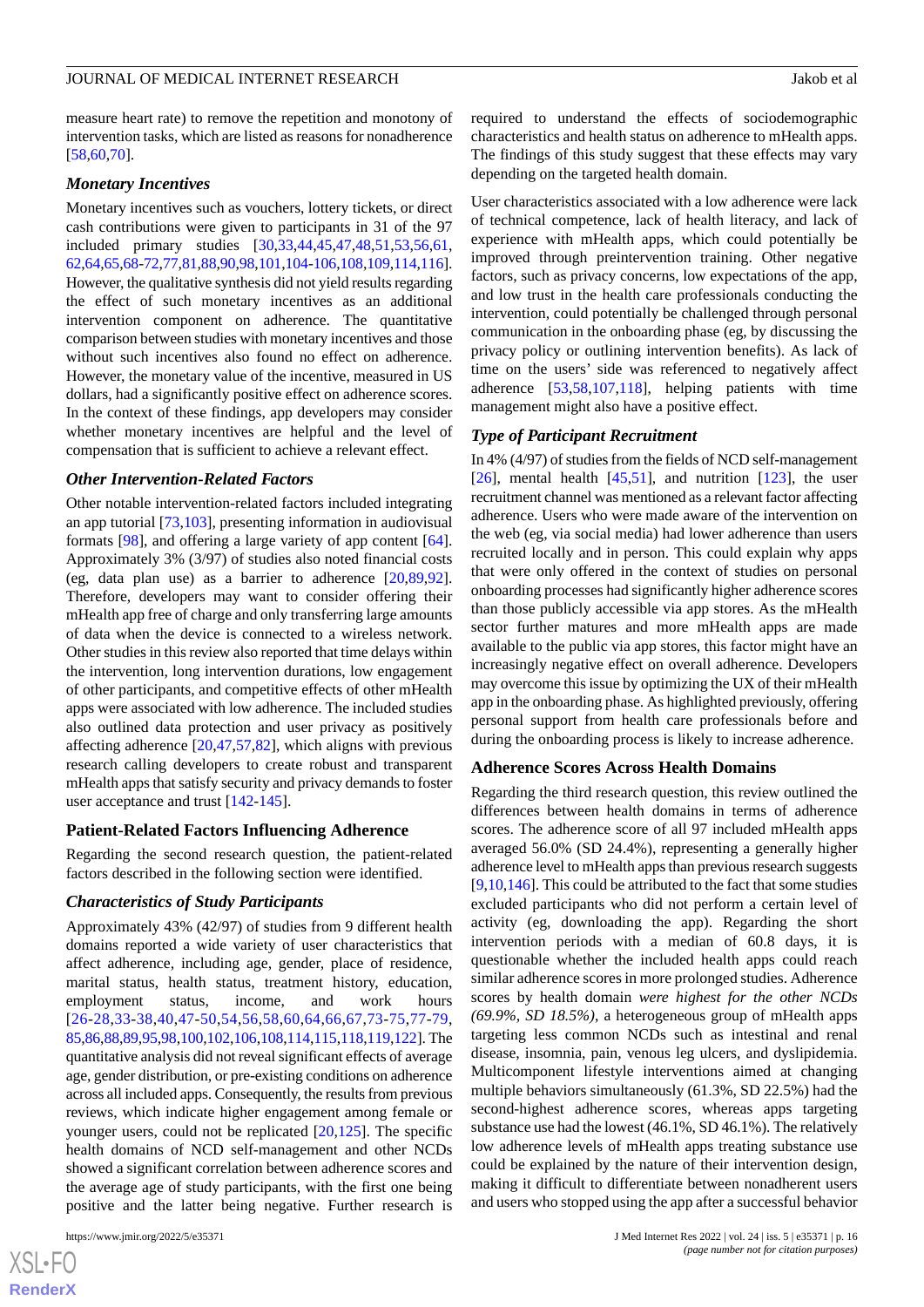change. Another explanation could be that substance use disorders are comorbid with depressive disorders. Several qualitative findings indicate that symptoms or a diagnosis of depression negatively affect adherence [[27,](#page-19-17)[48,](#page-20-14)[50](#page-20-13)[,78](#page-22-1),[89\]](#page-22-14). This also aligns with our findings that apps offering depression support had an even lower average adherence score of 45.3% (SD 28.1%).

Another explanation and potential bias for the difference in adherence scores are asymmetric distributions of trials compared with real-world applications within health domains, represented by the mean number of participants (substance use 2337.6, SD 6344.8; multicomponent lifestyle interventions 284.3, SD 531.9; and other NCDs 54.8, SD 48.6). In general, studies with a higher number of participants had significantly lower adherence scores (*r*=−0.228; 96/97, 99%; *P*=.03). Furthermore, apps that were only offered in the context of scientific studies had a significantly higher adherence score than those publicly available via app stores  $(r_{s95}=0.324; P=.001)$ . Surprisingly, these differences could not be explained by longer study duration (*r*=−0.138; 97/97, 100%; *P*=.18) or the number of intended app interactions (*r*=0.040; 97/97, 100%; *P*=.70). Thus, our study supports and provides quantitative evidence for previous findings outlining engagement within trials to significantly differ from real-world applications [[147](#page-25-4)-[149](#page-25-5)]. Further real-world longitudinal studies are necessary to explain these differences.

Although calculating an adherence score as the ratio between intended and actual use has several limitations, this exploratory approach enabled the quantification and comparison of adherence across different mHealth apps to a reasonable extent. The quantitative analysis of adherence scores yielded few significant results but fit qualitative findings regarding positive or negative influences on adherence in most instances, which supports the potential validity of the concept.

The results of explorative analysis based on adherence scores should be considered cautiously. Although we did not find a significant correlation between study duration or the number of intended app interactions and the adherence score, it is possible that other factors, such as patient characteristics, could influence adherence. Further research is needed to establish effective adherence measures. By reporting this novel quantified measure of adherence for individual studies and collectively for defined health domains, we hope researchers will test and challenge our approach, potentially developing more effective measures that help us quantify adherence and make it comparable across heterogeneous groups of mHealth apps.

#### **Limitations**

This study had several limitations. The first limitation is the heterogeneity of the included studies. The studies differ in terms of the characteristics of the target populations (eg, type of pre-existing condition, age, gender, education level, comorbidities, employment status, and experience with mobile technologies) and study duration (a few weeks to over a year). In addition, mHealth apps within the studies and their intended use varied significantly. The problem of the undiversified reach of mHealth interventions, predominantly including female and White participants living in high-income countries [[150\]](#page-25-6), also accounts for this study. Approximately 90% (87/97) of these

studies were conducted in North America, Australia, or Europe. Similarly, women were overrepresented, with an average proportion of 62% (SD 22.8%). Most included studies had a pilot character, with 80% (77/96) of the studies including <200 participants and 73% (71/97) of the studies having a duration of <100 days. Whether individual study results can be replicated in more controlled and longitudinal studies in the future is questionable. In addition, there were differences in terms of additional monetary incentives and the level of personal support complementary to the use of mHealth interventions. Moreover, the mHealth apps investigated in the studies showed substantial heterogeneity in their goals (eg, increasing physical activity and reducing tobacco consumption). Overall, this limited the generalizability of our results.

This limitation was overcome by categorizing the results into different health domains. However, mHealth apps also exhibited key differentiating characteristics within their health domain, such as their stage of development (prototype vs established app), developer (nonprofit vs private company), the use of peripheral devices (eg, a smartwatch for passive data collection), app features (eg, social features such as leaderboards and elements of gamification), or the level of quality (eg, in terms of the user interface, UX, or technical stability). Another limitation is that few studies considered individual intervention components separately and evaluated their effectiveness, which complicates the identification of intervention-related factors. A further limitation of this study is the inclusion of nonrandomized studies, which, on the one hand, allowed a more extensive consideration of objective app use data but, by contrast, precluded conducting a risk of bias assessment.

The calculation of adherence scores as the ratio between intended and actual use also implies some noteworthy drawbacks. The intended use of the mHealth app, which was derived from the study design or study author comments, was also heterogeneous and differed depending on the mHealth app design (eg, tracking daily symptoms or completing a certain number of coaching sessions), interaction frequency (eg, daily or weekly), and interaction duration (weeks to years). Furthermore, the intended use was rarely justified by applying theory, evidence, or rationale, which has also been addressed in previous studies  $[13]$  $[13]$ . In some instances, the intended use could be derived from the intervention design; however, many studies had to be excluded as the app's intended use was unclear or not stated at all. However, it can be positively highlighted that the actual mHealth app use extracted for the adherence score was based on objective app use data in approximately 96% (92/96) of cases.

#### **Conclusions**

This study contributes to the scarce scientific evidence on factors influencing adherence to mHealth apps and is the first to derive quantified adherence scores for various health domains to validate qualitative findings and explore adherence benchmarks.

This paper contains various detailed presentations of the central results. The most detailed presentation of adherence factors extracted from individual studies is outlined in [Multimedia](#page-18-16) [Appendix 4.](#page-18-16) We further classify the factors within the defined health domains and report the results collectively. Finally, we

```
XSL•FO
RenderX
```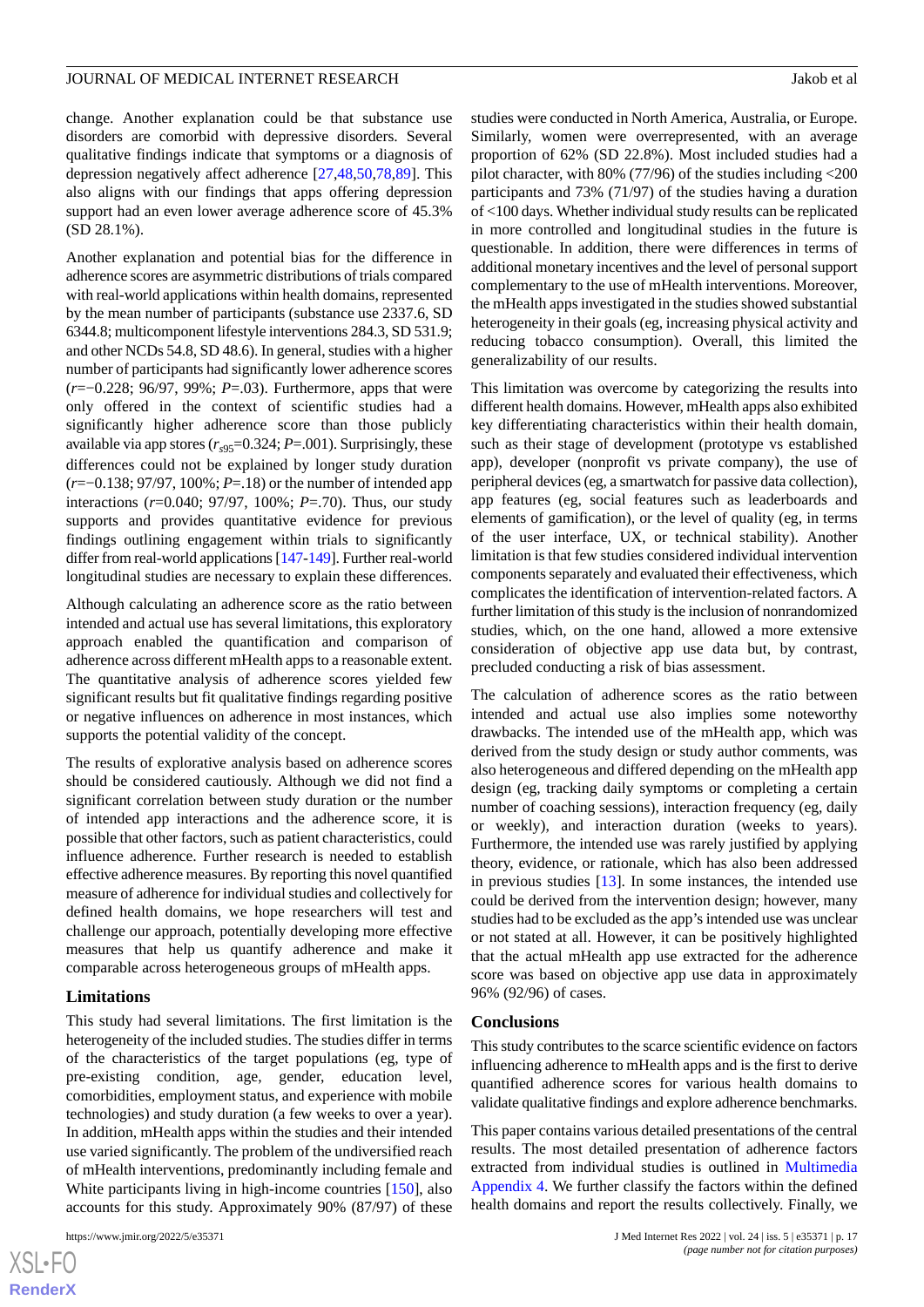discuss the most common factors influencing adherence across all the health domains. As mHealth apps within health domains remain heterogeneous, we encourage readers to always consider information from the corresponding individual studies outlined in [Multimedia Appendix 4](#page-18-16) when implementing their interventions according to the factors reported in this review.

Our findings indicate that the following intervention-related factors positively influence mHealth app adherence: user-friendly and technically stable app design, customizable push notifications, personalized app content, passive data tracking, an integrated app tutorial, offering the app free of charge, and the integration of personal support into the mHealth app. Furthermore, gamification and social features show promising effects but may be limited to specific health domains. Time delays within the intervention, long intervention durations, low engagement of other participants, and the competitive effects of other mHealth apps were associated with low mHealth app adherence.

Regarding patient-related factors, the following user characteristics were associated with low mHealth app adherence: lack of technical competence, low health literacy, low self-efficacy, low education level, mental health burden, lack of experience with mHealth apps, privacy concerns, low expectations of the app, low trust in health care professionals conducting the intervention, and lack of time on the users'side. Age, gender, and pre-existing condition were frequently

mentioned factors but differed across and sometimes conflicted within the health domains. Furthermore, personal user recruitment appeared to positively influence adherence as opposed to web-based user recruitment.

The adherence score of the 97 included mHealth apps averaged 56.0% (SD 24.4%). Adherence scores were highest for mHealth apps targeting less common NCDs such as intestinal and renal disease, insomnia, pain, venous leg ulcers, and dyslipidemia. Multicomponent lifestyle interventions had the second-highest adherence scores, whereas apps targeting substance use had the lowest. Exploratory analysis of adherence scores revealed quantitative evidence for higher adherence rates within trials than in real-world applications.

Overall, research on the factors that positively or negatively influence adherence to mHealth apps is still limited. The underlying studies often had a pilot character with a short study duration, and the implementation of techniques was inconsistent. As most mHealth apps contain multiple intervention components, causal statements about individual factors are not possible and require more controlled and longitudinal studies in the future. To facilitate future research on mHealth app adherence; researchers should clearly outline and justify the app's intended use, report objective data on actual use relative to the intended use; and ideally, provide long-term use and retention data. Further research is needed to establish effective adherence measures.

# **Acknowledgments**

This study was partially supported by the Federal Office of Public Health of the Swiss Confederation and CSS Insurance, Switzerland. This research was also partially supported by the National Research Foundation, Prime Minister's Office, Singapore, under its Campus for Research Excellence and Technological Enterprise Program and was partly conducted at the Future Health Technologies program, which was established collaboratively between the Swiss Federal Institute of Technology in Zürich and the National Research Foundation Singapore. This research was supported by the National Research Foundation, Prime Minister's Office, Singapore, under its Campus for Research Excellence and Technological Enterprise Program. The Federal Office of Public Health, CSS Insurance, and the National Research Foundation had no role in the study design, data collection, data analysis and interpretation, writing the manuscript, or reviewing and approving the manuscript for publication.

# **Authors' Contributions**

RJ conceived the study using inputs from TK. RJ, SH, AMR, and JLM contributed to search strategy, screening, data extraction, and data synthesis. RJ wrote the report and conducted the statistical analyses. TK, SH, EF, JLM, and ASS provided methodological guidance and feedback on the manuscript. All authors reviewed and approved the final manuscript.

# **Conflicts of Interest**

<span id="page-17-0"></span>RJ, EF, and TK are affiliated with the Centre for Digital Health Interventions, a joint initiative between the Department of Management, Technology, and Economics at the Swiss Federal Institute of Technology in Zürich and the Institute of Technology Management at the University of St Gallen, which is partly funded by the Swiss health insurer CSS. The CSS was not involved in any stage of the study. EF and TK are also the cofounders of Pathmate Technologies, a university spin-off company that creates and delivers digital clinical pathways. However, Pathmate Technologies was not involved in this study.

# <span id="page-17-1"></span>**Multimedia Appendix 1**

PRISMA (Preferred Reporting Items for Systematic Reviews and Meta-Analyses) checklist. [[DOCX File , 31 KB](https://jmir.org/api/download?alt_name=jmir_v24i5e35371_app1.docx&filename=4580e2543d3337cd43a34879d19dcb49.docx)-[Multimedia Appendix 1\]](https://jmir.org/api/download?alt_name=jmir_v24i5e35371_app1.docx&filename=4580e2543d3337cd43a34879d19dcb49.docx)

# **Multimedia Appendix 2**

Applied search strategies.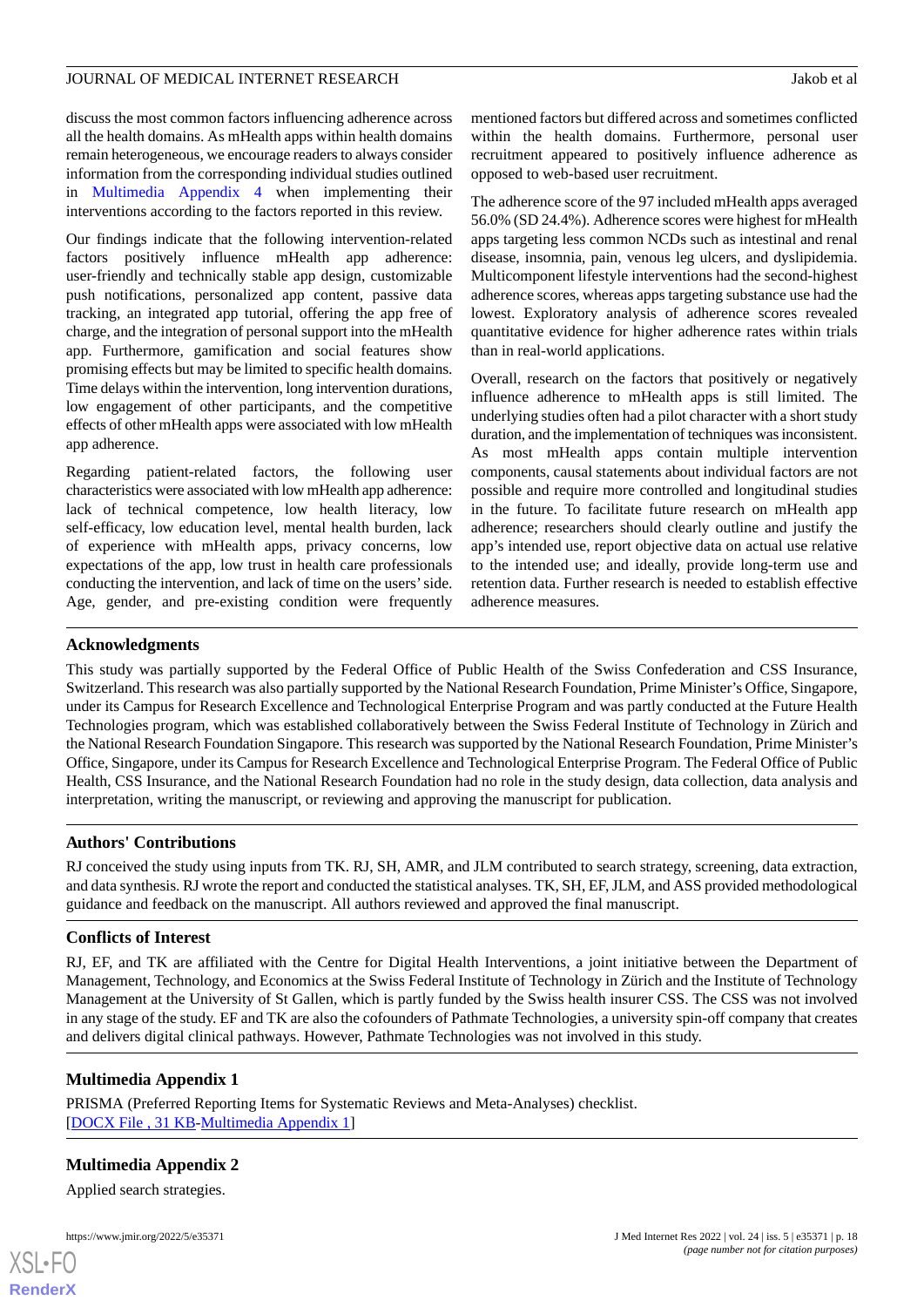[[DOCX File , 29 KB](https://jmir.org/api/download?alt_name=jmir_v24i5e35371_app2.docx&filename=bd5cec6c3bae2a2dc080d6f76f216807.docx)-[Multimedia Appendix 2\]](https://jmir.org/api/download?alt_name=jmir_v24i5e35371_app2.docx&filename=bd5cec6c3bae2a2dc080d6f76f216807.docx)

# <span id="page-18-15"></span>**Multimedia Appendix 3**

Data extraction sheet. [[XLSX File \(Microsoft Excel File\), 54 KB](https://jmir.org/api/download?alt_name=jmir_v24i5e35371_app3.xlsx&filename=30a5ff63d67861a7add375b42cf8dfe2.xlsx)-[Multimedia Appendix 3\]](https://jmir.org/api/download?alt_name=jmir_v24i5e35371_app3.xlsx&filename=30a5ff63d67861a7add375b42cf8dfe2.xlsx)

# <span id="page-18-16"></span>**Multimedia Appendix 4**

Intervention-related and patient-related factors influencing adherence by health domain. [[DOCX File , 49 KB](https://jmir.org/api/download?alt_name=jmir_v24i5e35371_app4.docx&filename=a2a41d6e328cb8dac2ae4f2733afaab8.docx)-[Multimedia Appendix 4\]](https://jmir.org/api/download?alt_name=jmir_v24i5e35371_app4.docx&filename=a2a41d6e328cb8dac2ae4f2733afaab8.docx)

# <span id="page-18-0"></span>**References**

- <span id="page-18-1"></span>1. Noncommunicable diseases. World Health Organization. 2021 Apr 13. URL: [https://www.who.int/news-room/fact-sheets/](https://www.who.int/news-room/fact-sheets/detail/noncommunicable-diseases) [detail/noncommunicable-diseases](https://www.who.int/news-room/fact-sheets/detail/noncommunicable-diseases) [accessed 2022-04-12]
- <span id="page-18-2"></span>2. mHealth. eHealth Suisse. 2021 Aug 03. URL: [https://www.e-health-suisse.ch/gemeinschaften-umsetzung/ehealth-aktivitaeten/](https://www.e-health-suisse.ch/gemeinschaften-umsetzung/ehealth-aktivitaeten/mhealth.html) [mhealth.html](https://www.e-health-suisse.ch/gemeinschaften-umsetzung/ehealth-aktivitaeten/mhealth.html) [accessed 2022-04-12]
- 3. Olff M. Mobile mental health: a challenging research agenda. Eur J Psychotraumatol 2015 May 19;6:27882 [\[FREE Full](http://europepmc.org/abstract/MED/25994025) [text](http://europepmc.org/abstract/MED/25994025)] [doi: [10.3402/ejpt.v6.27882\]](http://dx.doi.org/10.3402/ejpt.v6.27882) [Medline: [25994025\]](http://www.ncbi.nlm.nih.gov/entrez/query.fcgi?cmd=Retrieve&db=PubMed&list_uids=25994025&dopt=Abstract)
- <span id="page-18-3"></span>4. Wang Y, Xue H, Huang Y, Huang L, Zhang D. A systematic review of application and effectiveness of mHealth interventions for obesity and diabetes treatment and self-management. Adv Nutr 2017 May;8(3):449-462 [\[FREE Full text](http://europepmc.org/abstract/MED/28507010)] [doi: [10.3945/an.116.014100](http://dx.doi.org/10.3945/an.116.014100)] [Medline: [28507010](http://www.ncbi.nlm.nih.gov/entrez/query.fcgi?cmd=Retrieve&db=PubMed&list_uids=28507010&dopt=Abstract)]
- <span id="page-18-4"></span>5. Shaw J, Agarwal P, Desveaux L, Palma DC, Stamenova V, Jamieson T, et al. Beyond "implementation": digital health innovation and service design. NPJ Digit Med 2018 Sep 20;1:48 [[FREE Full text](https://doi.org/10.1038/s41746-018-0059-8)] [doi: [10.1038/s41746-018-0059-8\]](http://dx.doi.org/10.1038/s41746-018-0059-8) [Medline: [31304327](http://www.ncbi.nlm.nih.gov/entrez/query.fcgi?cmd=Retrieve&db=PubMed&list_uids=31304327&dopt=Abstract)]
- <span id="page-18-6"></span><span id="page-18-5"></span>6. Aitken M, Clancy B, Nass D. The Growing Value of Digital Health - Evidence and Impact on Human Health and the Healthcare System. IQVIA Institute. 2017 Nov 7. URL: [https://www.iqvia.com/insights/the-iqvia-institute/reports/](https://www.iqvia.com/insights/the-iqvia-institute/reports/the-growing-value-of-digital-health) [the-growing-value-of-digital-health](https://www.iqvia.com/insights/the-iqvia-institute/reports/the-growing-value-of-digital-health) [accessed 2022-04-12]
- <span id="page-18-7"></span>7. Hesser H. Estimating causal effects of internet interventions in the context of nonadherence. Internet Interv 2020 Aug 29;21:100346 [[FREE Full text](https://linkinghub.elsevier.com/retrieve/pii/S2214-7829(20)30112-3)] [doi: [10.1016/j.invent.2020.100346\]](http://dx.doi.org/10.1016/j.invent.2020.100346) [Medline: [32983907](http://www.ncbi.nlm.nih.gov/entrez/query.fcgi?cmd=Retrieve&db=PubMed&list_uids=32983907&dopt=Abstract)]
- <span id="page-18-8"></span>8. Eysenbach G. The law of attrition. J Med Internet Res 2005 Mar 31;7(1):e11 [[FREE Full text\]](https://www.jmir.org/2005/1/e11/) [doi: [10.2196/jmir.7.1.e11](http://dx.doi.org/10.2196/jmir.7.1.e11)] [Medline: [15829473](http://www.ncbi.nlm.nih.gov/entrez/query.fcgi?cmd=Retrieve&db=PubMed&list_uids=15829473&dopt=Abstract)]
- 9. Meyerowitz-Katz G, Ravi S, Arnolda L, Feng X, Maberly G, Astell-Burt T. Rates of attrition and dropout in app-based interventions for chronic disease: systematic review and meta-analysis. J Med Internet Res 2020 Sep 29;22(9):e20283 [[FREE Full text](https://www.jmir.org/2020/9/e20283/)] [doi: [10.2196/20283\]](http://dx.doi.org/10.2196/20283) [Medline: [32990635\]](http://www.ncbi.nlm.nih.gov/entrez/query.fcgi?cmd=Retrieve&db=PubMed&list_uids=32990635&dopt=Abstract)
- <span id="page-18-10"></span><span id="page-18-9"></span>10. Baumel A, Muench F, Edan S, Kane JM. Objective user engagement with mental health apps: systematic search and panel-based usage analysis. J Med Internet Res 2019 Sep 25;21(9):e14567 [\[FREE Full text](https://www.jmir.org/2019/9/e14567/)] [doi: [10.2196/14567](http://dx.doi.org/10.2196/14567)] [Medline: [31573916](http://www.ncbi.nlm.nih.gov/entrez/query.fcgi?cmd=Retrieve&db=PubMed&list_uids=31573916&dopt=Abstract)]
- <span id="page-18-12"></span>11. Short CE, DeSmet A, Woods C, Williams SL, Maher C, Middelweerd A, et al. Measuring engagement in eHealth and mHealth behavior change interventions: viewpoint of methodologies. J Med Internet Res 2018 Nov 16;20(11):e292 [\[FREE](https://www.jmir.org/2018/11/e292/) [Full text\]](https://www.jmir.org/2018/11/e292/) [doi: [10.2196/jmir.9397](http://dx.doi.org/10.2196/jmir.9397)] [Medline: [30446482\]](http://www.ncbi.nlm.nih.gov/entrez/query.fcgi?cmd=Retrieve&db=PubMed&list_uids=30446482&dopt=Abstract)
- 12. Morrissey EC, Corbett TK, Walsh JC, Molloy GJ. Behavior change techniques in apps for medication adherence: a content analysis. Am J Prev Med 2016 May;50(5):e143-e146. [doi: [10.1016/j.amepre.2015.09.034](http://dx.doi.org/10.1016/j.amepre.2015.09.034)] [Medline: [26597504\]](http://www.ncbi.nlm.nih.gov/entrez/query.fcgi?cmd=Retrieve&db=PubMed&list_uids=26597504&dopt=Abstract)
- <span id="page-18-11"></span>13. Sieverink F, Kelders SM, van Gemert-Pijnen JE. Clarifying the concept of adherence to eHealth technology: systematic review on when usage becomes adherence. J Med Internet Res 2017 Dec 06;19(12):e402 [[FREE Full text](https://www.jmir.org/2017/12/e402/)] [doi: [10.2196/jmir.8578](http://dx.doi.org/10.2196/jmir.8578)] [Medline: [29212630](http://www.ncbi.nlm.nih.gov/entrez/query.fcgi?cmd=Retrieve&db=PubMed&list_uids=29212630&dopt=Abstract)]
- <span id="page-18-13"></span>14. Pedersen DH, Mansourvar M, Sortsø C, Schmidt T. Predicting dropouts from an electronic health platform for lifestyle interventions: analysis of methods and predictors. J Med Internet Res 2019 Sep 04;21(9):e13617 [\[FREE Full text\]](https://www.jmir.org/2019/9/e13617/) [doi: [10.2196/13617\]](http://dx.doi.org/10.2196/13617) [Medline: [31486409\]](http://www.ncbi.nlm.nih.gov/entrez/query.fcgi?cmd=Retrieve&db=PubMed&list_uids=31486409&dopt=Abstract)
- <span id="page-18-14"></span>15. Trinh H, Shamekhi A, Kimani E, Bickmore TW. Predicting user engagement in longitudinal interventions with virtual agents. In: Proceedings of the 18th International Conference on Intelligent Virtual Agents. New York, NY, USA: Association for Computing Machinery; 2018 Nov Presented at: IVA '18; November 5-8, 2018; Sydney, Australia p. 9-16 URL: [https:/](https://doi.org/10.1145/3267851.3267909) [/doi.org/10.1145/3267851.3267909](https://doi.org/10.1145/3267851.3267909) [doi: [10.1145/3267851.3267909\]](http://dx.doi.org/10.1145/3267851.3267909)
- 16. Baumel A, Yom-Tov E. Predicting user adherence to behavioral eHealth interventions in the real world: examining which aspects of intervention design matter most. Transl Behav Med 2018 Sep 08;8(5):793-798. [doi: [10.1093/tbm/ibx037](http://dx.doi.org/10.1093/tbm/ibx037)] [Medline: [29471424](http://www.ncbi.nlm.nih.gov/entrez/query.fcgi?cmd=Retrieve&db=PubMed&list_uids=29471424&dopt=Abstract)]
- 17. Kernebeck S, Busse TS, Ehlers JP, Vollmar HC. [Adherence to digital health interventions: definitions, methods, and open questions]. Bundesgesundheitsblatt Gesundheitsforschung Gesundheitsschutz 2021 Oct;64(10):1278-1284 [[FREE Full text\]](http://europepmc.org/abstract/MED/34559252) [doi: [10.1007/s00103-021-03415-9](http://dx.doi.org/10.1007/s00103-021-03415-9)] [Medline: [34559252\]](http://www.ncbi.nlm.nih.gov/entrez/query.fcgi?cmd=Retrieve&db=PubMed&list_uids=34559252&dopt=Abstract)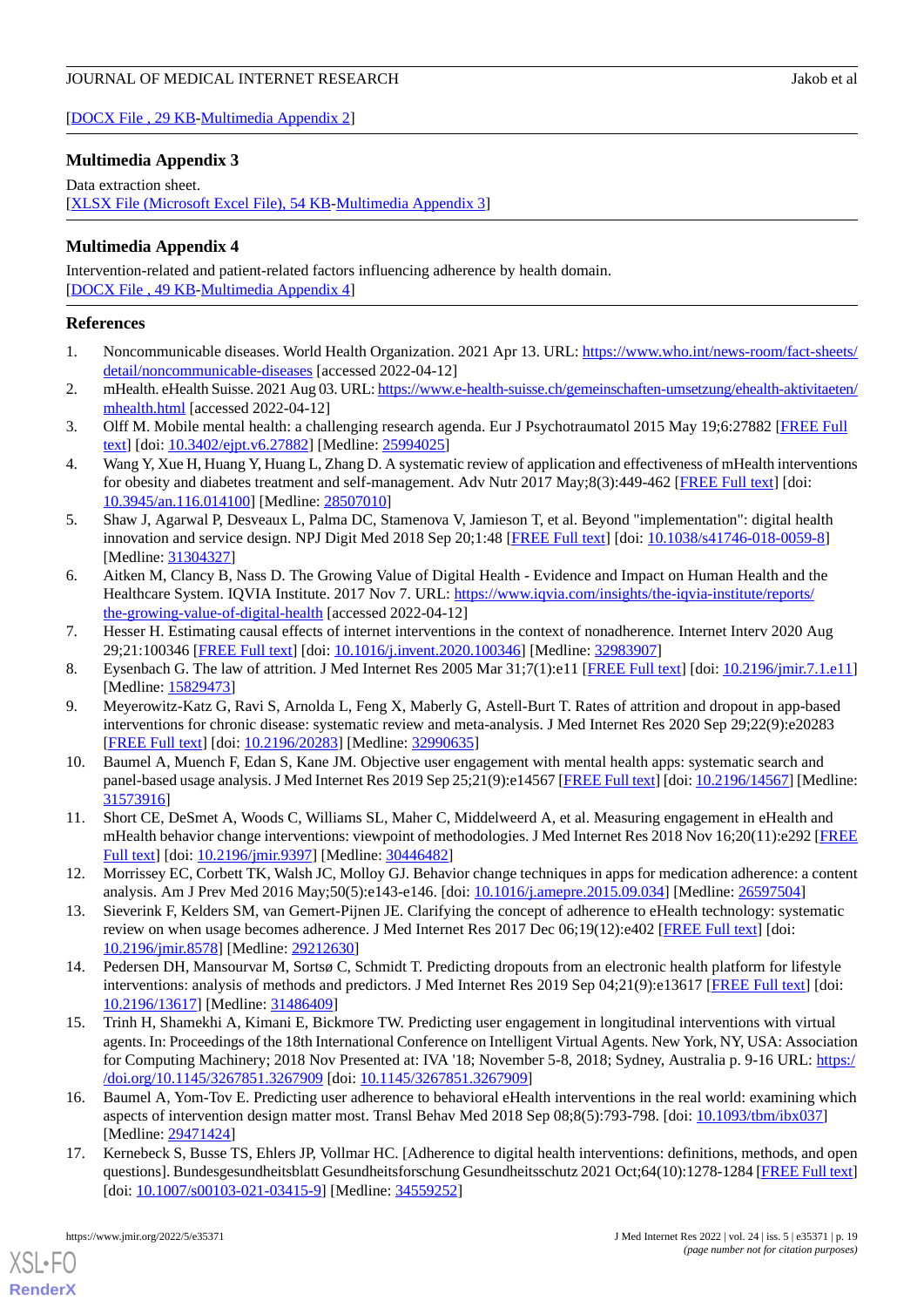- <span id="page-19-0"></span>18. Donkin L, Christensen H, Naismith SL, Neal B, Hickie IB, Glozier N. A systematic review of the impact of adherence on the effectiveness of e-therapies. J Med Internet Res 2011 Aug 05;13(3):e52 [\[FREE Full text](https://www.jmir.org/2011/3/e52/)] [doi: [10.2196/jmir.1772\]](http://dx.doi.org/10.2196/jmir.1772) [Medline: [21821503](http://www.ncbi.nlm.nih.gov/entrez/query.fcgi?cmd=Retrieve&db=PubMed&list_uids=21821503&dopt=Abstract)]
- <span id="page-19-2"></span><span id="page-19-1"></span>19. Venkatesh V, Thong JY, Xu X. Consumer acceptance and use of information technology: extending the unified theory of acceptance and use of technology. MIS Q 2012 Mar;36(1):157-178. [doi: [10.2307/41410412\]](http://dx.doi.org/10.2307/41410412)
- 20. Szinay D, Jones A, Chadborn T, Brown J, Naughton F. Influences on the uptake of and engagement with health and well-being smartphone apps: systematic review. J Med Internet Res 2020 May 29;22(5):e17572 [\[FREE Full text\]](https://www.jmir.org/2020/5/e17572/) [doi: [10.2196/17572\]](http://dx.doi.org/10.2196/17572) [Medline: [32348255\]](http://www.ncbi.nlm.nih.gov/entrez/query.fcgi?cmd=Retrieve&db=PubMed&list_uids=32348255&dopt=Abstract)
- <span id="page-19-4"></span>21. Borghouts J, Eikey E, Mark G, De Leon C, Schueller SM, Schneider M, et al. Barriers to and facilitators of user engagement with digital mental health interventions: systematic review. J Med Internet Res 2021 Mar 24;23(3):e24387 [\[FREE Full](https://www.jmir.org/2021/3/e24387/) [text](https://www.jmir.org/2021/3/e24387/)] [doi: [10.2196/24387\]](http://dx.doi.org/10.2196/24387) [Medline: [33759801\]](http://www.ncbi.nlm.nih.gov/entrez/query.fcgi?cmd=Retrieve&db=PubMed&list_uids=33759801&dopt=Abstract)
- <span id="page-19-3"></span>22. Nahum-Shani I, Rabbi M, Yap J, Philyaw-Kotov ML, Klasnja P, Bonar EE, et al. Translating strategies for promoting engagement in mobile health: a proof-of-concept microrandomized trial. Health Psychol 2021 Dec;40(12):974-987 [\[FREE](http://europepmc.org/abstract/MED/34735165) [Full text\]](http://europepmc.org/abstract/MED/34735165) [doi: [10.1037/hea0001101](http://dx.doi.org/10.1037/hea0001101)] [Medline: [34735165](http://www.ncbi.nlm.nih.gov/entrez/query.fcgi?cmd=Retrieve&db=PubMed&list_uids=34735165&dopt=Abstract)]
- <span id="page-19-5"></span>23. Nahum-Shani I, Shaw SD, Carpenter SM, Murphy SA, Yoon C. Engagement in digital interventions. Am Psychol (forthcoming) 2022 Mar 17. [doi: [10.1037/amp0000983\]](http://dx.doi.org/10.1037/amp0000983) [Medline: [35298199](http://www.ncbi.nlm.nih.gov/entrez/query.fcgi?cmd=Retrieve&db=PubMed&list_uids=35298199&dopt=Abstract)]
- <span id="page-19-6"></span>24. Teague S, Youssef GJ, Macdonald JA, Sciberras E, Shatte A, Fuller-Tyszkiewicz M, SEED Lifecourse Sciences Theme. Retention strategies in longitudinal cohort studies: a systematic review and meta-analysis. BMC Med Res Methodol 2018 Nov 26;18(1):151 [\[FREE Full text\]](https://bmcmedresmethodol.biomedcentral.com/articles/10.1186/s12874-018-0586-7) [doi: [10.1186/s12874-018-0586-7\]](http://dx.doi.org/10.1186/s12874-018-0586-7) [Medline: [30477443\]](http://www.ncbi.nlm.nih.gov/entrez/query.fcgi?cmd=Retrieve&db=PubMed&list_uids=30477443&dopt=Abstract)
- <span id="page-19-7"></span>25. Booker CL, Harding S, Benzeval M. A systematic review of the effect of retention methods in population-based cohort studies. BMC Public Health 2011 Apr 19;11:249 [[FREE Full text\]](https://bmcpublichealth.biomedcentral.com/articles/10.1186/1471-2458-11-249) [doi: [10.1186/1471-2458-11-249](http://dx.doi.org/10.1186/1471-2458-11-249)] [Medline: [21504610](http://www.ncbi.nlm.nih.gov/entrez/query.fcgi?cmd=Retrieve&db=PubMed&list_uids=21504610&dopt=Abstract)]
- <span id="page-19-17"></span>26. Hui CY, McKinstry B, Walton R, Pinnock H. A mixed method observational study of strategies to promote adoption and usage of an application to support asthma self-management. J Innov Health Inform 2019 Jan 09;25(4):243-253 [\[FREE Full](https://informatics.bmj.com/lookup/pmidlookup?view=long&pmid=30672405) [text](https://informatics.bmj.com/lookup/pmidlookup?view=long&pmid=30672405)] [doi: [10.14236/jhi.v25i4.1056](http://dx.doi.org/10.14236/jhi.v25i4.1056)] [Medline: [30672405\]](http://www.ncbi.nlm.nih.gov/entrez/query.fcgi?cmd=Retrieve&db=PubMed&list_uids=30672405&dopt=Abstract)
- <span id="page-19-11"></span>27. Rodriguez Hermosa JL, Fuster Gomila A, Puente Maestu L, Amado Diago CA, Callejas González FJ, Malo De Molina Ruiz R, et al. Compliance and utility of a smartphone app for the detection of exacerbations in patients with chronic obstructive pulmonary disease: cohort study. JMIR Mhealth Uhealth 2020 Mar 19;8(3):e15699 [[FREE Full text\]](https://mhealth.jmir.org/2020/3/e15699/) [doi: [10.2196/15699\]](http://dx.doi.org/10.2196/15699) [Medline: [32191213\]](http://www.ncbi.nlm.nih.gov/entrez/query.fcgi?cmd=Retrieve&db=PubMed&list_uids=32191213&dopt=Abstract)
- <span id="page-19-8"></span>28. Deng N, Chen J, Liu Y, Wei S, Sheng L, Lu R, et al. Using mobile health technology to deliver a community-based closed-loop management system for chronic obstructive pulmonary disease patients in remote areas of China: development and prospective observational study. JMIR Mhealth Uhealth 2020 Nov 25;8(11):e15978 [\[FREE Full text\]](https://mhealth.jmir.org/2020/11/e15978/) [doi: [10.2196/15978](http://dx.doi.org/10.2196/15978)] [Medline: [33237036](http://www.ncbi.nlm.nih.gov/entrez/query.fcgi?cmd=Retrieve&db=PubMed&list_uids=33237036&dopt=Abstract)]
- <span id="page-19-18"></span>29. Sittig S, Wang J, Iyengar S, Myneni S, Franklin A. Incorporating behavioral trigger messages into a mobile health app for chronic disease management: randomized clinical feasibility trial in diabetes. JMIR Mhealth Uhealth 2020 Mar 16;8(3):e15927 [[FREE Full text](https://mhealth.jmir.org/2020/3/e15927/)] [doi: [10.2196/15927\]](http://dx.doi.org/10.2196/15927) [Medline: [32175908\]](http://www.ncbi.nlm.nih.gov/entrez/query.fcgi?cmd=Retrieve&db=PubMed&list_uids=32175908&dopt=Abstract)
- <span id="page-19-15"></span><span id="page-19-14"></span>30. Dugas M, Crowley K, Gao GG, Xu T, Agarwal R, Kruglanski AW, et al. Individual differences in regulatory mode moderate the effectiveness of a pilot mHealth trial for diabetes management among older veterans. PLoS One 2018 Mar 7;13(3):e0192807 [\[FREE Full text](https://dx.plos.org/10.1371/journal.pone.0192807)] [doi: [10.1371/journal.pone.0192807\]](http://dx.doi.org/10.1371/journal.pone.0192807) [Medline: [29513683](http://www.ncbi.nlm.nih.gov/entrez/query.fcgi?cmd=Retrieve&db=PubMed&list_uids=29513683&dopt=Abstract)]
- <span id="page-19-16"></span>31. Padhye NS, Wang J. Pattern of active and inactive sequences of diabetes self-monitoring in mobile phone and paper diary users. Annu Int Conf IEEE Eng Med Biol Soc 2015;2015:7630-7633. [doi: [10.1109/EMBC.2015.7320159\]](http://dx.doi.org/10.1109/EMBC.2015.7320159) [Medline: [26738059](http://www.ncbi.nlm.nih.gov/entrez/query.fcgi?cmd=Retrieve&db=PubMed&list_uids=26738059&dopt=Abstract)]
- <span id="page-19-9"></span>32. Gong E, Baptista S, Russell A, Scuffham P, Riddell M, Speight J, et al. My Diabetes Coach, a mobile app-based interactive conversational agent to support type 2 diabetes self-management: randomized effectiveness-implementation trial. J Med Internet Res 2020 Nov 05;22(11):e20322 [\[FREE Full text\]](https://www.jmir.org/2020/11/e20322/) [doi: [10.2196/20322](http://dx.doi.org/10.2196/20322)] [Medline: [33151154\]](http://www.ncbi.nlm.nih.gov/entrez/query.fcgi?cmd=Retrieve&db=PubMed&list_uids=33151154&dopt=Abstract)
- <span id="page-19-12"></span>33. Su J, Dugas M, Guo X, Gao GG. Influence of personality on mHealth use in patients with diabetes: prospective pilot study. JMIR Mhealth Uhealth 2020 Aug 10;8(8):e17709 [[FREE Full text\]](https://mhealth.jmir.org/2020/8/e17709/) [doi: [10.2196/17709](http://dx.doi.org/10.2196/17709)] [Medline: [32773382](http://www.ncbi.nlm.nih.gov/entrez/query.fcgi?cmd=Retrieve&db=PubMed&list_uids=32773382&dopt=Abstract)]
- <span id="page-19-13"></span>34. Böhm AK, Jensen ML, Sørensen MR, Stargardt T. Real-world evidence of user engagement with mobile health for diabetes management: longitudinal observational study. JMIR Mhealth Uhealth 2020 Nov 06;8(11):e22212 [[FREE Full text](https://mhealth.jmir.org/2020/11/e22212/)] [doi: [10.2196/22212\]](http://dx.doi.org/10.2196/22212) [Medline: [32975198\]](http://www.ncbi.nlm.nih.gov/entrez/query.fcgi?cmd=Retrieve&db=PubMed&list_uids=32975198&dopt=Abstract)
- <span id="page-19-10"></span>35. Harzand A, Witbrodt B, Davis-Watts ML, Alrohaibani A, Goese D, Wenger NK, et al. Feasibility of a smartphone-enabled cardiac rehabilitation program in male veterans with previous clinical evidence of coronary heart disease. Am J Cardiol 2018 Nov 01;122(9):1471-1476 [[FREE Full text](http://europepmc.org/abstract/MED/30217377)] [doi: [10.1016/j.amjcard.2018.07.028\]](http://dx.doi.org/10.1016/j.amjcard.2018.07.028) [Medline: [30217377\]](http://www.ncbi.nlm.nih.gov/entrez/query.fcgi?cmd=Retrieve&db=PubMed&list_uids=30217377&dopt=Abstract)
- 36. Kaplan AL, Cohen ER, Zimlichman E. Improving patient engagement in self-measured blood pressure monitoring using a mobile health technology. Health Inf Sci Syst 2017 Oct 7;5(1):4 [\[FREE Full text\]](http://europepmc.org/abstract/MED/29081974) [doi: [10.1007/s13755-017-0026-9](http://dx.doi.org/10.1007/s13755-017-0026-9)] [Medline: [29081974](http://www.ncbi.nlm.nih.gov/entrez/query.fcgi?cmd=Retrieve&db=PubMed&list_uids=29081974&dopt=Abstract)]
- 37. Crafoord MT, Fjell M, Sundberg K, Nilsson M, Langius-Eklöf A. Engagement in an interactive app for symptom self-management during treatment in patients with breast or prostate cancer: mixed methods study. J Med Internet Res 2020 Aug 10;22(8):e17058 [[FREE Full text](https://www.jmir.org/2020/8/e17058/)] [doi: [10.2196/17058\]](http://dx.doi.org/10.2196/17058) [Medline: [32663140](http://www.ncbi.nlm.nih.gov/entrez/query.fcgi?cmd=Retrieve&db=PubMed&list_uids=32663140&dopt=Abstract)]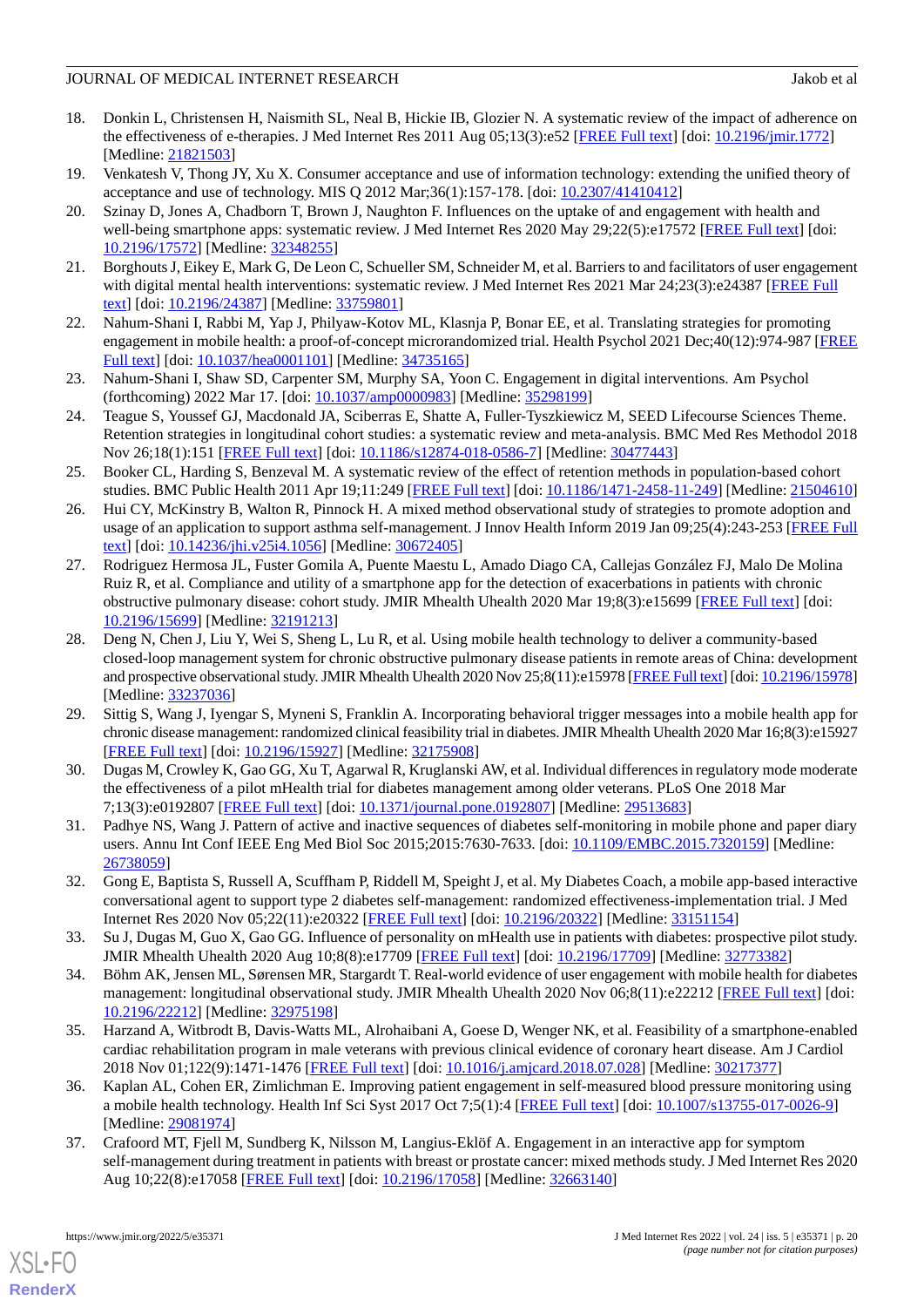- <span id="page-20-7"></span>38. Baik SH, Oswald LB, Buscemi J, Buitrago D, Iacobelli F, Perez-Tamayo A, et al. Patterns of use of smartphone-based interventions among Latina breast cancer survivors: secondary analysis of a pilot randomized controlled trial. JMIR Cancer 2020 Dec 08;6(2):e17538 [\[FREE Full text\]](https://cancer.jmir.org/2020/2/e17538/) [doi: [10.2196/17538](http://dx.doi.org/10.2196/17538)] [Medline: [33289669\]](http://www.ncbi.nlm.nih.gov/entrez/query.fcgi?cmd=Retrieve&db=PubMed&list_uids=33289669&dopt=Abstract)
- <span id="page-20-8"></span>39. Benze G, Nauck F, Alt-Epping B, Gianni G, Bauknecht T, Ettl J, et al. PROutine: a feasibility study assessing surveillance of electronic patient reported outcomes and adherence via smartphone app in advanced cancer. Ann Palliat Med 2019 Apr;8(2):104-111 [\[FREE Full text\]](https://doi.org/10.21037/apm.2017.07.05) [doi: [10.21037/apm.2017.07.05](http://dx.doi.org/10.21037/apm.2017.07.05)] [Medline: [29156896\]](http://www.ncbi.nlm.nih.gov/entrez/query.fcgi?cmd=Retrieve&db=PubMed&list_uids=29156896&dopt=Abstract)
- <span id="page-20-9"></span>40. Min YH, Lee JW, Shin YW, Jo MW, Sohn G, Lee JH, et al. Daily collection of self-reporting sleep disturbance data via a smartphone app in breast cancer patients receiving chemotherapy: a feasibility study. J Med Internet Res 2014 May 23;16(5):e135 [\[FREE Full text](https://www.jmir.org/2014/5/e135/)] [doi: [10.2196/jmir.3421](http://dx.doi.org/10.2196/jmir.3421)] [Medline: [24860070](http://www.ncbi.nlm.nih.gov/entrez/query.fcgi?cmd=Retrieve&db=PubMed&list_uids=24860070&dopt=Abstract)]
- <span id="page-20-1"></span><span id="page-20-0"></span>41. Greer JA, Jacobs JM, Pensak N, Nisotel LE, Fishbein JN, MacDonald JJ, et al. Randomized trial of a smartphone mobile app to improve symptoms and adherence to oral therapy for cancer. J Natl Compr Canc Netw 2020 Feb;18(2):133-141. [doi: [10.6004/jnccn.2019.7354\]](http://dx.doi.org/10.6004/jnccn.2019.7354) [Medline: [32023526\]](http://www.ncbi.nlm.nih.gov/entrez/query.fcgi?cmd=Retrieve&db=PubMed&list_uids=32023526&dopt=Abstract)
- <span id="page-20-2"></span>42. Mira JJ, Navarro I, Botella F, Borrás F, Nuño-Solinís R, Orozco D, et al. A Spanish pillbox app for elderly patients taking multiple medications: randomized controlled trial. J Med Internet Res 2014 Apr 04;16(4):e99 [\[FREE Full text\]](https://www.jmir.org/2014/4/e99/) [doi: [10.2196/jmir.3269](http://dx.doi.org/10.2196/jmir.3269)] [Medline: [24705022](http://www.ncbi.nlm.nih.gov/entrez/query.fcgi?cmd=Retrieve&db=PubMed&list_uids=24705022&dopt=Abstract)]
- <span id="page-20-3"></span>43. Pham Q, Khatib Y, Stansfeld S, Fox S, Green T. Feasibility and efficacy of an mHealth game for managing anxiety: "Flowy" randomized controlled pilot trial and design evaluation. Games Health J 2016 Feb;5(1):50-67. [doi: [10.1089/g4h.2015.0033\]](http://dx.doi.org/10.1089/g4h.2015.0033) [Medline: [26536488](http://www.ncbi.nlm.nih.gov/entrez/query.fcgi?cmd=Retrieve&db=PubMed&list_uids=26536488&dopt=Abstract)]
- <span id="page-20-4"></span>44. Miller CB, Gu J, Henry AL, Davis ML, Espie CA, Stott R, et al. Feasibility and efficacy of a digital CBT intervention for symptoms of Generalized Anxiety Disorder: a randomized multiple-baseline study. J Behav Ther Exp Psychiatry 2021 Mar;70:101609. [doi: [10.1016/j.jbtep.2020.101609\]](http://dx.doi.org/10.1016/j.jbtep.2020.101609) [Medline: [32950939](http://www.ncbi.nlm.nih.gov/entrez/query.fcgi?cmd=Retrieve&db=PubMed&list_uids=32950939&dopt=Abstract)]
- 45. Dahne J, Collado A, Lejuez CW, Risco CM, Diaz VA, Coles L, et al. Pilot randomized controlled trial of a Spanish-language Behavioral Activation mobile app (¡Aptívate!) for the treatment of depressive symptoms among united states Latinx adults with limited English proficiency. J Affect Disord 2019 May 01;250:210-217 [[FREE Full text\]](http://europepmc.org/abstract/MED/30870770) [doi: [10.1016/j.jad.2019.03.009\]](http://dx.doi.org/10.1016/j.jad.2019.03.009) [Medline: [30870770](http://www.ncbi.nlm.nih.gov/entrez/query.fcgi?cmd=Retrieve&db=PubMed&list_uids=30870770&dopt=Abstract)]
- <span id="page-20-12"></span>46. Mantani A, Kato T, Furukawa TA, Horikoshi M, Imai H, Hiroe T, et al. Smartphone cognitive behavioral therapy as an adjunct to pharmacotherapy for refractory depression: randomized controlled trial. J Med Internet Res 2017 Nov 03;19(11):e373 [\[FREE Full text](https://www.jmir.org/2017/11/e373/)] [doi: [10.2196/jmir.8602\]](http://dx.doi.org/10.2196/jmir.8602) [Medline: [29101095](http://www.ncbi.nlm.nih.gov/entrez/query.fcgi?cmd=Retrieve&db=PubMed&list_uids=29101095&dopt=Abstract)]
- <span id="page-20-14"></span>47. Pratap A, Renn BN, Volponi J, Mooney SD, Gazzaley A, Arean PA, et al. Using mobile apps to assess and treat depression in Hispanic and Latino populations: fully remote randomized clinical trial. J Med Internet Res 2018 Aug 09;20(8):e10130 [[FREE Full text](https://www.jmir.org/2018/8/e10130/)] [doi: [10.2196/10130\]](http://dx.doi.org/10.2196/10130) [Medline: [30093372\]](http://www.ncbi.nlm.nih.gov/entrez/query.fcgi?cmd=Retrieve&db=PubMed&list_uids=30093372&dopt=Abstract)
- <span id="page-20-10"></span>48. Arean PA, Hallgren KA, Jordan JT, Gazzaley A, Atkins DC, Heagerty PJ, et al. The use and effectiveness of mobile apps for depression: results from a fully remote clinical trial. J Med Internet Res 2016 Dec 20;18(12):e330 [[FREE Full text](https://www.jmir.org/2016/12/e330/)] [doi: [10.2196/jmir.6482\]](http://dx.doi.org/10.2196/jmir.6482) [Medline: [27998876\]](http://www.ncbi.nlm.nih.gov/entrez/query.fcgi?cmd=Retrieve&db=PubMed&list_uids=27998876&dopt=Abstract)
- <span id="page-20-15"></span><span id="page-20-13"></span>49. Economides M, Lehrer P, Ranta K, Nazander A, Hilgert O, Raevuori A, et al. Feasibility and efficacy of the addition of heart rate variability biofeedback to a remote digital health intervention for depression. Appl Psychophysiol Biofeedback 2020 Jun;45(2):75-86 [\[FREE Full text\]](http://europepmc.org/abstract/MED/32246229) [doi: [10.1007/s10484-020-09458-z\]](http://dx.doi.org/10.1007/s10484-020-09458-z) [Medline: [32246229](http://www.ncbi.nlm.nih.gov/entrez/query.fcgi?cmd=Retrieve&db=PubMed&list_uids=32246229&dopt=Abstract)]
- <span id="page-20-11"></span>50. Hung S, Li MS, Chen YL, Chiang JH, Chen YY, Hung GC. Smartphone-based ecological momentary assessment for Chinese patients with depression: an exploratory study in Taiwan. Asian J Psychiatr 2016 Oct;23:131-136. [doi: [10.1016/j.ajp.2016.08.003\]](http://dx.doi.org/10.1016/j.ajp.2016.08.003) [Medline: [27969071\]](http://www.ncbi.nlm.nih.gov/entrez/query.fcgi?cmd=Retrieve&db=PubMed&list_uids=27969071&dopt=Abstract)
- <span id="page-20-5"></span>51. Deady M, Glozier N, Calvo R, Johnston D, Mackinnon A, Milne D, et al. Preventing depression using a smartphone app: a randomized controlled trial. Psychol Med 2022 Feb;52(3):457-466. [doi: [10.1017/S0033291720002081\]](http://dx.doi.org/10.1017/S0033291720002081) [Medline: [32624013](http://www.ncbi.nlm.nih.gov/entrez/query.fcgi?cmd=Retrieve&db=PubMed&list_uids=32624013&dopt=Abstract)]
- <span id="page-20-6"></span>52. Furukawa TA, Horikoshi M, Fujita H, Tsujino N, Jinnin R, Kako Y, et al. Cognitive and behavioral skills exercises completed by patients with major depression during smartphone cognitive behavioral therapy: secondary analysis of a randomized controlled trial. JMIR Ment Health 2018 Jan 11;5(1):e4 [\[FREE Full text](https://mental.jmir.org/2018/1/e4/)] [doi: [10.2196/mental.9092](http://dx.doi.org/10.2196/mental.9092)] [Medline: [29326098](http://www.ncbi.nlm.nih.gov/entrez/query.fcgi?cmd=Retrieve&db=PubMed&list_uids=29326098&dopt=Abstract)]
- <span id="page-20-17"></span>53. Collins DA, Harvey SB, Lavender I, Glozier N, Christensen H, Deady M. A pilot evaluation of a smartphone application for workplace depression. Int J Environ Res Public Health 2020 Sep 16;17(18):6753 [[FREE Full text](https://www.mdpi.com/resolver?pii=ijerph17186753)] [doi: [10.3390/ijerph17186753](http://dx.doi.org/10.3390/ijerph17186753)] [Medline: [32947994\]](http://www.ncbi.nlm.nih.gov/entrez/query.fcgi?cmd=Retrieve&db=PubMed&list_uids=32947994&dopt=Abstract)
- <span id="page-20-16"></span>54. Bonet L, Torous J, Arce D, Blanquer I, Sanjuan J. ReMindCare app for early psychosis: pragmatic real world intervention and usability study. JMIR Mhealth Uhealth 2020 Nov 06;8(11):e22997 [\[FREE Full text\]](https://mhealth.jmir.org/2020/11/e22997/) [doi: [10.2196/22997](http://dx.doi.org/10.2196/22997)] [Medline: [33155986](http://www.ncbi.nlm.nih.gov/entrez/query.fcgi?cmd=Retrieve&db=PubMed&list_uids=33155986&dopt=Abstract)]
- 55. Tighe J, Shand F, Ridani R, Mackinnon A, De La Mata N, Christensen H. Ibobbly mobile health intervention for suicide prevention in Australian Indigenous youth: a pilot randomised controlled trial. BMJ Open 2017 Jan 27;7(1):e013518 [\[FREE](https://bmjopen.bmj.com/lookup/pmidlookup?view=long&pmid=28132007) [Full text\]](https://bmjopen.bmj.com/lookup/pmidlookup?view=long&pmid=28132007) [doi: [10.1136/bmjopen-2016-013518](http://dx.doi.org/10.1136/bmjopen-2016-013518)] [Medline: [28132007\]](http://www.ncbi.nlm.nih.gov/entrez/query.fcgi?cmd=Retrieve&db=PubMed&list_uids=28132007&dopt=Abstract)
- 56. Ryan KA, Babu P, Easter R, Saunders E, Lee AJ, Klasnja P, et al. A smartphone app to monitor mood symptoms in bipolar disorder: development and usability study. JMIR Ment Health 2020 Sep 22;7(9):e19476 [[FREE Full text\]](https://mental.jmir.org/2020/9/e19476/) [doi: [10.2196/19476\]](http://dx.doi.org/10.2196/19476) [Medline: [32960185](http://www.ncbi.nlm.nih.gov/entrez/query.fcgi?cmd=Retrieve&db=PubMed&list_uids=32960185&dopt=Abstract)]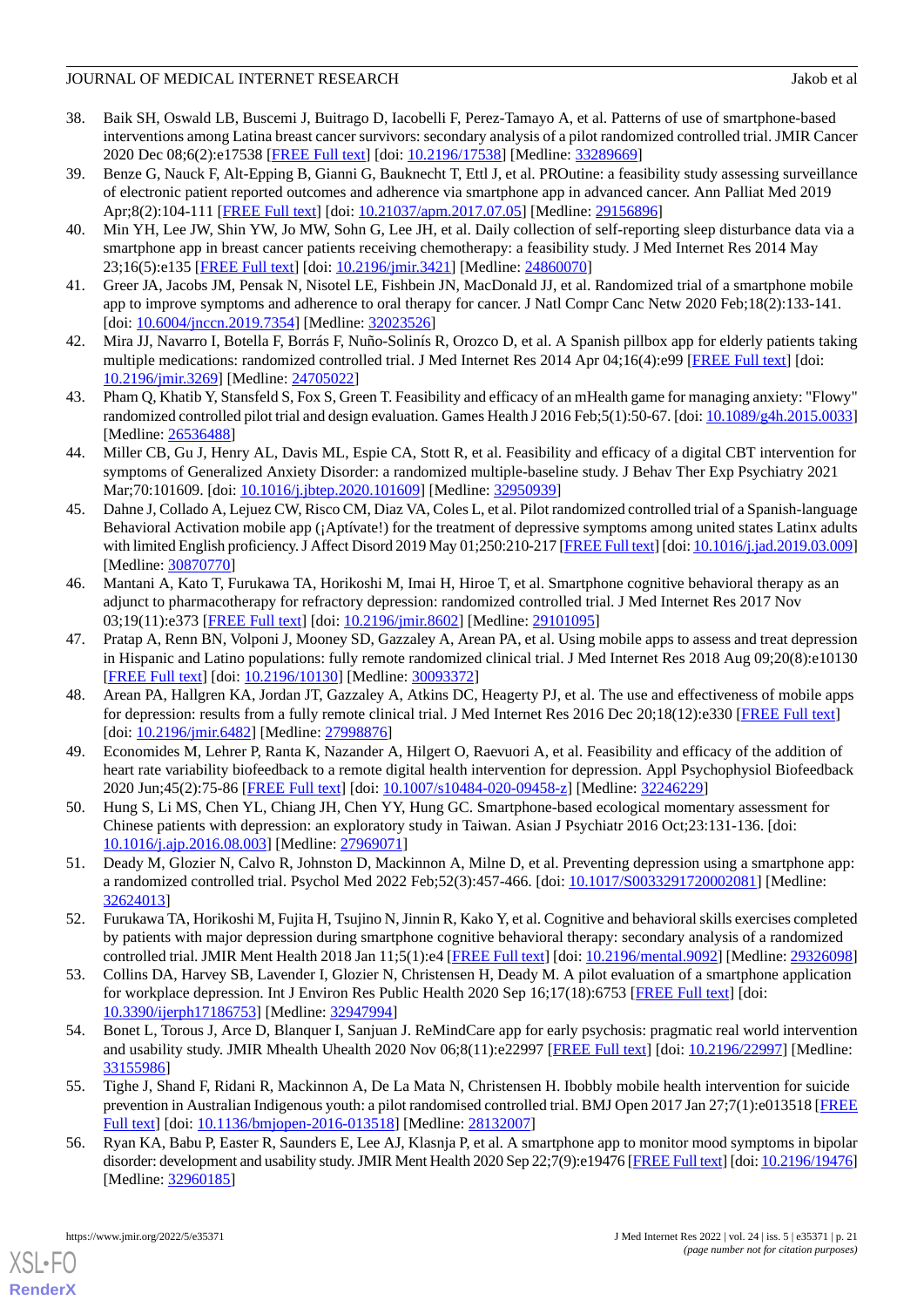- <span id="page-21-9"></span>57. Steare T, O'Hanlon P, Eskinazi M, Osborn D, Lloyd-Evans B, Jones R, et al. Smartphone-delivered self-management for first-episode psychosis: the ARIES feasibility randomised controlled trial. BMJ Open 2020 Aug 26;10(8):e034927 [\[FREE](https://bmjopen.bmj.com/lookup/pmidlookup?view=long&pmid=32847902) [Full text\]](https://bmjopen.bmj.com/lookup/pmidlookup?view=long&pmid=32847902) [doi: [10.1136/bmjopen-2019-034927](http://dx.doi.org/10.1136/bmjopen-2019-034927)] [Medline: [32847902\]](http://www.ncbi.nlm.nih.gov/entrez/query.fcgi?cmd=Retrieve&db=PubMed&list_uids=32847902&dopt=Abstract)
- <span id="page-21-7"></span>58. Hidalgo-Mazzei D, Reinares M, Mateu A, Nikolova VL, Del Mar Bonnín C, Samalin L, et al. OpenSIMPLe: a real-world implementation feasibility study of a smartphone-based psychoeducation programme for bipolar disorder. J Affect Disord 2018 Dec 01;241:436-445. [doi: [10.1016/j.jad.2018.08.048](http://dx.doi.org/10.1016/j.jad.2018.08.048)] [Medline: [30145515\]](http://www.ncbi.nlm.nih.gov/entrez/query.fcgi?cmd=Retrieve&db=PubMed&list_uids=30145515&dopt=Abstract)
- 59. Proudfoot J, Clarke J, Birch M, Whitton AE, Parker G, Manicavasagar V, et al. Impact of a mobile phone and web program on symptom and functional outcomes for people with mild-to-moderate depression, anxiety and stress: a randomised controlled trial. BMC Psychiatry 2013 Nov 18;13:312 [[FREE Full text](https://bmcpsychiatry.biomedcentral.com/articles/10.1186/1471-244X-13-312)] [doi: [10.1186/1471-244X-13-312\]](http://dx.doi.org/10.1186/1471-244X-13-312) [Medline: [24237617](http://www.ncbi.nlm.nih.gov/entrez/query.fcgi?cmd=Retrieve&db=PubMed&list_uids=24237617&dopt=Abstract)]
- <span id="page-21-10"></span><span id="page-21-8"></span>60. Porras-Segovia A, Molina-Madueño RM, Berrouiguet S, López-Castroman J, Barrigón ML, Pérez-Rodríguez MS, et al. Smartphone-based ecological momentary assessment (EMA) in psychiatric patients and student controls: a real-world feasibility study. J Affect Disord 2020 Sep 01;274:733-741. [doi: [10.1016/j.jad.2020.05.067](http://dx.doi.org/10.1016/j.jad.2020.05.067)] [Medline: [32664009](http://www.ncbi.nlm.nih.gov/entrez/query.fcgi?cmd=Retrieve&db=PubMed&list_uids=32664009&dopt=Abstract)]
- <span id="page-21-0"></span>61. Ponzo S, Morelli D, Kawadler JM, Hemmings NR, Bird G, Plans D. Efficacy of the digital therapeutic mobile app BioBase to reduce stress and improve mental well-being among university students: randomized controlled trial. JMIR Mhealth Uhealth 2020 Apr 06;8(4):e17767 [[FREE Full text](https://mhealth.jmir.org/2020/4/e17767/)] [doi: [10.2196/17767\]](http://dx.doi.org/10.2196/17767) [Medline: [31926063](http://www.ncbi.nlm.nih.gov/entrez/query.fcgi?cmd=Retrieve&db=PubMed&list_uids=31926063&dopt=Abstract)]
- <span id="page-21-1"></span>62. Beard C, Ramadurai R, McHugh RK, Pollak JP, Björgvinsson T. HabitWorks: development of a CBM-I smartphone app to augment and extend acute treatment. Behav Ther 2021 Mar;52(2):365-378. [doi: [10.1016/j.beth.2020.04.013\]](http://dx.doi.org/10.1016/j.beth.2020.04.013) [Medline: [33622506](http://www.ncbi.nlm.nih.gov/entrez/query.fcgi?cmd=Retrieve&db=PubMed&list_uids=33622506&dopt=Abstract)]
- <span id="page-21-3"></span>63. Bell L, Garnett C, Qian T, Perski O, Williamson E, Potts HW. Engagement with a behavior change app for alcohol reduction: data visualization for longitudinal observational study. J Med Internet Res 2020 Dec 11;22(12):e23369 [\[FREE Full text\]](https://www.jmir.org/2020/12/e23369/) [doi: [10.2196/23369](http://dx.doi.org/10.2196/23369)] [Medline: [33306026\]](http://www.ncbi.nlm.nih.gov/entrez/query.fcgi?cmd=Retrieve&db=PubMed&list_uids=33306026&dopt=Abstract)
- <span id="page-21-4"></span>64. Laurens MC, Pieterse ME, Brusse-Keizer M, Salemink E, Ben Allouch S, Bohlmeijer ET, et al. Alcohol avoidance training as a mobile app for problem drinkers: longitudinal feasibility study. JMIR Mhealth Uhealth 2020 Apr 14;8(4):e16217 [[FREE Full text](https://mhealth.jmir.org/2020/4/e16217/)] [doi: [10.2196/16217\]](http://dx.doi.org/10.2196/16217) [Medline: [32286235\]](http://www.ncbi.nlm.nih.gov/entrez/query.fcgi?cmd=Retrieve&db=PubMed&list_uids=32286235&dopt=Abstract)
- <span id="page-21-14"></span>65. Herbec A, Brown J, Shahab L, West R, Raupach T. Pragmatic randomised trial of a smartphone app (NRT2Quit) to improve effectiveness of nicotine replacement therapy in a quit attempt by improving medication adherence: results of a prematurely terminated study. Trials 2019 Sep 02;20(1):547 [[FREE Full text\]](https://trialsjournal.biomedcentral.com/articles/10.1186/s13063-019-3645-4) [doi: [10.1186/s13063-019-3645-4\]](http://dx.doi.org/10.1186/s13063-019-3645-4) [Medline: [31477166](http://www.ncbi.nlm.nih.gov/entrez/query.fcgi?cmd=Retrieve&db=PubMed&list_uids=31477166&dopt=Abstract)]
- <span id="page-21-13"></span>66. Pallejà-Millán M, Rey-Reñones C, Barrera Uriarte ML, Granado-Font E, Basora J, Flores-Mateo G, et al. Evaluation of the Tobbstop mobile app for smoking cessation: cluster randomized controlled clinical trial. JMIR Mhealth Uhealth 2020 Jun 26;8(6):e15951 [\[FREE Full text\]](https://mhealth.jmir.org/2020/6/e15951/) [doi: [10.2196/15951](http://dx.doi.org/10.2196/15951)] [Medline: [32589153](http://www.ncbi.nlm.nih.gov/entrez/query.fcgi?cmd=Retrieve&db=PubMed&list_uids=32589153&dopt=Abstract)]
- <span id="page-21-12"></span>67. Zeng EY, Heffner JL, Copeland WK, Mull KE, Bricker JB. Get with the program: adherence to a smartphone app for smoking cessation. Addict Behav 2016 Dec;63:120-124 [\[FREE Full text](http://europepmc.org/abstract/MED/27454354)] [doi: [10.1016/j.addbeh.2016.07.007\]](http://dx.doi.org/10.1016/j.addbeh.2016.07.007) [Medline: [27454354](http://www.ncbi.nlm.nih.gov/entrez/query.fcgi?cmd=Retrieve&db=PubMed&list_uids=27454354&dopt=Abstract)]
- <span id="page-21-11"></span><span id="page-21-5"></span>68. Vilardaga R, Rizo J, Ries RK, Kientz JA, Ziedonis DM, Hernandez K, et al. Formative, multimethod case studies of learn to quit, an acceptance and commitment therapy smoking cessation app designed for people with serious mental illness. Transl Behav Med 2019 Nov 25;9(6):1076-1086 [\[FREE Full text\]](http://europepmc.org/abstract/MED/30445507) [doi: [10.1093/tbm/iby097](http://dx.doi.org/10.1093/tbm/iby097)] [Medline: [30445507](http://www.ncbi.nlm.nih.gov/entrez/query.fcgi?cmd=Retrieve&db=PubMed&list_uids=30445507&dopt=Abstract)]
- <span id="page-21-2"></span>69. Webb J, Peerbux S, Smittenaar P, Siddiqui S, Sherwani Y, Ahmed M, et al. Preliminary outcomes of a digital therapeutic intervention for smoking cessation in adult smokers: randomized controlled trial. JMIR Ment Health 2020 Oct 06;7(10):e22833 [[FREE Full text](https://mental.jmir.org/2020/10/e22833/)] [doi: [10.2196/22833\]](http://dx.doi.org/10.2196/22833) [Medline: [33021488\]](http://www.ncbi.nlm.nih.gov/entrez/query.fcgi?cmd=Retrieve&db=PubMed&list_uids=33021488&dopt=Abstract)
- <span id="page-21-6"></span>70. Hébert ET, Ra CK, Alexander AC, Helt A, Moisiuc R, Kendzor DE, et al. A mobile just-in-time adaptive intervention for smoking cessation: pilot randomized controlled trial. J Med Internet Res 2020 Mar 09;22(3):e16907 [[FREE Full text](https://www.jmir.org/2020/3/e16907/)] [doi: [10.2196/16907\]](http://dx.doi.org/10.2196/16907) [Medline: [32149716\]](http://www.ncbi.nlm.nih.gov/entrez/query.fcgi?cmd=Retrieve&db=PubMed&list_uids=32149716&dopt=Abstract)
- <span id="page-21-15"></span>71. Witkiewitz K, Desai SA, Bowen S, Leigh BC, Kirouac M, Larimer ME. Development and evaluation of a mobile intervention for heavy drinking and smoking among college students. Psychol Addict Behav 2014 Sep;28(3):639-650 [\[FREE Full text](http://europepmc.org/abstract/MED/25000269)] [doi: [10.1037/a0034747\]](http://dx.doi.org/10.1037/a0034747) [Medline: [25000269](http://www.ncbi.nlm.nih.gov/entrez/query.fcgi?cmd=Retrieve&db=PubMed&list_uids=25000269&dopt=Abstract)]
- <span id="page-21-16"></span>72. Chang AR, Bailey-Davis L, Hetherington V, Ziegler A, Yule C, Kwiecen S, et al. Remote dietary counseling using smartphone applications in patients with stages 1-3a chronic kidney disease: a mixed methods feasibility study. J Ren Nutr 2020 Jan;30(1):53-60 [[FREE Full text](http://europepmc.org/abstract/MED/31078403)] [doi: [10.1053/j.jrn.2019.03.080](http://dx.doi.org/10.1053/j.jrn.2019.03.080)] [Medline: [31078403](http://www.ncbi.nlm.nih.gov/entrez/query.fcgi?cmd=Retrieve&db=PubMed&list_uids=31078403&dopt=Abstract)]
- <span id="page-21-17"></span>73. Chen YS, Wong JE, Ayob AF, Othman NE, Poh BK. Can Malaysian young adults report dietary intake using a food diary mobile application? A pilot study on acceptability and compliance. Nutrients 2017 Jan 13;9(1):62 [\[FREE Full text\]](https://www.mdpi.com/resolver?pii=nu9010062) [doi: [10.3390/nu9010062\]](http://dx.doi.org/10.3390/nu9010062) [Medline: [28098770\]](http://www.ncbi.nlm.nih.gov/entrez/query.fcgi?cmd=Retrieve&db=PubMed&list_uids=28098770&dopt=Abstract)
- 74. Hendrie GA, Hussain MS, Brindal E, James-Martin G, Williams G, Crook A. Impact of a mobile phone app to increase vegetable consumption and variety in adults: large-scale community cohort study. JMIR Mhealth Uhealth 2020 Apr 17;8(4):e14726 [\[FREE Full text](https://mhealth.jmir.org/2020/4/e14726/)] [doi: [10.2196/14726\]](http://dx.doi.org/10.2196/14726) [Medline: [32301739\]](http://www.ncbi.nlm.nih.gov/entrez/query.fcgi?cmd=Retrieve&db=PubMed&list_uids=32301739&dopt=Abstract)
- 75. Helander E, Kaipainen K, Korhonen I, Wansink B. Factors related to sustained use of a free mobile app for dietary self-monitoring with photography and peer feedback: retrospective cohort study. J Med Internet Res 2014 Apr 15;16(4):e109 [[FREE Full text](https://www.jmir.org/2014/4/e109/)] [doi: [10.2196/jmir.3084](http://dx.doi.org/10.2196/jmir.3084)] [Medline: [24735567](http://www.ncbi.nlm.nih.gov/entrez/query.fcgi?cmd=Retrieve&db=PubMed&list_uids=24735567&dopt=Abstract)]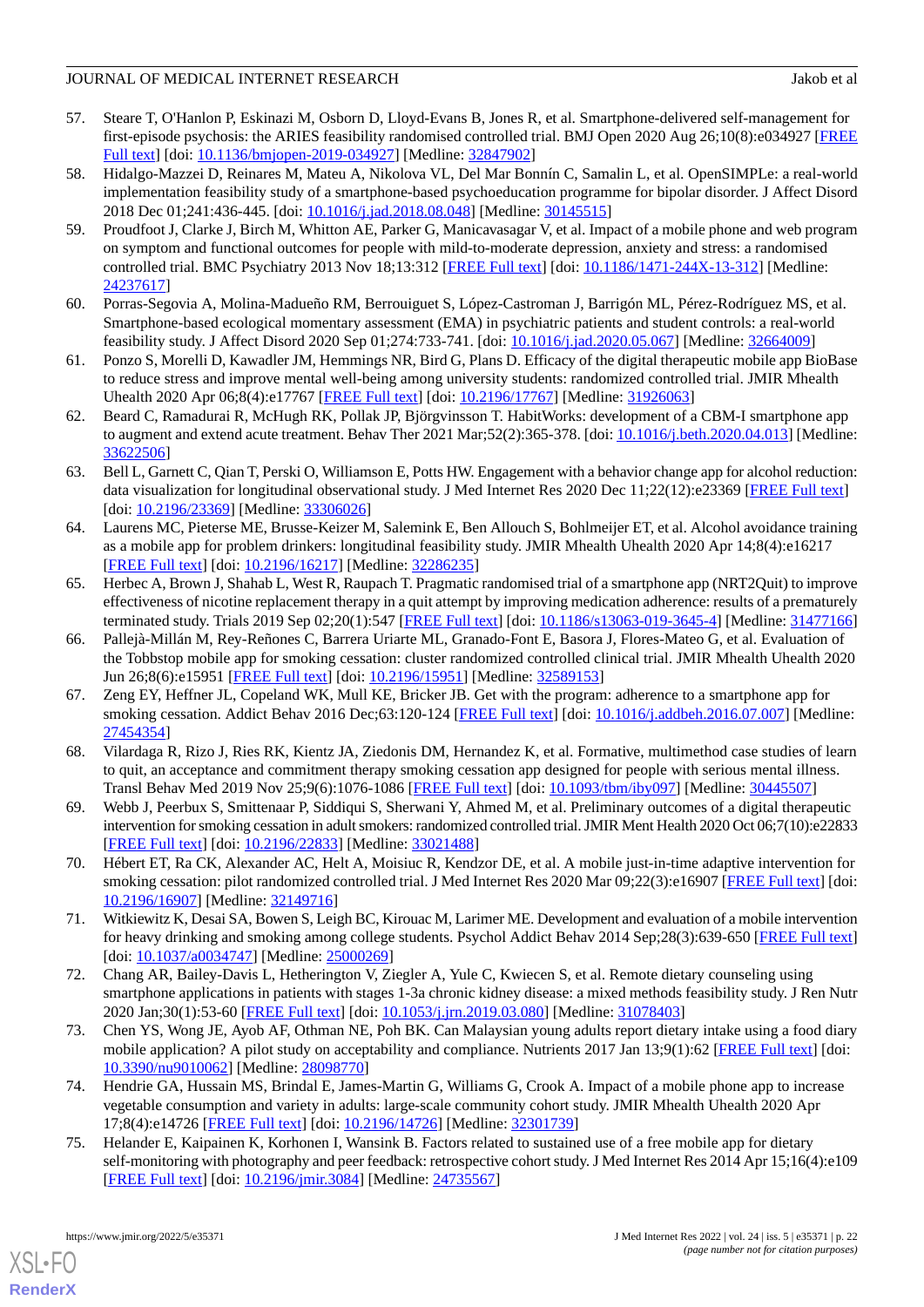- <span id="page-22-6"></span>76. Orlemann T, Reljic D, Zenker B, Meyer J, Eskofier B, Thiemt J, et al. A novel mobile phone app (OncoFood) to record and optimize the dietary behavior of oncologic patients: pilot study. JMIR Cancer 2018 Nov 20;4(2):e10703 [[FREE Full](https://cancer.jmir.org/2018/2/e10703/) [text](https://cancer.jmir.org/2018/2/e10703/)] [doi: [10.2196/10703\]](http://dx.doi.org/10.2196/10703) [Medline: [30459139\]](http://www.ncbi.nlm.nih.gov/entrez/query.fcgi?cmd=Retrieve&db=PubMed&list_uids=30459139&dopt=Abstract)
- <span id="page-22-0"></span>77. Robinson E, Higgs S, Daley AJ, Jolly K, Lycett D, Lewis A, et al. Development and feasibility testing of a smart phone based attentive eating intervention. BMC Public Health 2013 Jul 09;13:639 [\[FREE Full text\]](https://bmcpublichealth.biomedcentral.com/articles/10.1186/1471-2458-13-639) [doi: [10.1186/1471-2458-13-639\]](http://dx.doi.org/10.1186/1471-2458-13-639) [Medline: [23837771](http://www.ncbi.nlm.nih.gov/entrez/query.fcgi?cmd=Retrieve&db=PubMed&list_uids=23837771&dopt=Abstract)]
- <span id="page-22-1"></span>78. Bentley CL, Powell L, Potter S, Parker J, Mountain GA, Bartlett YK, et al. The use of a smartphone app and an activity tracker to promote physical activity in the management of chronic obstructive pulmonary disease: randomized controlled feasibility study. JMIR Mhealth Uhealth 2020 Jun 03;8(6):e16203 [[FREE Full text](https://mhealth.jmir.org/2020/6/e16203/)] [doi: [10.2196/16203\]](http://dx.doi.org/10.2196/16203) [Medline: [32490838](http://www.ncbi.nlm.nih.gov/entrez/query.fcgi?cmd=Retrieve&db=PubMed&list_uids=32490838&dopt=Abstract)]
- <span id="page-22-8"></span><span id="page-22-7"></span>79. Edney S, Ryan JC, Olds T, Monroe C, Fraysse F, Vandelanotte C, et al. User engagement and attrition in an app-based physical activity intervention: secondary analysis of a randomized controlled trial. J Med Internet Res 2019 Nov 27;21(11):e14645 [\[FREE Full text](https://www.jmir.org/2019/11/e14645/)] [doi: [10.2196/14645\]](http://dx.doi.org/10.2196/14645) [Medline: [31774402\]](http://www.ncbi.nlm.nih.gov/entrez/query.fcgi?cmd=Retrieve&db=PubMed&list_uids=31774402&dopt=Abstract)
- <span id="page-22-17"></span>80. Edney SM, Olds TS, Ryan JC, Vandelanotte C, Plotnikoff RC, Curtis RG, et al. A social networking and gamified app to increase physical activity: cluster RCT. Am J Prev Med 2020 Feb;58(2):e51-e62. [doi: [10.1016/j.amepre.2019.09.009\]](http://dx.doi.org/10.1016/j.amepre.2019.09.009) [Medline: [31959326](http://www.ncbi.nlm.nih.gov/entrez/query.fcgi?cmd=Retrieve&db=PubMed&list_uids=31959326&dopt=Abstract)]
- <span id="page-22-9"></span>81. Kramer JN, Künzler F, Mishra V, Smith SN, Kotz D, Scholz U, et al. Which components of a smartphone walking app help users to reach personalized step goals? Results from an optimization trial. Ann Behav Med 2020 Jun 12;54(7):518-528 [[FREE Full text](http://europepmc.org/abstract/MED/32182353)] [doi: [10.1093/abm/kaaa002](http://dx.doi.org/10.1093/abm/kaaa002)] [Medline: [32182353\]](http://www.ncbi.nlm.nih.gov/entrez/query.fcgi?cmd=Retrieve&db=PubMed&list_uids=32182353&dopt=Abstract)
- <span id="page-22-2"></span>82. Landers MR, Ellis TD. A mobile app specifically designed to facilitate exercise in Parkinson disease: single-cohort pilot study on feasibility, safety, and signal of efficacy. JMIR Mhealth Uhealth 2020 Oct 05;8(10):e18985 [[FREE Full text](https://mhealth.jmir.org/2020/10/e18985/)] [doi: [10.2196/18985\]](http://dx.doi.org/10.2196/18985) [Medline: [33016887\]](http://www.ncbi.nlm.nih.gov/entrez/query.fcgi?cmd=Retrieve&db=PubMed&list_uids=33016887&dopt=Abstract)
- <span id="page-22-3"></span>83. Luhanga ET, Hippocrate AA, Suwa H, Arakawa Y, Yasumoto K. Identifying and evaluating user requirements for smartphone group fitness applications. IEEE Access 2018 Jan 15;6:3256-3269. [doi: [10.1109/access.2018.2793844](http://dx.doi.org/10.1109/access.2018.2793844)]
- <span id="page-22-12"></span>84. Allen JK, Stephens J, Dennison Himmelfarb CR, Stewart KJ, Hauck S. Randomized controlled pilot study testing use of smartphone technology for obesity treatment. J Obes 2013;2013:151597 [[FREE Full text](https://doi.org/10.1155/2013/151597)] [doi: [10.1155/2013/151597\]](http://dx.doi.org/10.1155/2013/151597) [Medline: [24392223](http://www.ncbi.nlm.nih.gov/entrez/query.fcgi?cmd=Retrieve&db=PubMed&list_uids=24392223&dopt=Abstract)]
- <span id="page-22-15"></span>85. Bennett GG, Steinberg D, Askew S, Levine E, Foley P, Batch BC, et al. Effectiveness of an app and provider counseling for obesity treatment in primary care. Am J Prev Med 2018 Dec; 55(6): 777-786 [[FREE Full text](http://europepmc.org/abstract/MED/30361140)] [doi: [10.1016/j.amepre.2018.07.005](http://dx.doi.org/10.1016/j.amepre.2018.07.005)] [Medline: [30361140\]](http://www.ncbi.nlm.nih.gov/entrez/query.fcgi?cmd=Retrieve&db=PubMed&list_uids=30361140&dopt=Abstract)
- <span id="page-22-11"></span>86. Carter MC, Burley VJ, Nykjaer C, Cade JE. Adherence to a smartphone application for weight loss compared to website and paper diary: pilot randomized controlled trial. J Med Internet Res 2013 Apr 15;15(4):e32 [\[FREE Full text\]](https://www.jmir.org/2013/4/e32/) [doi: [10.2196/jmir.2283](http://dx.doi.org/10.2196/jmir.2283)] [Medline: [23587561](http://www.ncbi.nlm.nih.gov/entrez/query.fcgi?cmd=Retrieve&db=PubMed&list_uids=23587561&dopt=Abstract)]
- <span id="page-22-14"></span><span id="page-22-10"></span>87. Forman EM, Goldstein SP, Crochiere RJ, Butryn ML, Juarascio AS, Zhang F, et al. Randomized controlled trial of OnTrack, a just-in-time adaptive intervention designed to enhance weight loss. Transl Behav Med 2019 Nov 25;9(6):989-1001. [doi: [10.1093/tbm/ibz137](http://dx.doi.org/10.1093/tbm/ibz137)] [Medline: [31602471](http://www.ncbi.nlm.nih.gov/entrez/query.fcgi?cmd=Retrieve&db=PubMed&list_uids=31602471&dopt=Abstract)]
- <span id="page-22-18"></span>88. Hales S, Turner-McGrievy GM, Wilcox S, Fahim A, Davis RE, Huhns M, et al. Social networks for improving healthy weight loss behaviors for overweight and obese adults: a randomized clinical trial of the social pounds off digitally (Social POD) mobile app. Int J Med Inform 2016 Oct;94:81-90. [doi: [10.1016/j.ijmedinf.2016.07.003](http://dx.doi.org/10.1016/j.ijmedinf.2016.07.003)] [Medline: [27573315](http://www.ncbi.nlm.nih.gov/entrez/query.fcgi?cmd=Retrieve&db=PubMed&list_uids=27573315&dopt=Abstract)]
- <span id="page-22-13"></span>89. Ifejika NL, Bhadane M, Cai CC, Noser EA, Grotta JC, Savitz SI. Use of a smartphone-based mobile app for weight management in obese minority stroke survivors: pilot randomized controlled trial with open blinded end point. JMIR Mhealth Uhealth 2020 Apr 22;8(4):e17816 [[FREE Full text\]](https://mhealth.jmir.org/2020/4/e17816/) [doi: [10.2196/17816](http://dx.doi.org/10.2196/17816)] [Medline: [32319963](http://www.ncbi.nlm.nih.gov/entrez/query.fcgi?cmd=Retrieve&db=PubMed&list_uids=32319963&dopt=Abstract)]
- <span id="page-22-4"></span>90. Stephens JD, Yager AM, Allen J. Smartphone technology and text messaging for weight loss in young adults: a randomized controlled trial. J Cardiovasc Nurs 2017;32(1):39-46 [\[FREE Full text\]](http://europepmc.org/abstract/MED/26646593) [doi: 10.1097/JCN.00000000000000307] [Medline: [26646593](http://www.ncbi.nlm.nih.gov/entrez/query.fcgi?cmd=Retrieve&db=PubMed&list_uids=26646593&dopt=Abstract)]
- <span id="page-22-5"></span>91. Svetkey LP, Batch BC, Lin PH, Intille SS, Corsino L, Tyson CC, et al. Cell phone intervention for you (CITY): a randomized, controlled trial of behavioral weight loss intervention for young adults using mobile technology. Obesity (Silver Spring) 2015 Nov;23(11):2133-2141 [[FREE Full text\]](https://doi.org/10.1002/oby.21226) [doi: [10.1002/oby.21226](http://dx.doi.org/10.1002/oby.21226)] [Medline: [26530929](http://www.ncbi.nlm.nih.gov/entrez/query.fcgi?cmd=Retrieve&db=PubMed&list_uids=26530929&dopt=Abstract)]
- <span id="page-22-16"></span>92. Tanaka K, Sasai H, Wakaba K, Murakami S, Ueda M, Yamagata F, et al. Professional dietary coaching within a group chat using a smartphone application for weight loss: a randomized controlled trial. J Multidiscip Healthc 2018 Jul 16;11:339-347 [[FREE Full text](https://dx.doi.org/10.2147/JMDH.S165422)] [doi: [10.2147/JMDH.S165422](http://dx.doi.org/10.2147/JMDH.S165422)] [Medline: [30038502\]](http://www.ncbi.nlm.nih.gov/entrez/query.fcgi?cmd=Retrieve&db=PubMed&list_uids=30038502&dopt=Abstract)
- 93. Horsch C, Spruit S, Lancee J, van Eijk R, Beun RJ, Neerincx M, et al. Reminders make people adhere better to a self-help sleep intervention. Health Technol (Berl) 2017;7(2):173-188 [[FREE Full text\]](http://europepmc.org/abstract/MED/29201588) [doi: [10.1007/s12553-016-0167-x](http://dx.doi.org/10.1007/s12553-016-0167-x)] [Medline: [29201588](http://www.ncbi.nlm.nih.gov/entrez/query.fcgi?cmd=Retrieve&db=PubMed&list_uids=29201588&dopt=Abstract)]
- 94. Horsch CH, Lancee J, Griffioen-Both F, Spruit S, Fitrianie S, Neerincx MA, et al. Mobile phone-delivered cognitive behavioral therapy for insomnia: a randomized waitlist controlled trial. J Med Internet Res 2017 Apr 11;19(4):e70 [\[FREE](https://www.jmir.org/2017/4/e70/) [Full text\]](https://www.jmir.org/2017/4/e70/) [doi: [10.2196/jmir.6524](http://dx.doi.org/10.2196/jmir.6524)] [Medline: [28400355\]](http://www.ncbi.nlm.nih.gov/entrez/query.fcgi?cmd=Retrieve&db=PubMed&list_uids=28400355&dopt=Abstract)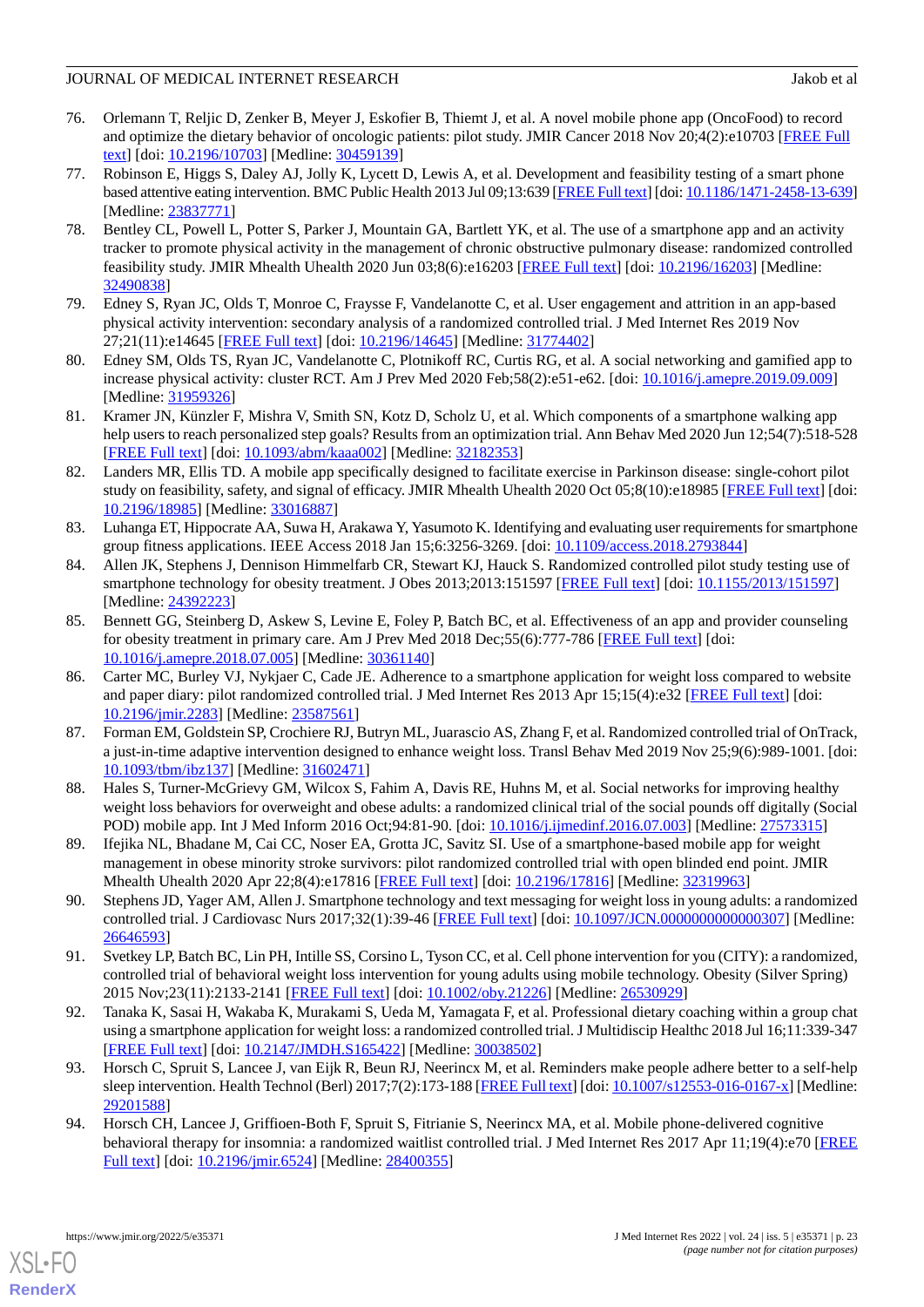- <span id="page-23-9"></span>95. Göransson C, Wengström Y, Hälleberg-Nyman M, Langius-Eklöf A, Ziegert K, Blomberg K. An app for supporting older people receiving home care - usage, aspects of health and health literacy: a quasi-experimental study. BMC Med Inform Decis Mak 2020 Sep 15;20(1):226 [[FREE Full text](https://bmcmedinformdecismak.biomedcentral.com/articles/10.1186/s12911-020-01246-3)] [doi: [10.1186/s12911-020-01246-3\]](http://dx.doi.org/10.1186/s12911-020-01246-3) [Medline: [32933500](http://www.ncbi.nlm.nih.gov/entrez/query.fcgi?cmd=Retrieve&db=PubMed&list_uids=32933500&dopt=Abstract)]
- 96. Murawski B, Plotnikoff RC, Rayward AT, Oldmeadow C, Vandelanotte C, Brown WJ, et al. Efficacy of an m-health physical activity and sleep health intervention for adults: a randomized waitlist-controlled trial. Am J Prev Med 2019 Oct;57(4):503-514. [doi: [10.1016/j.amepre.2019.05.009](http://dx.doi.org/10.1016/j.amepre.2019.05.009)] [Medline: [31542128](http://www.ncbi.nlm.nih.gov/entrez/query.fcgi?cmd=Retrieve&db=PubMed&list_uids=31542128&dopt=Abstract)]
- <span id="page-23-11"></span>97. Laranjo L, Quiroz JC, Tong HL, Arevalo Bazalar M, Coiera E. A mobile social networking app for weight management and physical activity promotion: results from an experimental mixed methods study. J Med Internet Res 2020 Dec 08;22(12):e19991 [\[FREE Full text](https://www.jmir.org/2020/12/e19991/)] [doi: [10.2196/19991\]](http://dx.doi.org/10.2196/19991) [Medline: [33289670\]](http://www.ncbi.nlm.nih.gov/entrez/query.fcgi?cmd=Retrieve&db=PubMed&list_uids=33289670&dopt=Abstract)
- <span id="page-23-10"></span>98. Oftedal S, Burrows T, Fenton S, Murawski B, Rayward AB, Duncan MJ. Feasibility and preliminary efficacy of an m-health intervention targeting physical activity, diet, and sleep quality in shift-workers. Int J Environ Res Public Health 2019 Oct 10;16(20):3810 [[FREE Full text\]](https://www.mdpi.com/resolver?pii=ijerph16203810) [doi: [10.3390/ijerph16203810\]](http://dx.doi.org/10.3390/ijerph16203810) [Medline: [31658624\]](http://www.ncbi.nlm.nih.gov/entrez/query.fcgi?cmd=Retrieve&db=PubMed&list_uids=31658624&dopt=Abstract)
- <span id="page-23-0"></span>99. Recio-Rodriguez JI, Agudo-Conde C, Martin-Cantera C, González-Viejo MN, Fernandez-Alonso MD, Arietaleanizbeaskoa MS, EVIDENT Investigators. Short-term effectiveness of a mobile phone app for increasing physical activity and adherence to the Mediterranean diet in primary care: a randomized controlled trial (EVIDENT II Study). J Med Internet Res 2016 Dec 19;18(12):e331 [[FREE Full text](https://www.jmir.org/2016/12/e331/)] [doi: [10.2196/jmir.6814](http://dx.doi.org/10.2196/jmir.6814)] [Medline: [27993759\]](http://www.ncbi.nlm.nih.gov/entrez/query.fcgi?cmd=Retrieve&db=PubMed&list_uids=27993759&dopt=Abstract)
- <span id="page-23-1"></span>100. Seng EK, Prieto P, Boucher G, Vives-Mestres M. Anxiety, incentives, and adherence to self-monitoring on a mobile health platform: a naturalistic longitudinal cohort study in people with headache. Headache 2018 Nov;58(10):1541-1555 [[FREE](http://europepmc.org/abstract/MED/30334248) [Full text\]](http://europepmc.org/abstract/MED/30334248) [doi: [10.1111/head.13422\]](http://dx.doi.org/10.1111/head.13422) [Medline: [30334248\]](http://www.ncbi.nlm.nih.gov/entrez/query.fcgi?cmd=Retrieve&db=PubMed&list_uids=30334248&dopt=Abstract)
- <span id="page-23-7"></span>101. Avalos LA, Aghaee S, Kurtovich E, Quesenberry Jr C, Nkemere L, McGinnis MK, et al. A mobile health mindfulness intervention for women with moderate to moderately severe postpartum depressive symptoms: feasibility study. JMIR Ment Health 2020 Nov 12;7(11):e17405 [[FREE Full text](https://mental.jmir.org/2020/11/e17405/)] [doi: [10.2196/17405\]](http://dx.doi.org/10.2196/17405) [Medline: [33180028\]](http://www.ncbi.nlm.nih.gov/entrez/query.fcgi?cmd=Retrieve&db=PubMed&list_uids=33180028&dopt=Abstract)
- <span id="page-23-5"></span>102. Bostock S, Crosswell AD, Prather AA, Steptoe A. Mindfulness on-the-go: effects of a mindfulness meditation app on work stress and well-being. J Occup Health Psychol 2019 Feb;24(1):127-138 [\[FREE Full text\]](http://europepmc.org/abstract/MED/29723001) [doi: [10.1037/ocp0000118](http://dx.doi.org/10.1037/ocp0000118)] [Medline: [29723001](http://www.ncbi.nlm.nih.gov/entrez/query.fcgi?cmd=Retrieve&db=PubMed&list_uids=29723001&dopt=Abstract)]
- <span id="page-23-16"></span>103. Chandler J, Sox L, Diaz V, Kellam K, Neely A, Nemeth L, et al. Impact of 12-month smartphone breathing meditation program upon systolic blood pressure among non-medicated stage 1 hypertensive adults. Int J Environ Res Public Health 2020 Mar 17;17(6):1955 [\[FREE Full text\]](https://www.mdpi.com/resolver?pii=ijerph17061955) [doi: [10.3390/ijerph17061955\]](http://dx.doi.org/10.3390/ijerph17061955) [Medline: [32192020](http://www.ncbi.nlm.nih.gov/entrez/query.fcgi?cmd=Retrieve&db=PubMed&list_uids=32192020&dopt=Abstract)]
- 104. Champion L, Economides M, Chandler C. The efficacy of a brief app-based mindfulness intervention on psychosocial outcomes in healthy adults: a pilot randomised controlled trial. PLoS One 2018 Dec 31;13(12):e0209482 [\[FREE Full text](https://dx.plos.org/10.1371/journal.pone.0209482)] [doi: [10.1371/journal.pone.0209482\]](http://dx.doi.org/10.1371/journal.pone.0209482) [Medline: [30596696\]](http://www.ncbi.nlm.nih.gov/entrez/query.fcgi?cmd=Retrieve&db=PubMed&list_uids=30596696&dopt=Abstract)
- <span id="page-23-4"></span>105. Goldberg SB, Imhoff-Smith T, Bolt DM, Wilson-Mendenhall CD, Dahl CJ, Davidson RJ, et al. Testing the efficacy of a multicomponent, self-guided, smartphone-based meditation app: three-armed randomized controlled trial. JMIR Ment Health 2020 Nov 27;7(11):e23825 [\[FREE Full text\]](https://mental.jmir.org/2020/11/e23825/) [doi: [10.2196/23825](http://dx.doi.org/10.2196/23825)] [Medline: [33245288\]](http://www.ncbi.nlm.nih.gov/entrez/query.fcgi?cmd=Retrieve&db=PubMed&list_uids=33245288&dopt=Abstract)
- <span id="page-23-8"></span><span id="page-23-6"></span>106. Huberty J, Vranceanu AM, Carney C, Breus M, Gordon M, Puzia ME. Characteristics and usage patterns among 12,151 paid subscribers of the calm meditation app: cross-sectional survey. JMIR Mhealth Uhealth 2019 Nov 03;7(11):e15648 [[FREE Full text](https://mhealth.jmir.org/2019/11/e15648/)] [doi: [10.2196/15648\]](http://dx.doi.org/10.2196/15648) [Medline: [31682582\]](http://www.ncbi.nlm.nih.gov/entrez/query.fcgi?cmd=Retrieve&db=PubMed&list_uids=31682582&dopt=Abstract)
- <span id="page-23-2"></span>107. Lengacher CA, Reich RR, Ramesar S, Alinat CB, Moscoso M, Cousin L, et al. Feasibility of the mobile mindfulness-based stress reduction for breast cancer (mMBSR(BC)) program for symptom improvement among breast cancer survivors. Psychooncology 2018 Feb;27(2):524-531 [\[FREE Full text](http://europepmc.org/abstract/MED/28665541)] [doi: [10.1002/pon.4491](http://dx.doi.org/10.1002/pon.4491)] [Medline: [28665541](http://www.ncbi.nlm.nih.gov/entrez/query.fcgi?cmd=Retrieve&db=PubMed&list_uids=28665541&dopt=Abstract)]
- <span id="page-23-3"></span>108. Mahlo L, Windsor TD. Feasibility, acceptability, and preliminary efficacy of an app-based mindfulness-meditation program among older adults. Gerontologist 2021 Jul 13;61(5):775-786. [doi: [10.1093/geront/gnaa093\]](http://dx.doi.org/10.1093/geront/gnaa093) [Medline: [32663286](http://www.ncbi.nlm.nih.gov/entrez/query.fcgi?cmd=Retrieve&db=PubMed&list_uids=32663286&dopt=Abstract)]
- <span id="page-23-13"></span>109. Walsh KM, Saab BJ, Farb NA. Effects of a mindfulness meditation app on subjective well-being: active randomized controlled trial and experience sampling study. JMIR Ment Health 2019 Jan 08;6(1):e10844 [[FREE Full text](https://mental.jmir.org/2019/1/e10844/)] [doi: [10.2196/10844\]](http://dx.doi.org/10.2196/10844) [Medline: [30622094\]](http://www.ncbi.nlm.nih.gov/entrez/query.fcgi?cmd=Retrieve&db=PubMed&list_uids=30622094&dopt=Abstract)
- <span id="page-23-14"></span>110. Aji M, Glozier N, Bartlett D, Peters D, Calvo RA, Zheng Y, et al. A feasibility study of a mobile app to treat insomnia. Transl Behav Med 2021 Mar 16;11(2):604-612. [doi: [10.1093/tbm/ibaa019\]](http://dx.doi.org/10.1093/tbm/ibaa019) [Medline: [32227087](http://www.ncbi.nlm.nih.gov/entrez/query.fcgi?cmd=Retrieve&db=PubMed&list_uids=32227087&dopt=Abstract)]
- <span id="page-23-12"></span>111. Gentili C, Zetterqvist V, Rickardsson J, Holmström L, Simons LE, Wicksell RK. ACTsmart: guided smartphone-delivered acceptance and commitment therapy for chronic pain-a pilot trial. Pain Med 2021 Feb 23;22(2):315-328 [[FREE Full text](http://europepmc.org/abstract/MED/33200214)] [doi: [10.1093/pm/pnaa360\]](http://dx.doi.org/10.1093/pm/pnaa360) [Medline: [33200214](http://www.ncbi.nlm.nih.gov/entrez/query.fcgi?cmd=Retrieve&db=PubMed&list_uids=33200214&dopt=Abstract)]
- <span id="page-23-15"></span>112. Hauser-Ulrich S, Künzli H, Meier-Peterhans D, Kowatsch T. A smartphone-based health care chatbot to promote self-management of chronic pain (SELMA): pilot randomized controlled trial. JMIR Mhealth Uhealth 2020 Apr 03;8(4):e15806 [\[FREE Full text](https://mhealth.jmir.org/2020/4/e15806/)] [doi: [10.2196/15806\]](http://dx.doi.org/10.2196/15806) [Medline: [32242820\]](http://www.ncbi.nlm.nih.gov/entrez/query.fcgi?cmd=Retrieve&db=PubMed&list_uids=32242820&dopt=Abstract)
- 113. Kang SG, Kang JM, Cho SJ, Ko KP, Lee YJ, Lee HJ, et al. Cognitive behavioral therapy using a mobile application synchronizable with wearable devices for insomnia treatment: a pilot study. J Clin Sleep Med 2017 Apr 15;13(4):633-640 [[FREE Full text](https://doi.org/10.5664/jcsm.6564)] [doi: [10.5664/jcsm.6564](http://dx.doi.org/10.5664/jcsm.6564)] [Medline: [28162145\]](http://www.ncbi.nlm.nih.gov/entrez/query.fcgi?cmd=Retrieve&db=PubMed&list_uids=28162145&dopt=Abstract)
- 114. Kelechi TJ, Prentice MA, Mueller M, Madisetti M, Vertegel A. A lower leg physical activity intervention for individuals with chronic venous leg ulcers: randomized controlled trial. JMIR Mhealth Uhealth 2020 May 15;8(5):e15015 [[FREE Full](https://mhealth.jmir.org/2020/5/e15015/) [text](https://mhealth.jmir.org/2020/5/e15015/)] [doi: [10.2196/15015\]](http://dx.doi.org/10.2196/15015) [Medline: [32412419\]](http://www.ncbi.nlm.nih.gov/entrez/query.fcgi?cmd=Retrieve&db=PubMed&list_uids=32412419&dopt=Abstract)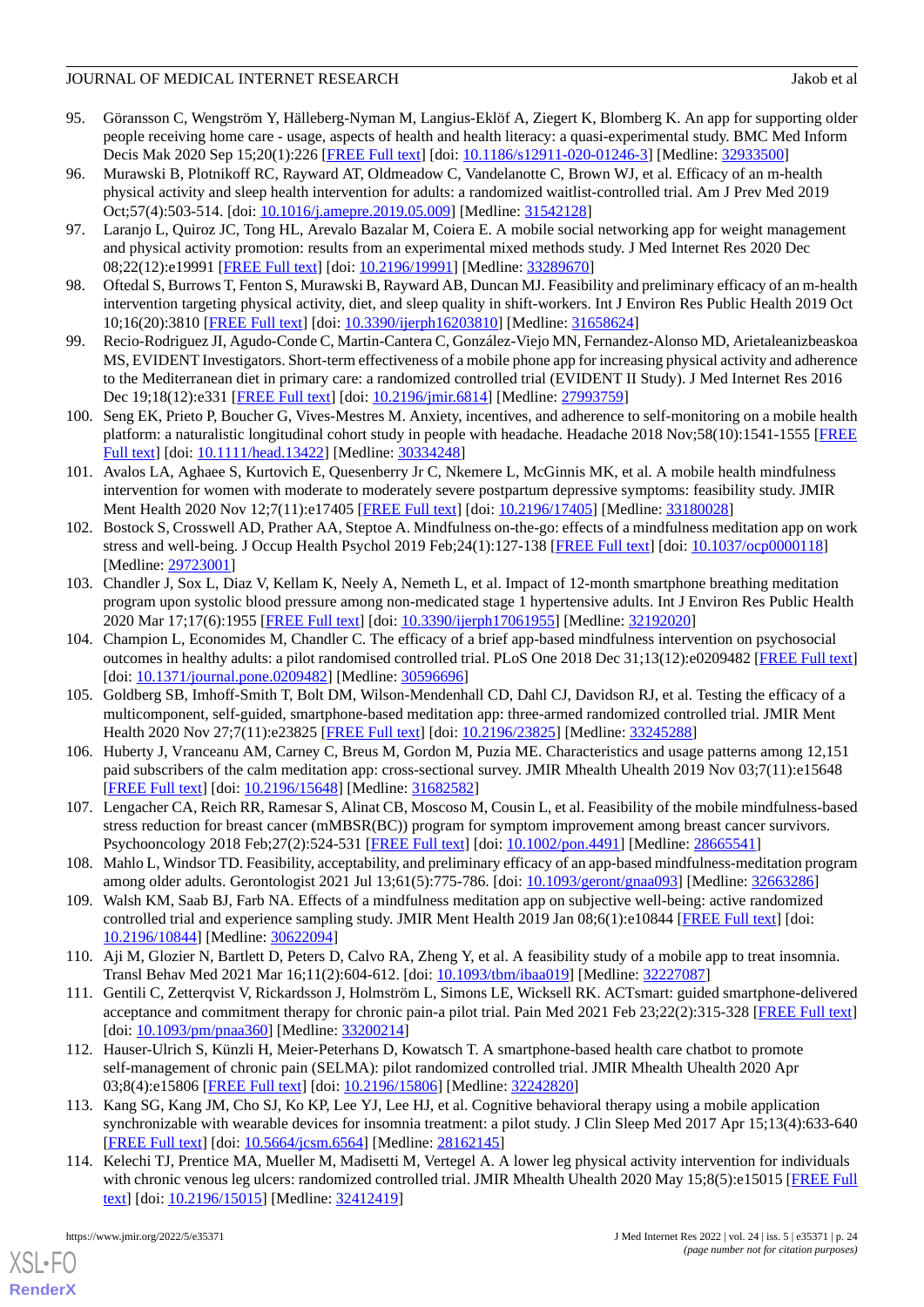- <span id="page-24-7"></span>115. McCombie A, Walmsley R, Barclay M, Ho C, Langlotz T, Regenbrecht H, et al. A noninferiority randomized clinical trial of the use of the smartphone-based health applications IBDsmart and IBDoc in the care of inflammatory bowel disease patients. Inflamm Bowel Dis 2020 Jun 18;26(7):1098-1109. [doi: [10.1093/ibd/izz252\]](http://dx.doi.org/10.1093/ibd/izz252) [Medline: [31644793](http://www.ncbi.nlm.nih.gov/entrez/query.fcgi?cmd=Retrieve&db=PubMed&list_uids=31644793&dopt=Abstract)]
- <span id="page-24-8"></span>116. Minen MT, Schaubhut KB, Morio K. Smartphone based behavioral therapy for pain in multiple sclerosis (MS) patients: a feasibility acceptability randomized controlled study for the treatment of comorbid migraine and ms pain. Mult Scler Relat Disord 2020 Nov;46:102489 [\[FREE Full text\]](http://europepmc.org/abstract/MED/32950893) [doi: [10.1016/j.msard.2020.102489\]](http://dx.doi.org/10.1016/j.msard.2020.102489) [Medline: [32950893\]](http://www.ncbi.nlm.nih.gov/entrez/query.fcgi?cmd=Retrieve&db=PubMed&list_uids=32950893&dopt=Abstract)
- <span id="page-24-6"></span><span id="page-24-4"></span>117. Ong SW, Jassal SV, Miller JA, Porter EC, Cafazzo JA, Seto E, et al. Integrating a smartphone-based self-management system into usual care of advanced CKD. Clin J Am Soc Nephrol 2016 Jun 06;11(6):1054-1062 [\[FREE Full text\]](https://cjasn.asnjournals.org/cgi/pmidlookup?view=long&pmid=27173169) [doi: [10.2215/CJN.10681015](http://dx.doi.org/10.2215/CJN.10681015)] [Medline: [27173169\]](http://www.ncbi.nlm.nih.gov/entrez/query.fcgi?cmd=Retrieve&db=PubMed&list_uids=27173169&dopt=Abstract)
- <span id="page-24-5"></span>118. Steinert A, Eicher C, Haesner M, Steinhagen-Thiessen E. Effects of a long-term smartphone-based self-monitoring intervention in patients with lipid metabolism disorders. Assist Technol 2020;32(2):109-116. [doi: [10.1080/10400435.2018.1493710\]](http://dx.doi.org/10.1080/10400435.2018.1493710) [Medline: [29944463\]](http://www.ncbi.nlm.nih.gov/entrez/query.fcgi?cmd=Retrieve&db=PubMed&list_uids=29944463&dopt=Abstract)
- 119. Weerts ZZ, Heinen KG, Masclee AA, Quanjel AB, Winkens B, Vork L, et al. Smart data collection for the assessment of treatment effects in irritable bowel syndrome: observational study. JMIR Mhealth Uhealth 2020 Nov 02;8(11):e19696 [[FREE Full text](https://mhealth.jmir.org/2020/11/e19696/)] [doi: [10.2196/19696\]](http://dx.doi.org/10.2196/19696) [Medline: [33030150\]](http://www.ncbi.nlm.nih.gov/entrez/query.fcgi?cmd=Retrieve&db=PubMed&list_uids=33030150&dopt=Abstract)
- <span id="page-24-1"></span>120. Isetta V, Torres M, González K, Ruiz C, Dalmases M, Embid C, et al. A new mHealth application to support treatment of sleep apnoea patients. J Telemed Telecare 2017 Jan;23(1):14-18. [doi: [10.1177/1357633X15621848](http://dx.doi.org/10.1177/1357633X15621848)] [Medline: [26672606](http://www.ncbi.nlm.nih.gov/entrez/query.fcgi?cmd=Retrieve&db=PubMed&list_uids=26672606&dopt=Abstract)]
- <span id="page-24-2"></span>121. Zia J, Schroeder J, Munson S, Fogarty J, Nguyen L, Barney P, et al. Feasibility and usability pilot study of a novel irritable bowel syndrome food and gastrointestinal symptom journal smartphone app. Clin Transl Gastroenterol 2016 Mar 03;7(3):e147 [[FREE Full text](http://europepmc.org/abstract/MED/26938478)] [doi: [10.1038/ctg.2016.9\]](http://dx.doi.org/10.1038/ctg.2016.9) [Medline: [26938478\]](http://www.ncbi.nlm.nih.gov/entrez/query.fcgi?cmd=Retrieve&db=PubMed&list_uids=26938478&dopt=Abstract)
- <span id="page-24-0"></span>122. Choi JY, Choi H, Seomun G, Kim EJ. Mobile-application-based interventions for patients with hypertension and ischemic heart disease: a systematic review. J Nurs Res 2020 Oct;28(5):e117. [doi: 10.1097/JNR.00000000000000382] [Medline: [32501962](http://www.ncbi.nlm.nih.gov/entrez/query.fcgi?cmd=Retrieve&db=PubMed&list_uids=32501962&dopt=Abstract)]
- <span id="page-24-3"></span>123. Linardon J, Shatte A, Rosato J, Fuller-Tyszkiewicz M. Efficacy of a transdiagnostic cognitive-behavioral intervention for eating disorder psychopathology delivered through a smartphone app: a randomized controlled trial. Psychol Med (forthcoming) 2020 Sep 25:1-12. [doi: [10.1017/S0033291720003426\]](http://dx.doi.org/10.1017/S0033291720003426) [Medline: [32972467](http://www.ncbi.nlm.nih.gov/entrez/query.fcgi?cmd=Retrieve&db=PubMed&list_uids=32972467&dopt=Abstract)]
- <span id="page-24-10"></span><span id="page-24-9"></span>124. Hofmann SG, Sawyer AT, Witt AA, Oh D. The effect of mindfulness-based therapy on anxiety and depression: a meta-analytic review. J Consult Clin Psychol 2010 Apr;78(2):169-183 [[FREE Full text](http://europepmc.org/abstract/MED/20350028)] [doi: [10.1037/a0018555](http://dx.doi.org/10.1037/a0018555)] [Medline: [20350028](http://www.ncbi.nlm.nih.gov/entrez/query.fcgi?cmd=Retrieve&db=PubMed&list_uids=20350028&dopt=Abstract)]
- 125. Wang C, Qi H. Influencing factors of acceptance and use behavior of mobile health application users: systematic review. Healthcare (Basel) 2021 Mar 22;9(3):357 [\[FREE Full text\]](https://www.mdpi.com/resolver?pii=healthcare9030357) [doi: [10.3390/healthcare9030357](http://dx.doi.org/10.3390/healthcare9030357)] [Medline: [33809828](http://www.ncbi.nlm.nih.gov/entrez/query.fcgi?cmd=Retrieve&db=PubMed&list_uids=33809828&dopt=Abstract)]
- <span id="page-24-12"></span><span id="page-24-11"></span>126. Mishra V, Künzler F, Kramer JN, Fleisch E, Kowatsch T, Kotz D. Detecting receptivity for mHealth interventions in the natural environment. Proc ACM Interact Mob Wearable Ubiquitous Technol 2021 Jun;5(2):74 [\[FREE Full text](http://europepmc.org/abstract/MED/34926979)] [doi: [10.1145/3463492\]](http://dx.doi.org/10.1145/3463492) [Medline: [34926979\]](http://www.ncbi.nlm.nih.gov/entrez/query.fcgi?cmd=Retrieve&db=PubMed&list_uids=34926979&dopt=Abstract)
- <span id="page-24-13"></span>127. Künzler F, Mishra V, Kramer JN, Kotz D, Fleisch E, Kowatsch T. Exploring the state-of-receptivity for mHealth interventions. Proc ACM Interact Mob Wearable Ubiquitous Technol 2019 Dec 11;3(4):1-27 [[FREE Full text](http://europepmc.org/abstract/MED/34926979)] [doi: [10.1145/3369805\]](http://dx.doi.org/10.1145/3369805)
- 128. Fortuna KL, Muralidharan A, Goldstein CM, Venegas M, Glass JE, Brooks JM. Certified peer specialists' perspective of the barriers and facilitators to mobile health engagement. J Technol Behav Sci 2020 Dec;5(4):318-323 [\[FREE Full text\]](http://europepmc.org/abstract/MED/33163620) [doi: [10.1007/s41347-020-00138-7](http://dx.doi.org/10.1007/s41347-020-00138-7)] [Medline: [33163620\]](http://www.ncbi.nlm.nih.gov/entrez/query.fcgi?cmd=Retrieve&db=PubMed&list_uids=33163620&dopt=Abstract)
- 129. Rubin A, Livingston NA, Brady J, Hocking E, Bickmore T, Sawdy M, et al. Computerized relational agent to deliver alcohol brief intervention and referral to treatment in primary care: a randomized clinical trial. J Gen Intern Med 2022 Jan;37(1):70-77 [[FREE Full text](http://europepmc.org/abstract/MED/34145518)] [doi: [10.1007/s11606-021-06945-9\]](http://dx.doi.org/10.1007/s11606-021-06945-9) [Medline: [34145518](http://www.ncbi.nlm.nih.gov/entrez/query.fcgi?cmd=Retrieve&db=PubMed&list_uids=34145518&dopt=Abstract)]
- <span id="page-24-14"></span>130. Kowatsch T, Lohse KM, Erb V, Schittenhelm L, Galliker H, Lehner R, et al. Hybrid ubiquitous coaching with a novel combination of mobile and holographic conversational agents targeting adherence to home exercises: four design and evaluation studies. J Med Internet Res 2021 Feb 22;23(2):e23612 [\[FREE Full text](https://www.jmir.org/2021/2/e23612/)] [doi: [10.2196/23612\]](http://dx.doi.org/10.2196/23612) [Medline: [33461957\]](http://www.ncbi.nlm.nih.gov/entrez/query.fcgi?cmd=Retrieve&db=PubMed&list_uids=33461957&dopt=Abstract)
- <span id="page-24-15"></span>131. Kowatsch T, Schachner T, Harperink S, Barata F, Dittler U, Xiao G, et al. Conversational agents as mediating social actors in chronic disease management involving health care professionals, patients, and family members: multisite single-arm feasibility study. J Med Internet Res 2021 Feb 17;23(2):e25060 [[FREE Full text\]](https://www.jmir.org/2021/2/e25060/) [doi: [10.2196/25060\]](http://dx.doi.org/10.2196/25060) [Medline: [33484114\]](http://www.ncbi.nlm.nih.gov/entrez/query.fcgi?cmd=Retrieve&db=PubMed&list_uids=33484114&dopt=Abstract)
- 132. Abdullah AS, Gaehde S, Bickmore T. A tablet based embodied conversational agent to promote smoking cessation among veterans: a feasibility study. J Epidemiol Glob Health 2018 Dec;8(3-4):225-230 [[FREE Full text](http://europepmc.org/abstract/MED/30864768)] [doi: [10.2991/j.jegh.2018.08.104\]](http://dx.doi.org/10.2991/j.jegh.2018.08.104) [Medline: [30864768](http://www.ncbi.nlm.nih.gov/entrez/query.fcgi?cmd=Retrieve&db=PubMed&list_uids=30864768&dopt=Abstract)]
- 133. De Croon R, Geuens J, Verbert K, Vanden AV. A systematic review of the effect of gamification on adherence across disciplines. In: Proceedings of the 3rd International Conference on HCI in Games: Experience Design and Game Mechanics. Washington, DC, USA: Springer International Publishing; 2021 Jul Presented at: HCI-Games '21; July 24-29, 2021; Virtual p. 168-184. [doi: [10.1007/978-3-030-77277-2\\_14\]](http://dx.doi.org/10.1007/978-3-030-77277-2_14)
- 134. Litvin S, Saunders R, Maier MA, Lüttke S. Gamification as an approach to improve resilience and reduce attrition in mobile mental health interventions: a randomized controlled trial. PLoS One 2020 Sep 2;15(9):e0237220 [[FREE Full text](https://dx.plos.org/10.1371/journal.pone.0237220)] [doi: [10.1371/journal.pone.0237220\]](http://dx.doi.org/10.1371/journal.pone.0237220) [Medline: [32877425](http://www.ncbi.nlm.nih.gov/entrez/query.fcgi?cmd=Retrieve&db=PubMed&list_uids=32877425&dopt=Abstract)]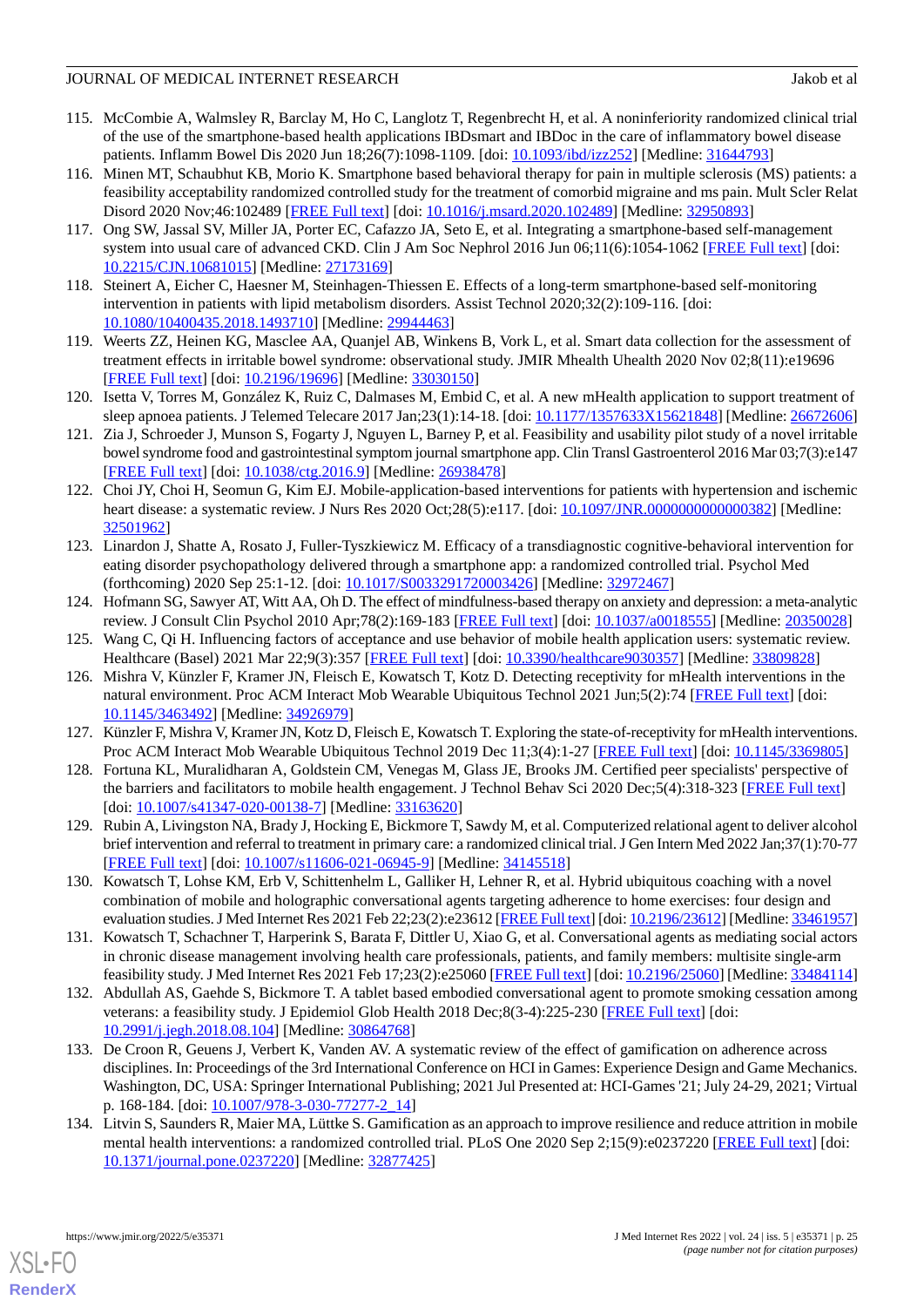- 135. Blok AC, Sadasivam RS, Amante DJ, Kamberi A, Flahive J, Morley J, et al. Gamification to motivate the unmotivated smoker: the "take a break" digital health intervention. Games Health J 2019 Aug;8(4):275-284 [[FREE Full text](http://europepmc.org/abstract/MED/31219347)] [doi: [10.1089/g4h.2018.0076\]](http://dx.doi.org/10.1089/g4h.2018.0076) [Medline: [31219347\]](http://www.ncbi.nlm.nih.gov/entrez/query.fcgi?cmd=Retrieve&db=PubMed&list_uids=31219347&dopt=Abstract)
- 136. Boyle SC, Earle AM, LaBrie JW, Smith DJ. PNF 2.0? Initial evidence that gamification can increase the efficacy of brief, web-based personalized normative feedback alcohol interventions. Addict Behav 2017 Apr;67:8-17 [\[FREE Full text](http://europepmc.org/abstract/MED/27978426)] [doi: [10.1016/j.addbeh.2016.11.024](http://dx.doi.org/10.1016/j.addbeh.2016.11.024)] [Medline: [27978426](http://www.ncbi.nlm.nih.gov/entrez/query.fcgi?cmd=Retrieve&db=PubMed&list_uids=27978426&dopt=Abstract)]
- 137. Harris MA. Maintenance of behaviour change following a community-wide gamification based physical activity intervention. Prev Med Rep 2018 Nov 3;13:37-40 [\[FREE Full text\]](https://linkinghub.elsevier.com/retrieve/pii/S2211-3355(18)30266-3) [doi: [10.1016/j.pmedr.2018.11.009](http://dx.doi.org/10.1016/j.pmedr.2018.11.009)] [Medline: [30510892\]](http://www.ncbi.nlm.nih.gov/entrez/query.fcgi?cmd=Retrieve&db=PubMed&list_uids=30510892&dopt=Abstract)
- 138. González-González C, Río NG, Navarro-Adelantado V. Exploring the benefits of using gamification and videogames for physical exercise: a review of state of art. Int J Interact Multimed Artif Intell 2018 Sep;5(2):46-52. [doi: [10.9781/ijimai.2018.03.005\]](http://dx.doi.org/10.9781/ijimai.2018.03.005)
- 139. Abdul Rahim MI, Thomas RH. Gamification of medication adherence in epilepsy. Seizure 2017 Nov;52:11-14 [\[FREE Full](https://linkinghub.elsevier.com/retrieve/pii/S1059-1311(17)30529-0) [text](https://linkinghub.elsevier.com/retrieve/pii/S1059-1311(17)30529-0)] [doi: [10.1016/j.seizure.2017.09.008\]](http://dx.doi.org/10.1016/j.seizure.2017.09.008) [Medline: [28934624\]](http://www.ncbi.nlm.nih.gov/entrez/query.fcgi?cmd=Retrieve&db=PubMed&list_uids=28934624&dopt=Abstract)
- <span id="page-25-0"></span>140. Johnson D, Deterding S, Kuhn KA, Staneva A, Stoyanov S, Hides L. Gamification for health and wellbeing: a systematic review of the literature. Internet Interv 2016 Nov;6:89-106 [\[FREE Full text\]](https://linkinghub.elsevier.com/retrieve/pii/S2214-7829(16)30038-0) [doi: [10.1016/j.invent.2016.10.002\]](http://dx.doi.org/10.1016/j.invent.2016.10.002) [Medline: [30135818](http://www.ncbi.nlm.nih.gov/entrez/query.fcgi?cmd=Retrieve&db=PubMed&list_uids=30135818&dopt=Abstract)]
- <span id="page-25-1"></span>141. Floryan M, Chow PI, Schueller SM, Ritterband LM. The model of gamification principles for digital health interventions: evaluation of validity and potential utility. J Med Internet Res 2020 Jun 10:22(6):e16506 [\[FREE Full text\]](https://www.jmir.org/2020/6/e16506/) [doi: [10.2196/16506\]](http://dx.doi.org/10.2196/16506) [Medline: [32519965\]](http://www.ncbi.nlm.nih.gov/entrez/query.fcgi?cmd=Retrieve&db=PubMed&list_uids=32519965&dopt=Abstract)
- 142. Sampat BH, Prabhakar B. Privacy risks and security threats in mHealth apps. J Int Technol Inf Manag 2017;26(4):126-153 [[FREE Full text](https://scholarworks.lib.csusb.edu/jitim/vol26/iss4/5/)]
- 143. Martínez-Pérez B, de la Torre-Díez I, López-Coronado M. Privacy and security in mobile health apps: a review and recommendations. J Med Syst 2015 Jan;39(1):181. [doi: [10.1007/s10916-014-0181-3](http://dx.doi.org/10.1007/s10916-014-0181-3)] [Medline: [25486895\]](http://www.ncbi.nlm.nih.gov/entrez/query.fcgi?cmd=Retrieve&db=PubMed&list_uids=25486895&dopt=Abstract)
- <span id="page-25-2"></span>144. Hutton L, Price BA, Kelly R, McCormick C, Bandara AK, Hatzakis T, et al. Assessing the privacy of mHealth apps for self-tracking: heuristic evaluation approach. JMIR Mhealth Uhealth 2018 Oct 22;6(10):e185 [[FREE Full text](https://mhealth.jmir.org/2018/10/e185/)] [doi: [10.2196/mhealth.9217](http://dx.doi.org/10.2196/mhealth.9217)] [Medline: [30348623](http://www.ncbi.nlm.nih.gov/entrez/query.fcgi?cmd=Retrieve&db=PubMed&list_uids=30348623&dopt=Abstract)]
- <span id="page-25-3"></span>145. Dehling T, Gao F, Schneider S, Sunyaev A. Exploring the far side of mobile health: information security and privacy of mobile health apps on iOS and Android. JMIR Mhealth Uhealth 2015 Jan 19;3(1):e8 [[FREE Full text\]](https://mhealth.jmir.org/2015/1/e8/) [doi: [10.2196/mhealth.3672](http://dx.doi.org/10.2196/mhealth.3672)] [Medline: [25599627](http://www.ncbi.nlm.nih.gov/entrez/query.fcgi?cmd=Retrieve&db=PubMed&list_uids=25599627&dopt=Abstract)]
- <span id="page-25-4"></span>146. Linardon J, Fuller-Tyszkiewicz M. Attrition and adherence in smartphone-delivered interventions for mental health problems: a systematic and meta-analytic review. J Consult Clin Psychol 2020 Jan;88(1):1-13. [doi: [10.1037/ccp0000459\]](http://dx.doi.org/10.1037/ccp0000459) [Medline: [31697093](http://www.ncbi.nlm.nih.gov/entrez/query.fcgi?cmd=Retrieve&db=PubMed&list_uids=31697093&dopt=Abstract)]
- 147. Baumel A, Torous J, Edan S, Kane JM. There is a non-evidence-based app for that: a systematic review and mixed methods analysis of depression- and anxiety-related apps that incorporate unrecognized techniques. J Affect Disord 2020 Aug 01;273:410-421. [doi: [10.1016/j.jad.2020.05.011](http://dx.doi.org/10.1016/j.jad.2020.05.011)] [Medline: [32560936\]](http://www.ncbi.nlm.nih.gov/entrez/query.fcgi?cmd=Retrieve&db=PubMed&list_uids=32560936&dopt=Abstract)
- <span id="page-25-6"></span><span id="page-25-5"></span>148. Mohr DC, Weingardt KR, Reddy M, Schueller SM. Three problems with current digital mental health research . . . and three things we can do about them. Psychiatr Serv 2017 May 01;68(5):427-429 [[FREE Full text](http://europepmc.org/abstract/MED/28412890)] [doi: [10.1176/appi.ps.201600541\]](http://dx.doi.org/10.1176/appi.ps.201600541) [Medline: [28412890\]](http://www.ncbi.nlm.nih.gov/entrez/query.fcgi?cmd=Retrieve&db=PubMed&list_uids=28412890&dopt=Abstract)
- 149. Baumel A, Edan S, Kane JM. Is there a trial bias impacting user engagement with unguided e-mental health interventions? A systematic comparison of published reports and real-world usage of the same programs. Transl Behav Med 2019 Nov 25;9(6):1020-1033. [doi: [10.1093/tbm/ibz147](http://dx.doi.org/10.1093/tbm/ibz147)] [Medline: [31689344](http://www.ncbi.nlm.nih.gov/entrez/query.fcgi?cmd=Retrieve&db=PubMed&list_uids=31689344&dopt=Abstract)]
- 150. Kohl LF, Crutzen R, de Vries NK. Online prevention aimed at lifestyle behaviors: a systematic review of reviews. J Med Internet Res 2013 Jul 16;15(7):e146 [[FREE Full text](https://www.jmir.org/2013/7/e146/)] [doi: [10.2196/jmir.2665](http://dx.doi.org/10.2196/jmir.2665)] [Medline: [23859884](http://www.ncbi.nlm.nih.gov/entrez/query.fcgi?cmd=Retrieve&db=PubMed&list_uids=23859884&dopt=Abstract)]

# **Abbreviations**

**CVD:** cardiovascular disease **DHI:** digital health intervention **mHealth:** mobile health **NCD:** noncommunicable disease PICOS: Population, Intervention, Comparison, Outcomes, and Study component **PRISMA:** Preferred Reporting Items for Systematic Reviews and Meta-Analyses **UX:** user experience